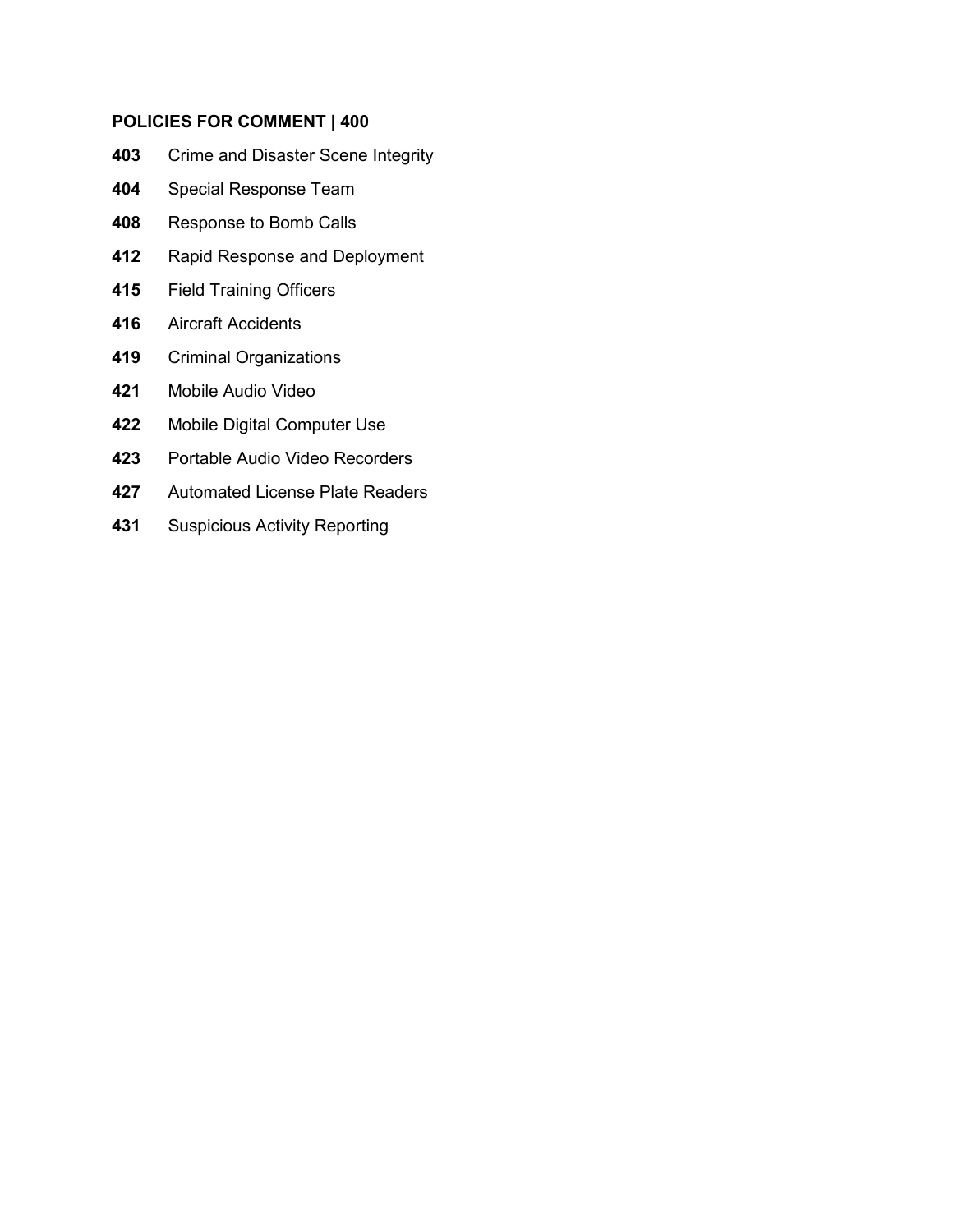# <span id="page-1-0"></span>**Crime and Disaster Scene Integrity**

#### **403.1 PURPOSE AND SCOPE**

#### **Best Practice**

The purpose of this policy is to provide guidance in handling a major crime or disaster.

#### **403.2 POLICY**

#### **Best Practice**

It is the policy of the Fitchburg Police Department to secure crime or disaster scenes so that evidence is preserved, and to identify and mitigate the dangers associated with a major crime or disaster scene for the safety of the community and those required to enter or work near the scene.

#### **403.3 SCENE RESPONSIBILITY**

#### **Best Practice**

The first officer at the scene of a crime or major incident is generally responsible for the immediate safety of the public and preservation of the scene. Officers shall also consider officer safety and the safety of those persons entering or exiting the area, including those rendering medical aid to any injured parties. Once an officer has assumed or been assigned to maintain the integrity and security of the crime or disaster scene, the officer shall maintain the crime or disaster scene until he/she is properly relieved by a supervisor or other designated person.

#### **403.4 FIRST RESPONDER CONSIDERATIONS**

#### **Best Practice**

The following list generally describes the first responder's function at a crime or disaster scene. This list is not intended to be all-inclusive, is not necessarily in order and may be altered according to the demands of each situation:

- (a) Broadcast emergency information, including requests for additional assistance and resources.
- (b) Provide for the general safety of those within the immediate area by mitigating, reducing or eliminating threats or dangers.
- (c) Locate or identify suspects and determine whether dangerous suspects are still within the area.
- (d) Provide first aid to injured parties if it can be done safely.
- (e) Evacuate the location safely as required or appropriate.
- (f) Secure the inner perimeter.
- (g) Protect items of apparent evidentiary value.
- (h) Secure an outer perimeter.
- (i) Identify potential witnesses.
- (j) Start a chronological log noting critical times and personnel allowed access.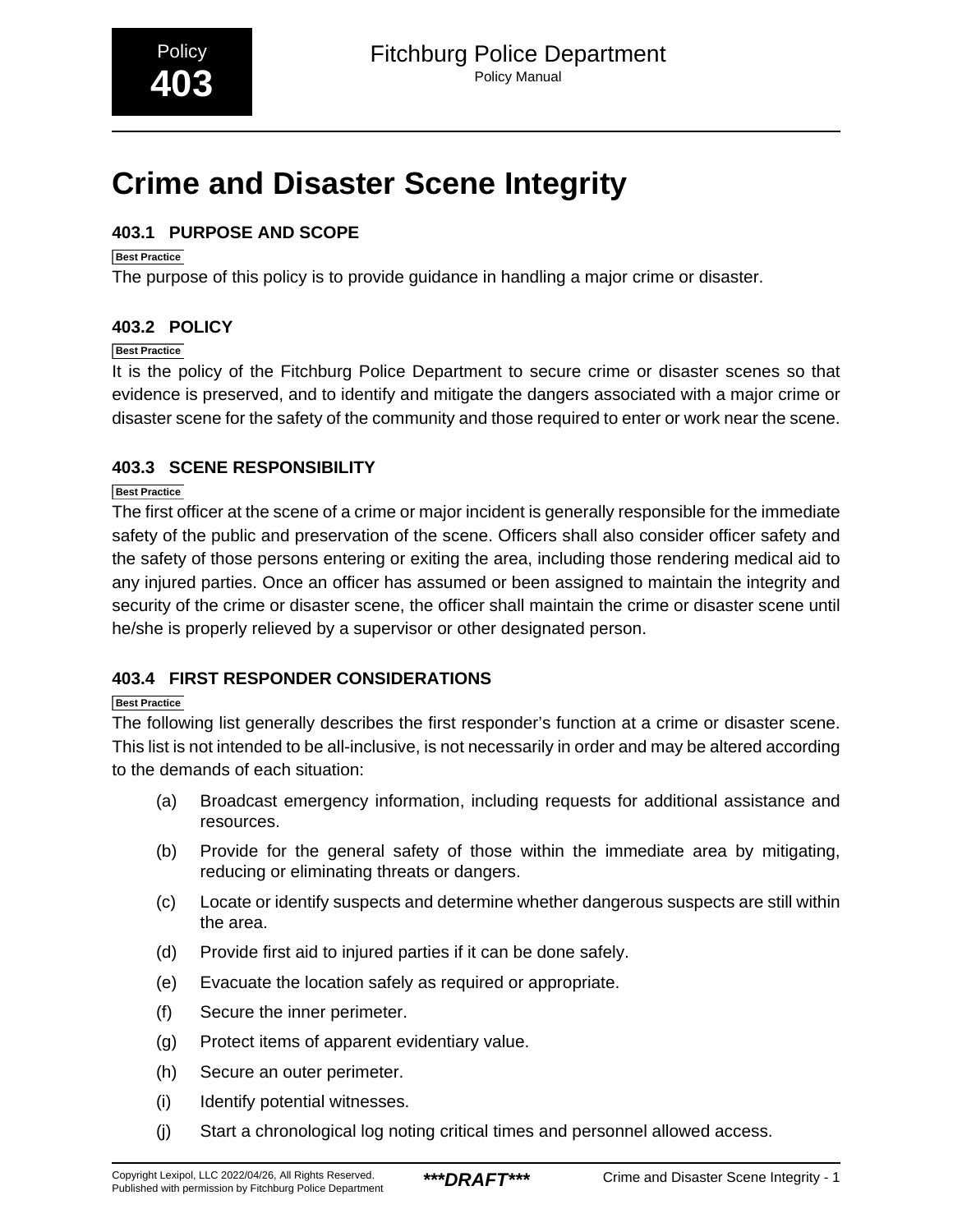Policy Manual

#### **403.5 SEARCHES**

#### **Federal**

Officers arriving at crime or disaster scenes are often faced with the immediate need to search for and render aid to victims, and to determine if suspects are present and continue to pose a threat. Once officers are satisfied that no additional suspects are present and/or there are no injured persons to be treated, those exigent circumstances will likely no longer exist. Officers should thereafter secure the scene and conduct no further search until additional or alternate authority for the search is obtained, such as consent or a search warrant.

#### 403.5.1 CONSENT

#### **Federal**

When possible, officers should seek written consent to search from authorized individuals. However, in the case of serious crimes or major investigations, it may be prudent to also obtain a search warrant. Consent as an additional authorization may be sought, even in cases where a search warrant has been granted.

#### **403.6 CRIME SCENE EVIDENCE COLLECTION PRACTICES**

#### **Best Practice MODIFIED**

The Deputy Chief, in conjunction with evidence technicians, is responsible for:

- (a) Ensuring reasonable access to qualified personnel, equipment and supplies for processing crime scenes.
- (b) Establishing procedures for collecting, processing and preserving physical evidence in the field.
- (c) Establishing procedures for photographing, video-recording and other imaging used to collect and preserve evidence.
- (d) Establishing procedures for processing, developing, lifting and labeling fingerprints.
- (e) Establishing procedures for the safe collection, storage, transportation and submission of biological and other evidence for DNA testing and evaluation.

#### **403.7 CRIME OR DISASTER SCENE CLEANUP**

#### **State**

Crime scene cleanup on public property will be requested through the fire department. Private property owners should be advised to contact their insurance carrier or the state's Crime Victim Compensation Program for submitting a claim for reimbursement for a crime scene cleanup (Wis. Stat. § 949.06(1)(f)).

Cleanup of human health hazards at methamphetamine labs will be requested through the local health department and the Wisconsin Department of Justice (WisDOJ) Division of Criminal Investigation (DCI) should be notified. The Wisconsin Department of Natural Resources (WisDNR) should be notified to assess environmental impacts from outdoor chemical spills or improper waste disposal (Wis. Stat. § 254.59; Wis. Stat. § 292.11).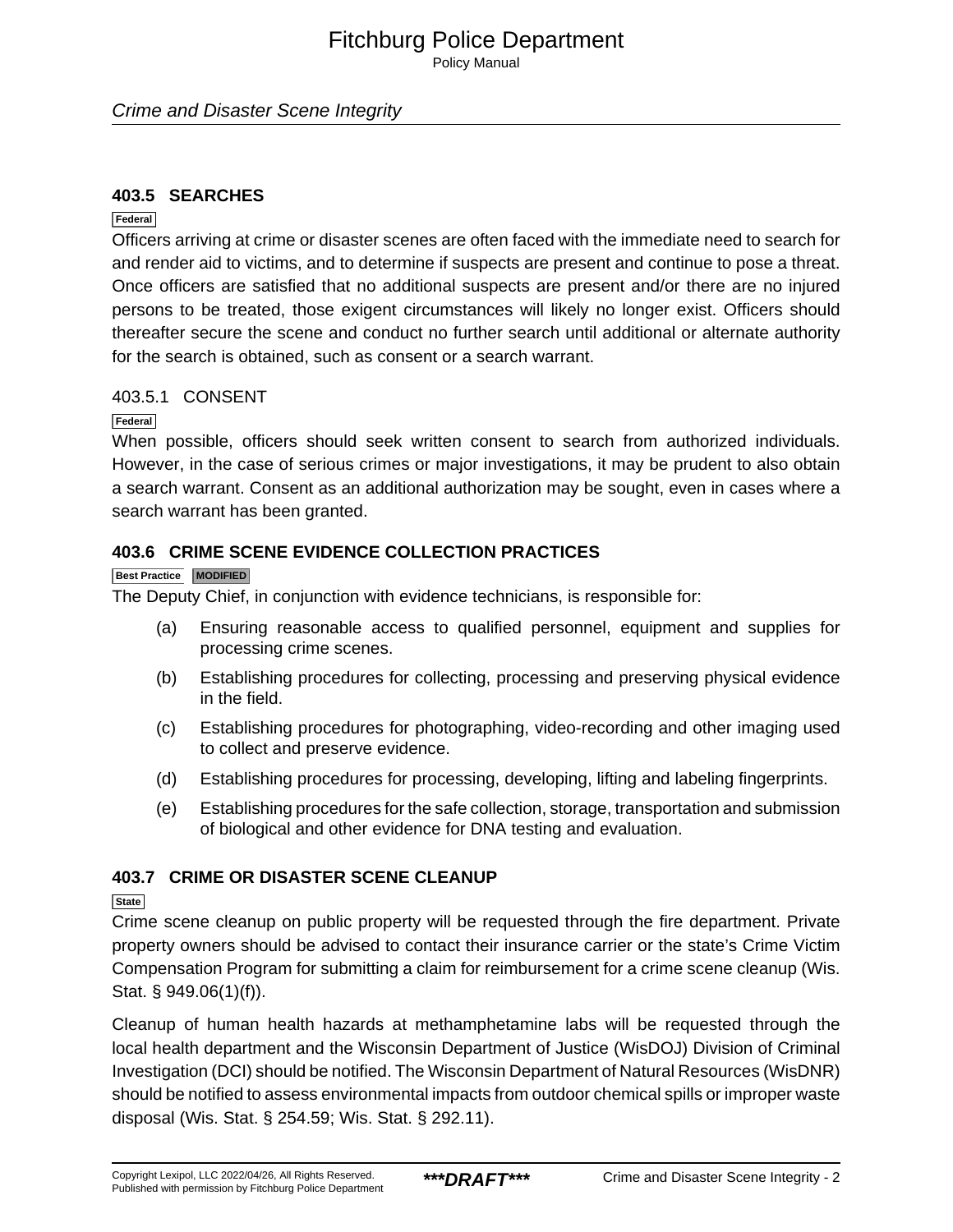Policy Manual

Crime and Disaster Scene Integrity

#### **403.8 TRAINING**

#### **Best Practice**

The Deputy Chief should ensure that members who are responsible for the collection and preservation of DNA evidence receive appropriate training.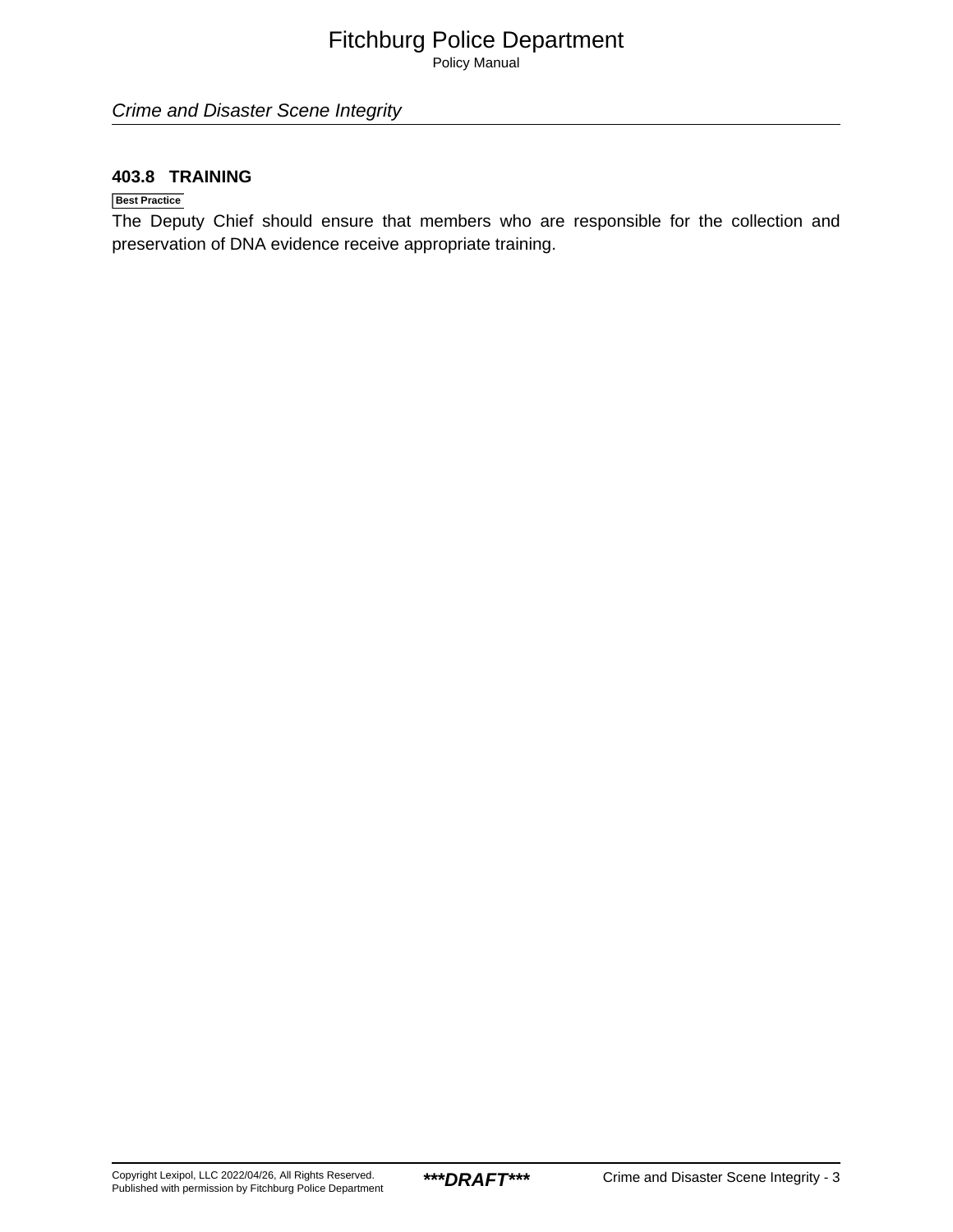# <span id="page-4-0"></span>**Special Response Team**

#### **404.1 PURPOSE AND SCOPE**

#### **Best Practice MODIFIED**

The Special Response Team (SRT) has two primary responsibilities: Crowd Control and Tactical Operations. The unit has been established to provide specialized support in handling critical field operations where crowd control and/or special tactical deployment methods beyond the capacity of field officers appears to be necessary.

In the interest of successful warrant execution, perimeter security, and crowd management/ control, and in the interest of providing the safest conditions for department staff and citizenry in general, this policy establishes the Joint Special Events Team (SET). The Joint Special Events Team consists of members of the Fitchburg, Middleton, and Sun Prairie Police Departments.This policy establishes the guidelines to be used by the team and by the individual departments.

#### 404.1.1 OPERATIONAL AND ADMINISTRATIVE POLICY

#### **Best Practice**

The Policy Manual sections pertaining to the Special Response Team are divided into Administrative and Operational Policy and Procedures. Since situations that necessitate the need for such a law enforcement response vary greatly from incident to incident, and because such events often demand on-scene evaluation, the Operational Policy outlined in this section serves as a guideline to department personnel, allowing for appropriate on-scene decision-making as required. The Administrative Procedures, however, are more restrictive and few exceptions should be taken.

#### 404.1.2 SWAT TEAM DEFINED

#### **Best Practice MODIFIED**

**SRT** - A designated unit of law enforcement officers, including a multi jurisdictional team, that is specifically trained and equipped to work as a coordinated team to resolve critical incidents that are so hazardous, complex or unusual that they may exceed the capabilities of first responders or investigative units. The Special Events Team was created in order to provide the departments a resource in the areas of crowd management/control, low to medium risk warrant execution, perimeter security and control, and emergency response team support. The team will consist of two supervisors and four officers from each department. A supervisor with the rank of Lieutenant or higher will be designated as the Section Commander for the entire team.

Incidents and entries involving subjects known to be armed, subjects that have a violent criminal history, criminal intelligence that indicates subjects have access to weapons or a propensity to use weapons, along with a Threat Assessment above 25 will require the requested deployment of an emergency response team.Additionally, hostage, barricaded persons, and sniper situations require the requested deployment of an emergency response team. The primary emergency response team that shall be requested by this agency during the aforementioned situations is the Dane County Sheriff's Office Tactical Response Team.In the event the Dane County Sheriff's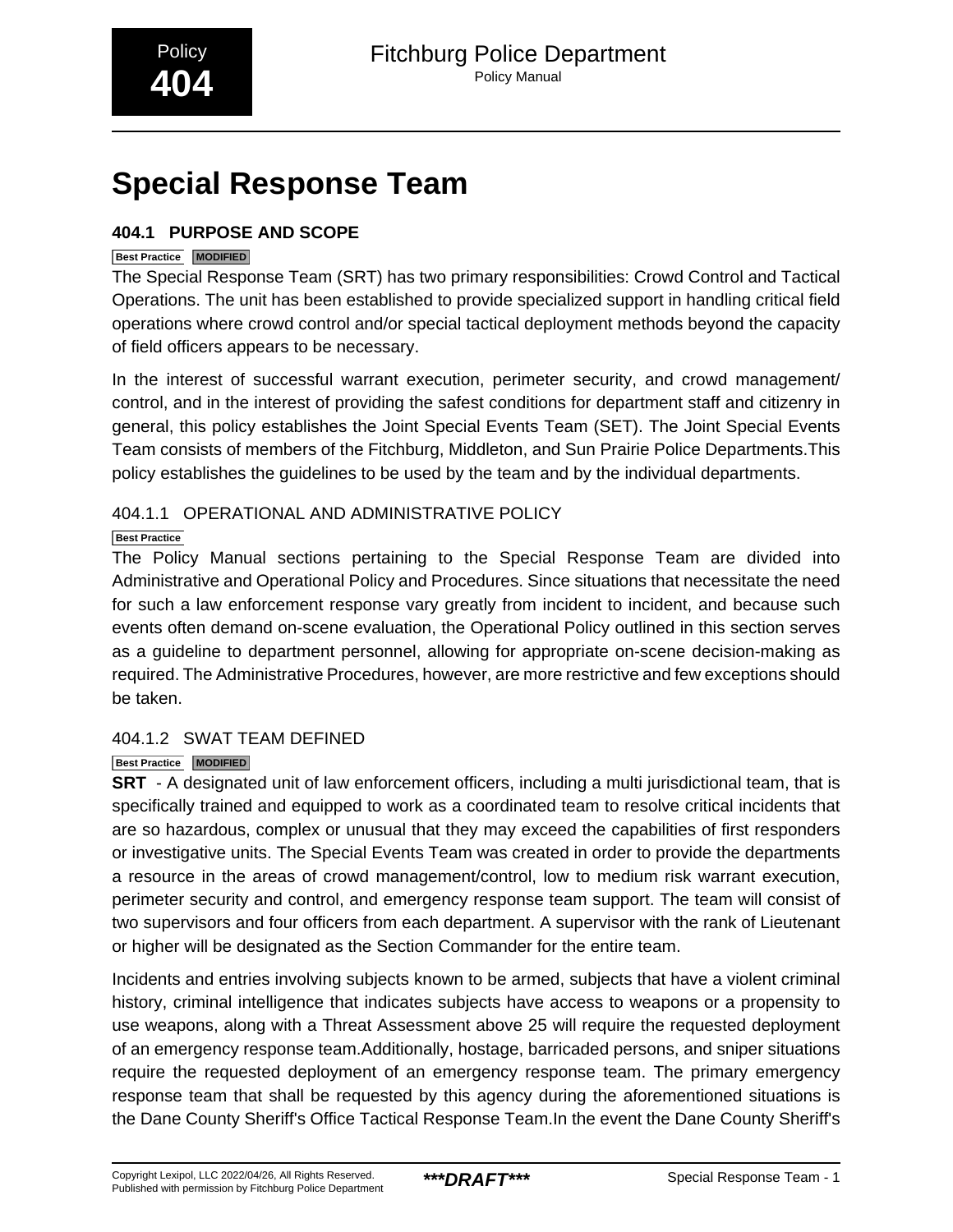Policy Manual

#### Special Response Team

Office team is unavailable, or unable to respond in a timely manner, a request will be made to the City of Madison Police Department for the use of their emergency response team.

#### **404.2 LEVELS OF CAPABILITY/TRAINING**

#### **Best Practice MODIFIED**

**SRT**- Is a basic team capable of providing containment and intervention with critical incidents that exceed the training and resources available to line-level officers. This does not include ad hoc teams of officers that are formed around a specific mission, detail or incident (e.g., active shooter response). Fitchburg, Middleton, and Sun Prairie Special Events Teams will train together a minimum of forty (40) hours every year. Additional team training, either collectively or individually, may also take place.

#### **404.3 POLICY**

#### **Best Practice MODIFIED**

It is the policy of this department to maintain a SRT and to provide the equipment, manpower and training necessary to maintain a SRT. The SRT should develop sufficient resources to perform three basic operational functions:

- (a) Command and control
- (b) Containment
- (c) Entry/apprehension/rescue
- (d) Crowd control

It is understood that it is difficult to categorize specific capabilities for critical incidents. Training needs may vary based on the experience level of the team personnel, team administrators and potential incident commanders. Nothing in this policy shall prohibit individual teams from responding to a situation that exceeds their training levels due to the exigency of the circumstances. The preservation of innocent human life is paramount.

#### 404.3.1 POLICY CONSIDERATIONS

#### **Best Practice MODIFIED**

A needs assessment should be conducted to determine the type and extent of SRT missions and operations that are appropriate to this department. The assessment should consider the team's capabilities and limitations and should be reviewed annually by the SRT commander or the authorized designee.

#### 404.3.2 ORGANIZATIONAL PROCEDURES

#### **Best Practice MODIFIED**

This department shall develop a separate written set of organizational procedures that should address, at minimum, the following:

- (a) Locally identified specific missions the team is capable of performing
- (b) Team organization and function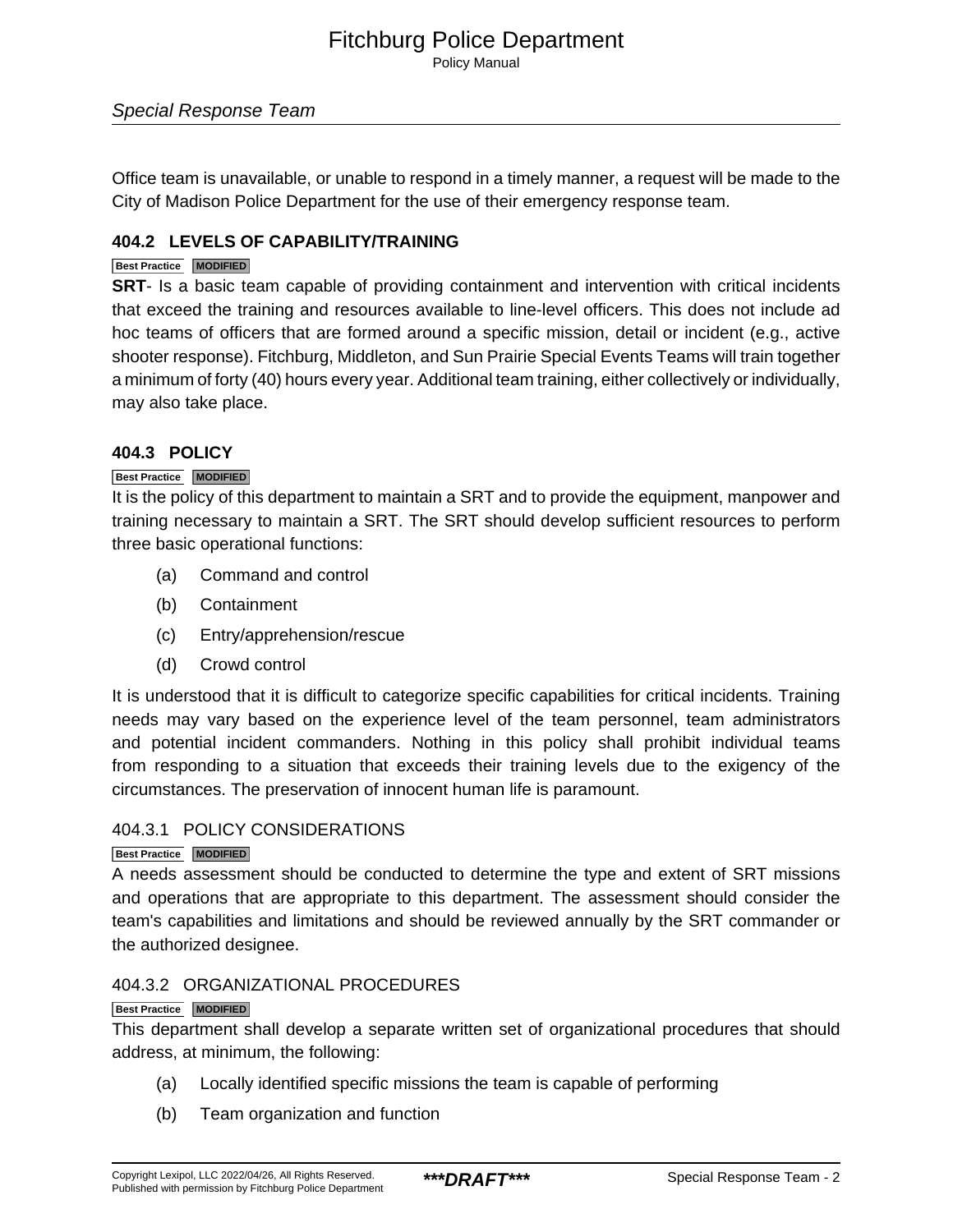Policy Manual

- (c) Personnel selection and retention criteria
- (d) Training and required competencies
- (e) Procedures for activation and deployment
- (f) Command and control issues, including a clearly defined command structure
- (g) Multi-agency response
- (h) Extra jurisdictional response
- (i) Specialized functions and supporting resources

#### 404.3.3 OPERATIONAL PROCEDURES

#### **Best Practice MODIFIED**

This department shall develop a separate written set of operational procedures, in accordance with its level of capability, using sound risk reduction practices. The operational procedures should be patterned after the National Tactical Officers Association's Suggested SRT Best Practices. Because such procedures are specific to SRT members and will outline tactical and officer safety issues, they are classified as confidential security data and are not included within this policy. The operational procedures should include, at minimum:

- (a) Personnel responsible for developing an operational or tactical plan should be designated prior to, and/or during SRT operations (time permitting).
	- 1. All SRT team members should have an understanding of operational planning.
	- 2. SRT team training should consider planning for both spontaneous and planned events.
	- 3. SRT teams should incorporate medical emergency contingency planning as part of the SRT operational plan.
- (b) Plans for mission briefings should be conducted prior to an operation, unless circumstances require immediate deployment.
	- 1. When reasonably possible, briefings should include the specialized units and supporting resources.
- (c) Protocols for a sustained operation should be developed. These may include relief, rotation of personnel and augmentation of resources.
- (d) A generic checklist to be worked through prior to initiating a tactical action should be developed. This will provide a means of conducting a threat assessment to determine the appropriate response and resources necessary, including the use of SRT.
- (e) A standard method of determining whether a warrant should be regarded as high risk should be developed.
- (f) A method for deciding how best to serve a high-risk warrant should be developed, with all reasonably foreseeable alternatives being reviewed in accordance with risk/benefit criteria prior to selecting the method of response. (Threat Assessment)
- (g) The elements of post-incident scene management should include: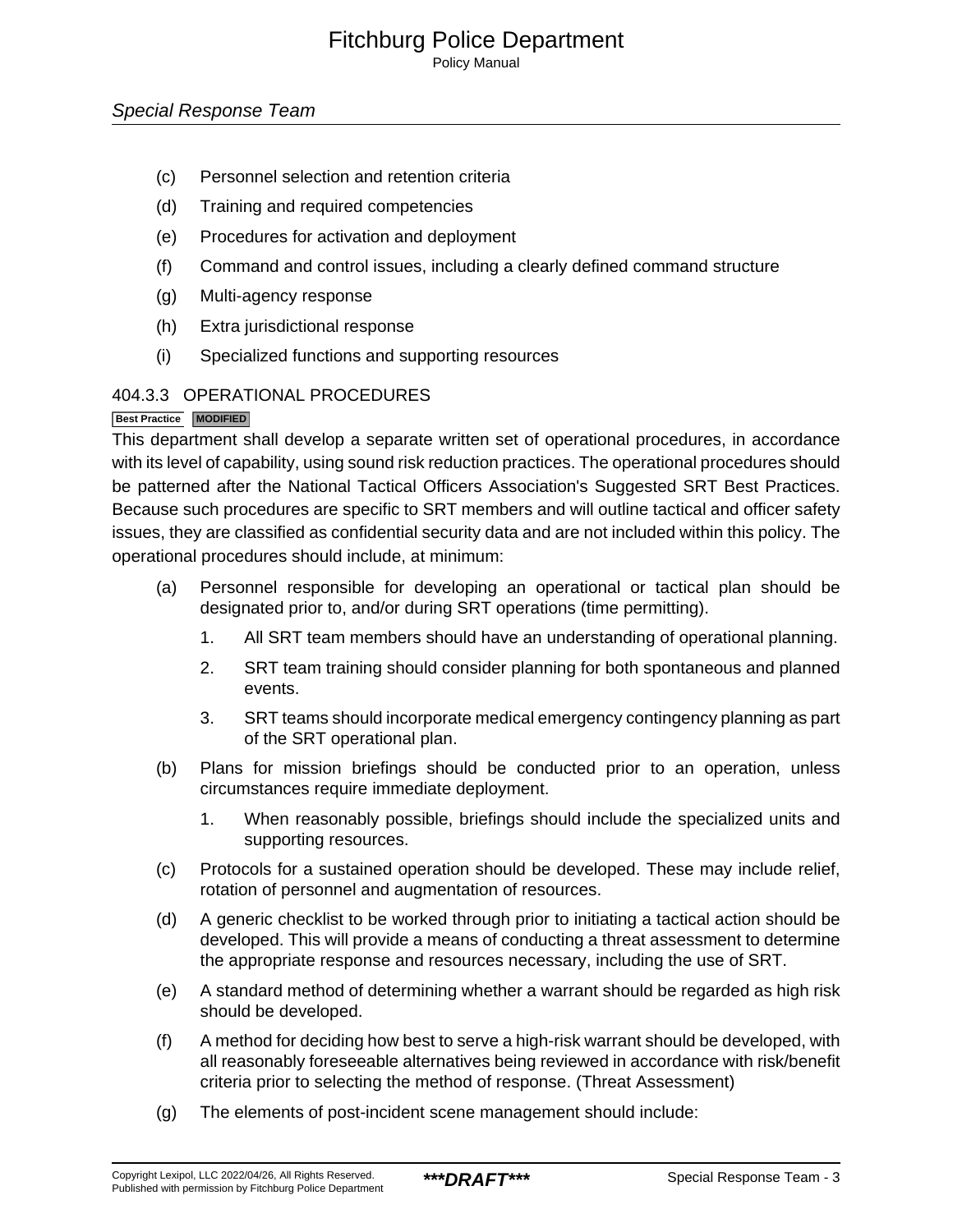Policy Manual

- 1. Documentation of the incident.
- 2. Transition to investigations and/or other units.
- 3. Debriefing after every deployment of the SRT team.
	- (a) After-action team debriefing provides evaluation and analysis of critical incidents and affords the opportunity for individual and team assessments. It also helps to identify training needs and reinforces sound risk management practices.
	- (b) Debriefing should not be conducted until involved officers have had the opportunity to individually complete the necessary reports or provide formal statements.
	- (c) To maintain candor and a meaningful exchange, debriefing will generally not be recorded.
	- (d) When appropriate, debriefing should include specialized units and resources.
- (h) Sound risk management analysis should be included.
- (i) Standardization of equipment should be addressed.

#### **404.4 TRAINING NEEDS ASSESSMENT**

#### **Best Practice MODIFIED**

The SRT/SRT commander shall conduct an annual SRT training needs assessment to ensure that training is conducted within team capabilities and department policy.

#### 404.4.1 INITIAL TRAINING

#### **Best Practice MODIFIED**

SRT team operators and SRT supervisors/team leaders should not be deployed until successful completion of an approved basic SRT course or its equivalent.

(a) To avoid unnecessary or redundant training, previous training completed by members may be considered equivalent when the hours and content or topics meet or exceed requirements determined by the Department.

#### 404.4.2 UPDATED TRAINING

#### **Best Practice MODIFIED**

Appropriate team training for the specialized SRT functions and other supporting resources should be completed prior to full deployment of the team.

SRT team operators and SRT supervisors/team leaders should complete update or refresher training/certification as required by the Department every 24 months.

#### 404.4.3 SUPERVISION AND MANAGEMENT TRAINING

**Best Practice MODIFIED**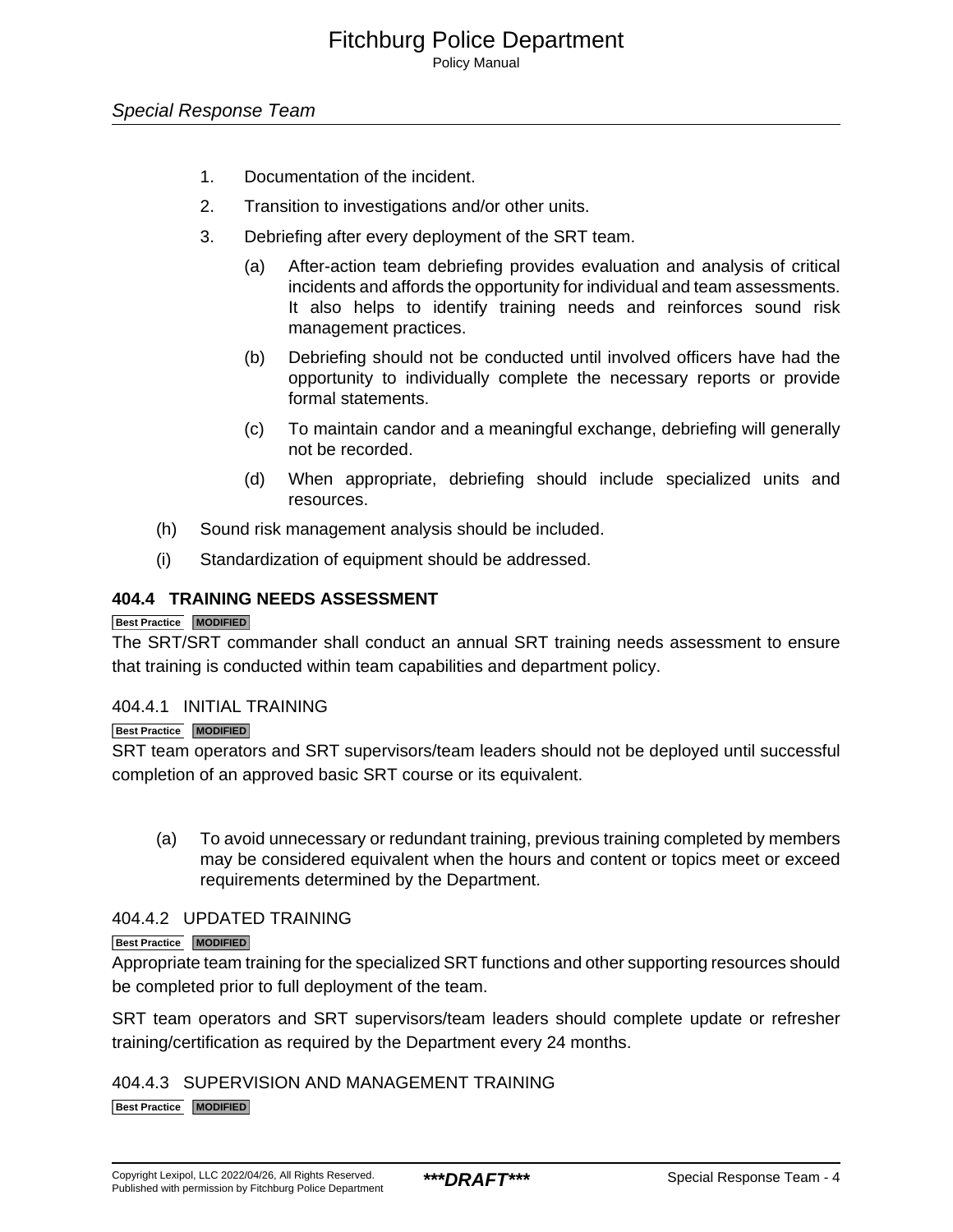#### Special Response Team

Command and executive personnel are encouraged to attend training for managing the SRT function at the organizational level. This is to ensure that personnel who provide active oversight at the scene of SRT operations understand the purpose and capabilities of the team.

Command personnel who may assume incident command responsibilities should attend a SRT or critical incident commander course or its equivalent. SRT command personnel should attend a SRT commander or tactical commander course or its equivalent that has been approved by the department.

#### 404.4.4 SRT ON-GOING TRAINING

#### **Best Practice MODIFIED**

Training shall be coordinated by the SRT commander. The SRT commander may conduct monthly training exercises that include a review and critique of personnel and their performance in the exercise, in addition to specialized training. Training shall consist of the following:

- (a) Each SRT member shall perform a physical fitness test twice each year. A minimum qualifying score must be attained by each team member.
- (b) Any SRT team member failing to attain the minimum physical fitness qualification score will be notified of the requirement to retest. Within 90 days of the previous physical fitness test date, the member required to qualify shall report to a team supervisor and complete the entire physical fitness test. Failure to qualify after a second attempt may result in dismissal from the team.
- (c) Those members who are on vacation, ill or are on limited duty status with a medical provider's note of approval on the test date shall be responsible for reporting to a team supervisor and taking the test within 90 days of their return to regular duty. Any member who fails to arrange for and perform the physical fitness test within the 90 day period shall be considered as having failed to attain a qualifying score for that test period.
- (d) Quarterly each SRT team member shall perform the mandatory SRT handgun qualification course. The qualification course shall consist of the SRT basic drill for the handgun. Failure to qualify will require the officer to seek remedial training from a Firearms Instructor approved by the SRT commander. Team members who fail to qualify will not be used in SRT operations until qualified. Team members who fail to qualify must retest within 30 days. Failure to qualify within 30 days with or without remedial training may result in dismissal from the team.
- (e) Quarterly each SRT team member shall perform a mandatory SRT qualification course for any specialty weapon issued to or used by the officer during SRT operations. Failure to qualify will require the officer to seek remedial training from a Firearms Instructor approved by the SRT commander. Team members who fail to qualify on their specialty weapon may not utilize the specialty weapon on SRT operations until qualified. Team members who fail to qualify must retest within 30 days. Failure to qualify with specialty weapons within 30 days may result in the team member being removed from the team or permanently disqualified from use of that particular specialty weapon.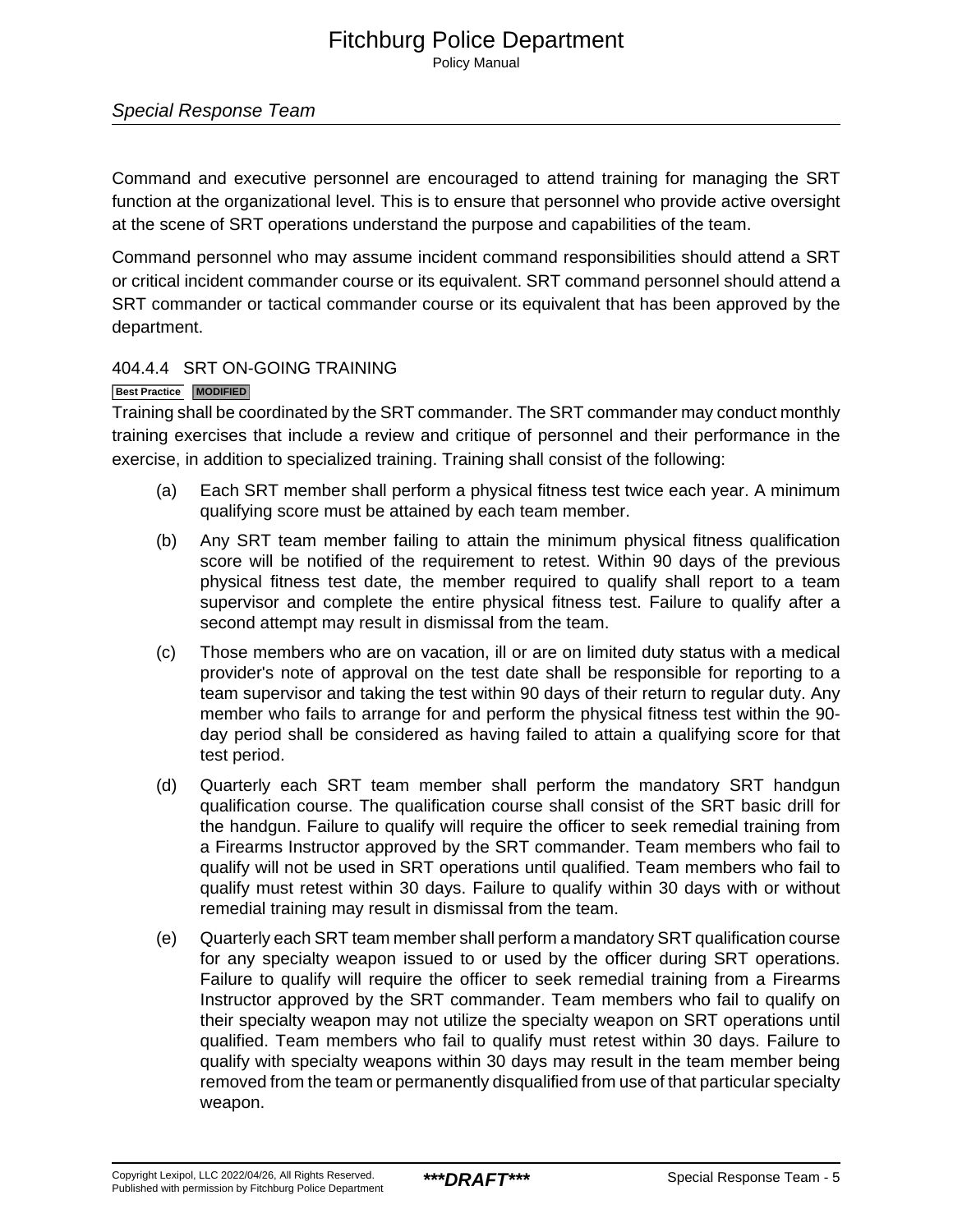Policy Manual

#### Special Response Team

#### 404.4.5 TRAINING SAFETY

**Best Practice**

Use of a designated safety officer should be considered for all tactical training.

#### 404.4.6 SCENARIO-BASED TRAINING

#### **Best Practice MODIFIED**

SRT teams should participate in scenario-based training that simulates the tactical operational environment. Such training is an established method of improving performance during an actual deployment.

404.4.7 TRAINING DOCUMENTATION

#### **Best Practice MODIFIED**

Individual and team training shall be documented and records maintained by the Training Unit. Such documentation shall be maintained in each member's individual training file. A separate agency SRT training file shall be maintained with documentation and records of all team training.

#### **404.5 UNIFORMS, EQUIPMENT AND FIREARMS**

**Best Practice**

#### 404.5.1 UNIFORMS

#### **Best Practice MODIFIED**

SRT teams from this department should wear uniforms that clearly identify team members as law enforcement officers. It is recognized that certain tactical conditions may require covert movement. Attire may be selected appropriate to the specific mission.

#### 404.5.2 EQUIPMENT

#### **Best Practice MODIFIED**

SRT teams from this department should be adequately equipped to meet the specific mission identified by the Department.

#### 404.5.3 FIREARMS

#### **Best Practice MODIFIED**

Weapons and equipment used by SRT, the specialized units and the supporting resources should be department-issued or approved, including any modifications, additions or attachments.

#### **404.6 MANAGEMENT/SUPERVISION OF SPECIAL RESPONSE TEAM**

#### **Best Practice MODIFIED**

The commander of the SRT shall be selected by the Chief of Police.

#### 404.6.1 PRIMARY UNIT MANAGER

#### **Best Practice MODIFIED**

Under the direction of the Chief of Police, the Special Response Team shall be managed by the appointed SRT commander.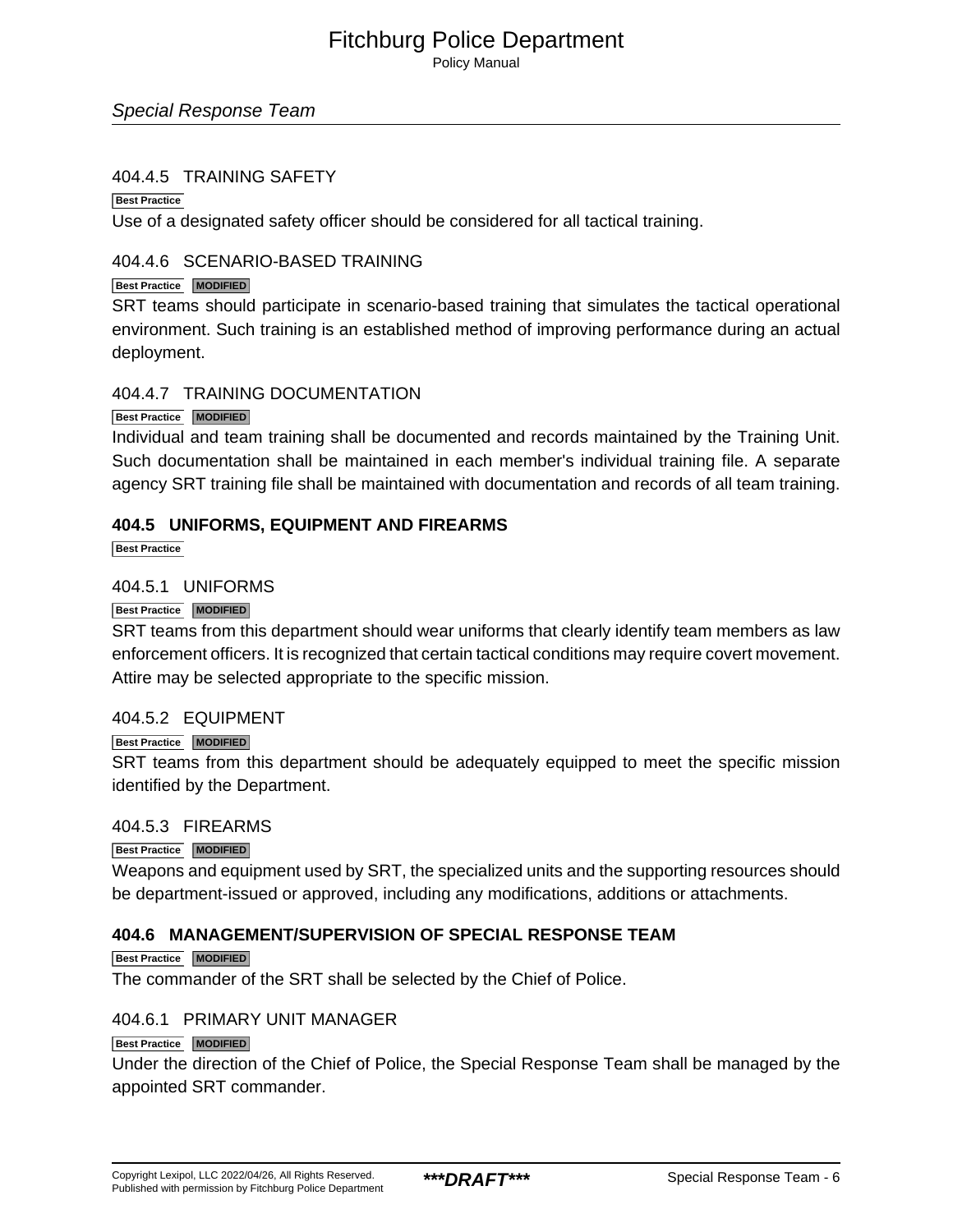Policy Manual

#### Special Response Team

#### 404.6.2 TEAM SUPERVISOR

#### **Best Practice MODIFIED**

The SRT will be supervised by a team leader who has been appointed by the SRT commander.

The following represent supervisor responsibilities for the Special Response Team:

(a) The SRT supervisor's primary responsibility is to supervise the operations of the team, which will include deployment, training, first-line participation and other duties as directed by the SRT commander.

#### **404.7 SRT ADMINISTRATIVE PROCEDURES**

#### **Best Practice MODIFIED**

The SRT team was established to provide a skilled and trained team that may be deployed during events requiring specialized tactics, in situations where suspects have taken hostages and/or barricaded themselves, as well as prolonged or predictable situations in which persons who are armed or suspected of being armed pose a danger to themselves or others.

The following procedures serve as directives for the administrative operation of the SRT team.

#### 404.7.1 SELECTION OF PERSONNEL

#### **Best Practice MODIFIED**

Interested sworn personnel who are off probation shall submit a request to their appropriate Section Commander, based on openings on the team, a copy of which will be forwarded to the SRT commander and other SRT supervisors. Those qualifying applicants will then be invited to participate in the testing process. The order of the tests will be given at the discretion of the SRT commander. The testing process will consist of a, physical agility test and a SRT basic handgun/ rifle and team evaluation scenarios.

- (a) Physical agility: The physical agility test is designed to determine the physical capabilities of the applicant as they relate to performance of SRT-related duties. The test and scoring procedure will be established by the SRT commander in collaboration with the Human Resources Department.
- (b) SRT Firearms Qualifications: Candidates will be invited to shoot the SRT basic drill for the handgun and rifle. A score of 80% is considered a passing score, but is not necessary for initial appointment to the team.
- (c) Team evaluation: Current team members will evaluate each candidate on field tactical skills, teamwork, ability to work under stress, communication skills, judgment and any special skills that could benefit the team.
- (d) A list of successful applicants shall be submitted to the SRT commander for final selection.

404.7.2 TEAM EVALUATION **Best Practice MODIFIED**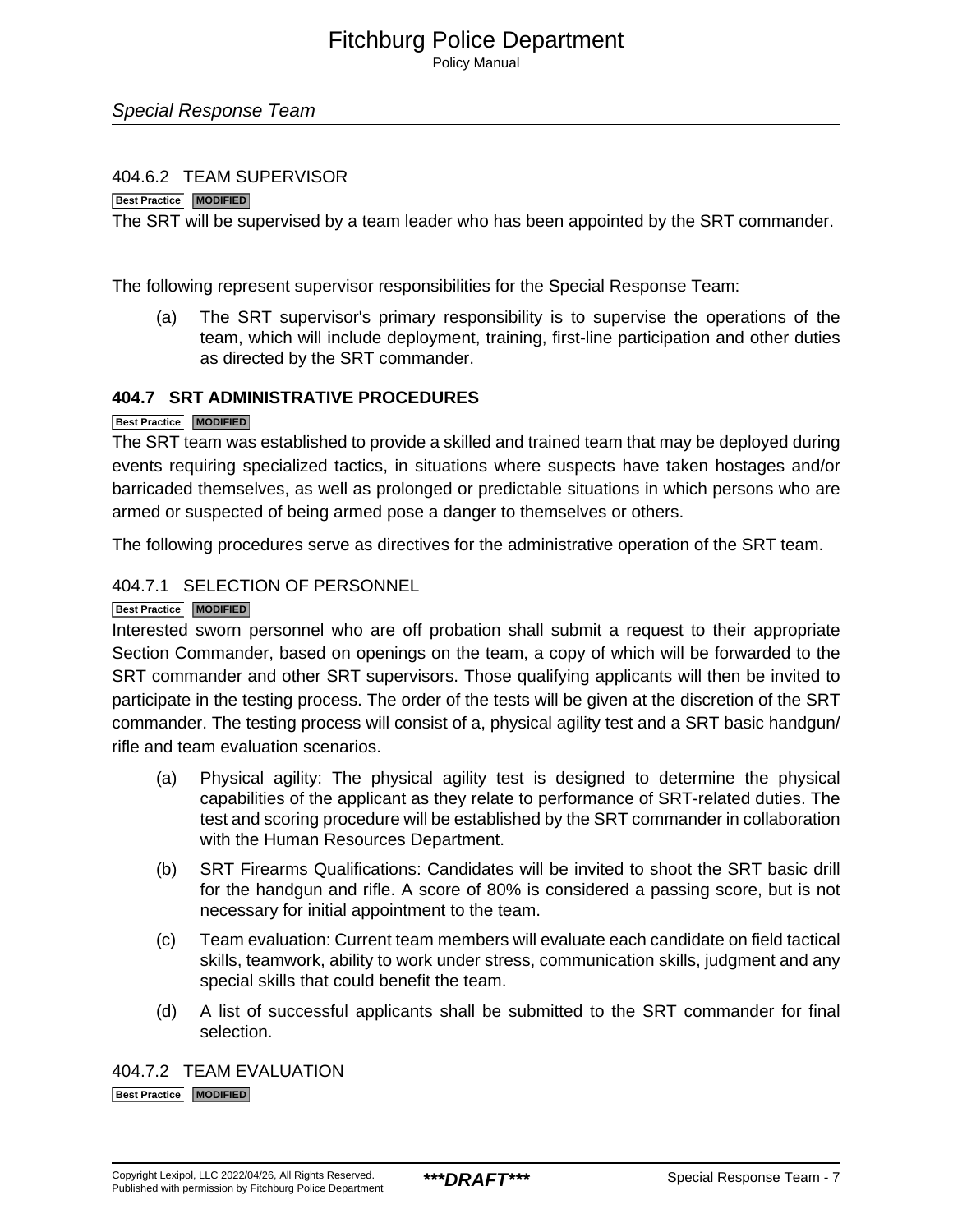Policy Manual

#### Special Response Team

Continual evaluation of a team member's performance and efficiency as it relates to the positive operation of the team shall be conducted by the SRT commander. The performance and efficiency level, as established by the team supervisor, will be met and maintained by all SRT team members. Any member of the SRT team who performs or functions at a level less than satisfactory shall be subject to dismissal from the SRT team.

#### **404.8 OPERATIONAL GUIDELINES FOR SPECIAL RESPONSE TEAM**

#### **Best Practice MODIFIED**

The following procedures serve as guidelines for the operational deployment of the Special Response Team.

#### 404.8.1 ON-SCENE DETERMINATION

#### **Best Practice**

The supervisor in charge at the scene of a particular event will assess whether the Special Response Team should respond. Upon final determination by the Shift Sergeant, the SRT commander will be notified.

#### 404.8.2 APPROPRIATE SITUATIONS FOR USE OF A SPECIAL RESPONSE TEAM

#### **Best Practice MODIFIED**

Examples of incidents that may result in the activation of the Special Response Team include:

- (a) Barricaded suspects who refuse an order to surrender
- (b) Incidents where hostages have been taken
- (c) Cases of suicide threats
- (d) Arrests of persons reasonably believed to be dangerous
- (e) Any situation in which SRT deployment could enhance the ability to preserve life, maintain social order and ensure the protection of property

#### 404.8.3 OUTSIDE AGENCY REQUESTS

#### **Best Practice**

Requests by field personnel for assistance from outside agency crisis units must be approved by the Shift Sergeant. Deployment of the Fitchburg Police Department Special Response Team in response to requests by other agencies must be authorized by a Section Commander.

#### 404.8.4 MULTIJURISDICTIONAL SWAT OPERATIONS

#### **Best Practice MODIFIED**

The SRT team, including specialized units and supporting resources, should develop protocols, agreements, memorandums of understanding, collective bargaining agreements or working relationships to support multijurisdictional or regional responses.

(a) If it is anticipated that multijurisdictional SRT operations will regularly be conducted, SRT multi-agency and multidisciplinary joint training exercises are encouraged.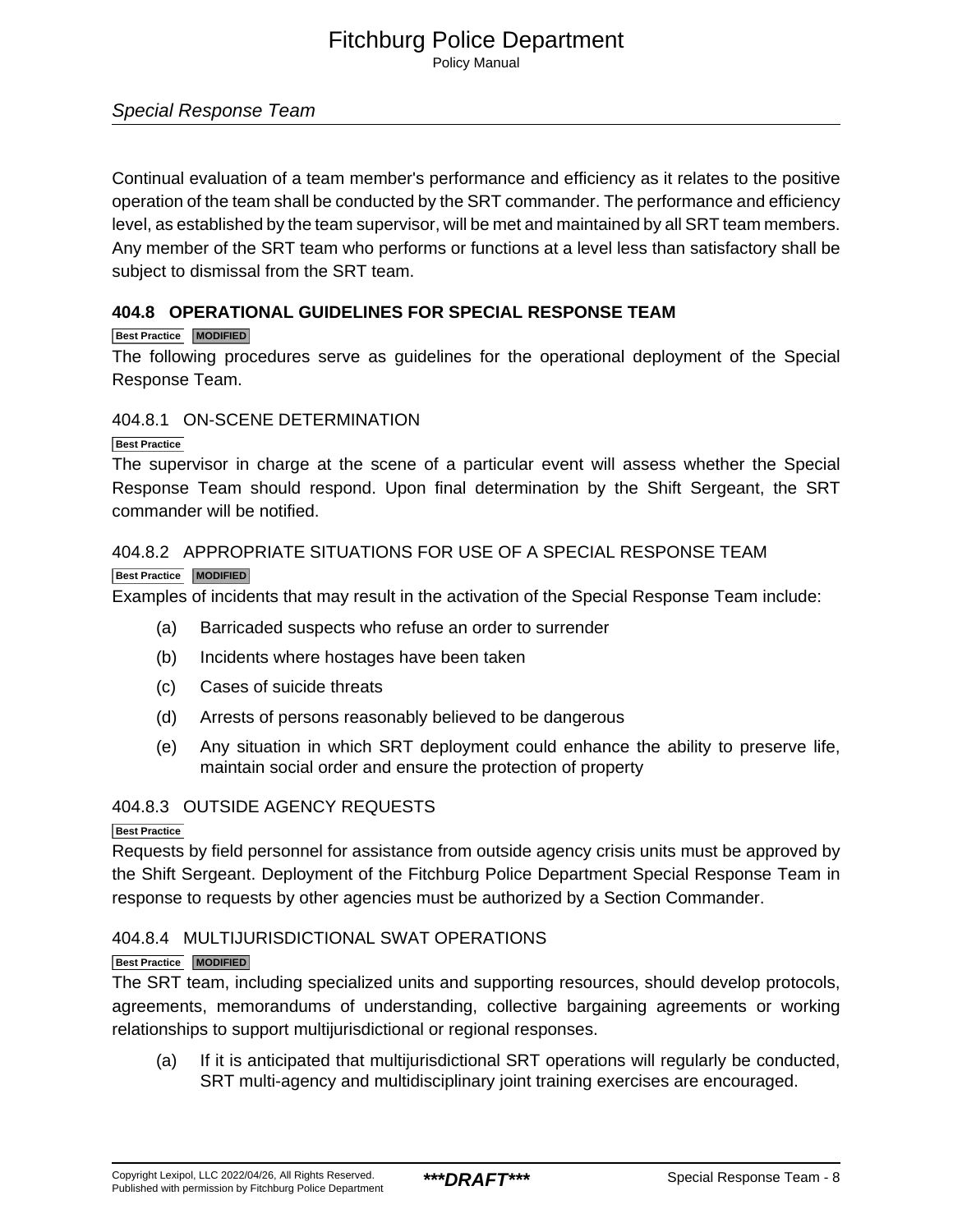Policy Manual

#### Special Response Team

(b) Members of the Fitchburg Police Department SRT team shall operate under the policies, procedures and command of the Fitchburg Police Department when working in a multi-agency situation.

#### 404.8.5 MOBILIZATION OF SPECIAL RESPONSE TEAM

#### **Best Practice MODIFIED**

The on-scene supervisor shall make a request to the Patrol Section Commander for the Special Response Team to respond. The Patrol Section Commander shall then notify the SRT commander and SRT Team Supervisor If unavailable, a team lead shall be notified.

The Shift Sergeant should brief the SRT commander, or SRT supervisor with the following information if available:

- (a) The number of suspects, known weapons and resources
- (b) If the suspect is in control of hostages
- (c) If the suspect is barricaded
- (d) The type of crime involved
- (e) If the suspect has threatened or attempted suicide
- (f) The location and safe approach to the command post
- (g) The extent of any perimeter and the number of officers involved
- (h) Any other important facts critical to the immediate situation, and whether the suspect has refused an order to surrender

The SRT commander, or SRT supervisor shall then call selected officers to respond or will contact the Dane County TRT to respond if the situation dictates.

#### 404.8.6 FIELD UNIT RESPONSIBILITIES

**Best Practice MODIFIED**

While waiting for the Special Response Team, field personnel should, if safe, practicable and if sufficient resources exist:

- (a) Establish an inner and outer perimeter.
- (b) Establish a command post outside of the inner perimeter.
- (c) Establish an arrest/response team. The team actions may include:
	- 1. Securing any subject or suspect who may surrender.
	- 2. Taking action to mitigate a deadly threat or behavior.
- (d) Evacuate any injured persons or citizens in the zone of danger.
- (e) Be prepared to brief the SRT commander on the situation.
- (f) Plan for and stage anticipated resources.

#### 404.8.7 ON-SCENE COMMAND RESPONSIBILITIES

**Best Practice MODIFIED**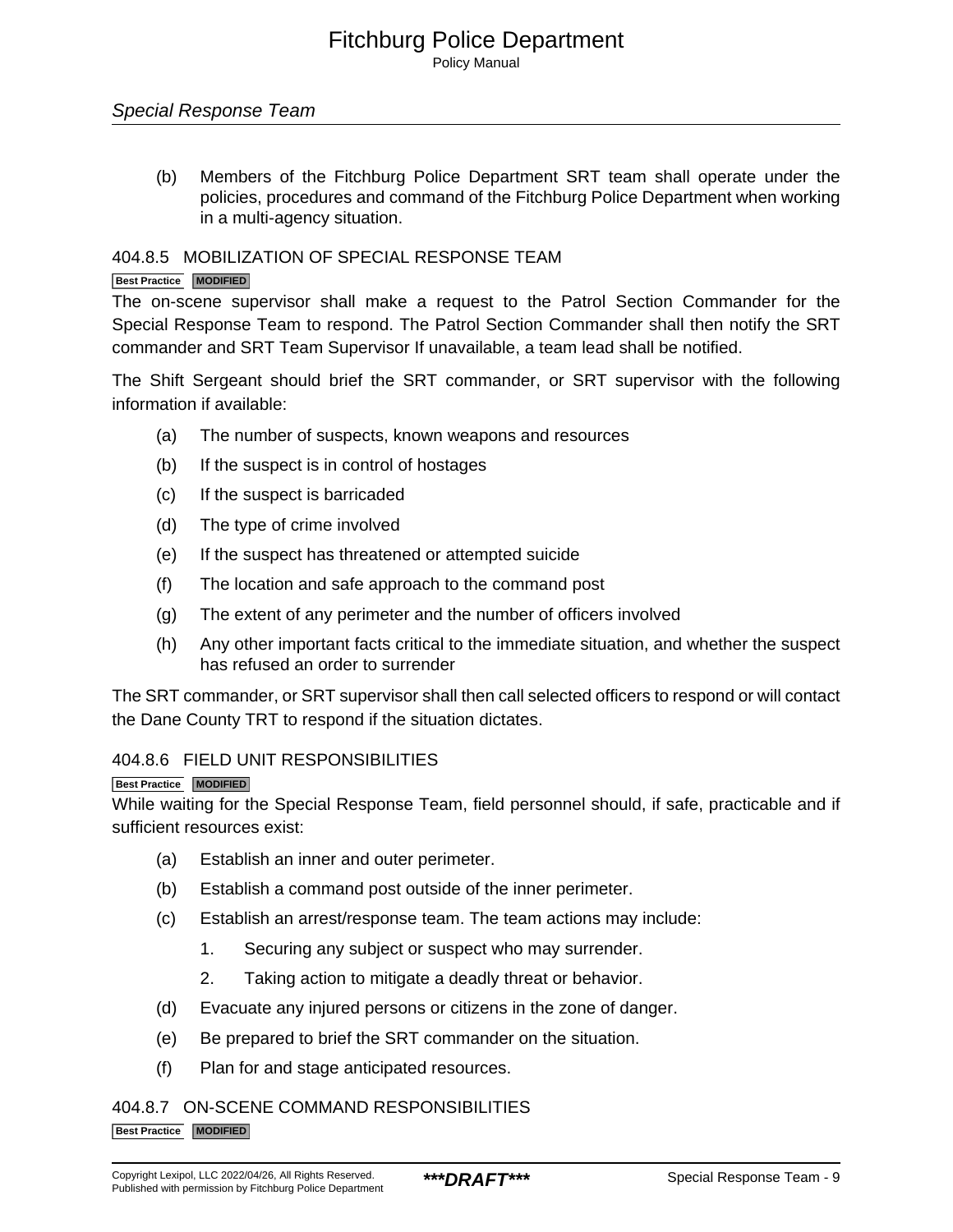Policy Manual

#### Special Response Team

Upon arrival of the Special Response Team, the Incident Commander shall brief the SRT commander and team supervisors. Upon review, it will be the Incident Commander's decision, with input from the SRT commander, whether to deploy the Special Response Team. Once the Incident Commander authorizes deployment, the SRT supervisor will be responsible for the tactical portion of the operation. The Incident Commander shall continue supervision of the command post operation, outer perimeter security and support for the Special Response Team. The Incident Commander and the SRT commander or SRT supervisor shall maintain communications at all times.

#### 404.8.8 COMMUNICATION WITH SPECIAL RESPONSE TEAM PERSONNEL

#### **Best Practice MODIFIED**

All persons who are non-Special Response Team personnel should refrain from any nonemergency contact or from interference with any member of the unit during active negotiations. Operations require the utmost in concentration by involved personnel. No one should interrupt or communicate with SRT personnel directly. All non-emergency communications shall be channeled through the Incident Commander or the authorized designee.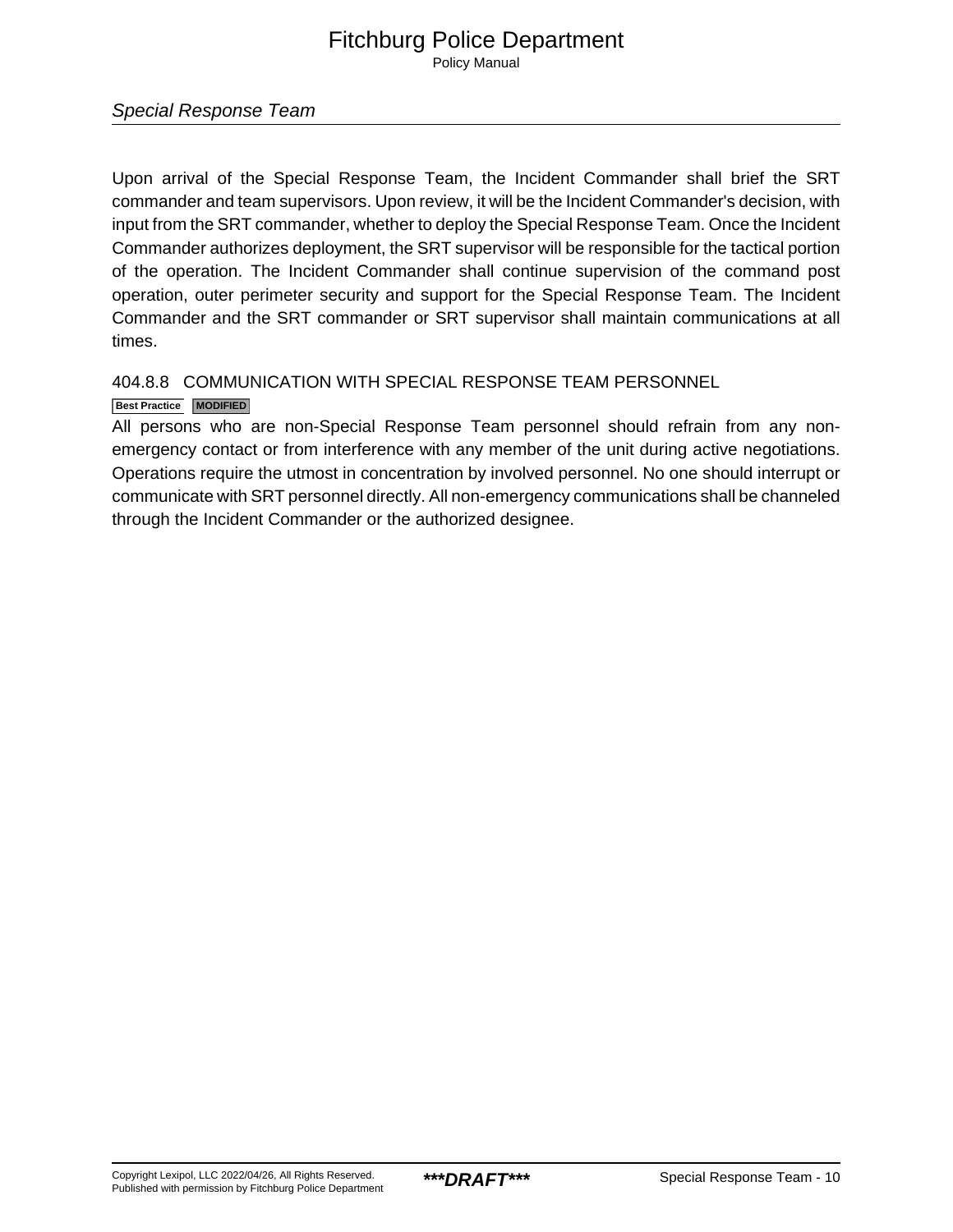# <span id="page-14-0"></span>**Response to Bomb Calls**

#### **408.1 PURPOSE AND SCOPE**

#### **Best Practice**

The purpose of this policy is to provide guidelines to assist members of the Fitchburg Police Department in their initial response to incidents involving explosives, explosive devices, explosion/ bombing incidents or threats of such incidents. Under no circumstances should these guidelines be interpreted as compromising the safety of first responders or the public. When confronted with an incident involving explosives, safety should always be the primary consideration.

#### **408.2 POLICY**

#### **Best Practice**

It is the policy of the Fitchburg Police Department to place a higher priority on the safety of persons and the public over damage or destruction to public or private property.

#### **408.3 RECEIPT OF BOMB THREAT**

#### **Best Practice MODIFIED**

Department members receiving a bomb threat should obtain as much information from the individual as reasonably possible, including the type, placement and alleged detonation time of the device.

If the bomb threat is received on a recorded line, reasonable steps should be taken to ensure that the recording is preserved in accordance with established department evidence procedures.

The member receiving the bomb threat should ensure that the Shift Sergeant is immediately advised and informed of the details. This will enable the Shift Sergeant to ensure that the appropriate personnel are dispatched and, as appropriate, the threatened location is given an advance warning, as well as notify command staff.

#### **408.4 GOVERNMENT FACILITY OR PROPERTY**

**Best Practice**

A bomb threat targeting a government facility may require a different response based on the government agency.

#### 408.4.1 FITCHBURG POLICE DEPARTMENT FACILITY

#### **Best Practice**

If the bomb threat is against the Fitchburg Police Department facility, the Shift Sergeant will direct and assign officers as required for coordinating a general building search or evacuation of the police department, as he/she deems appropriate.

#### 408.4.2 OTHER COUNTY OR MUNICIPAL FACILITY OR PROPERTY **Best Practice**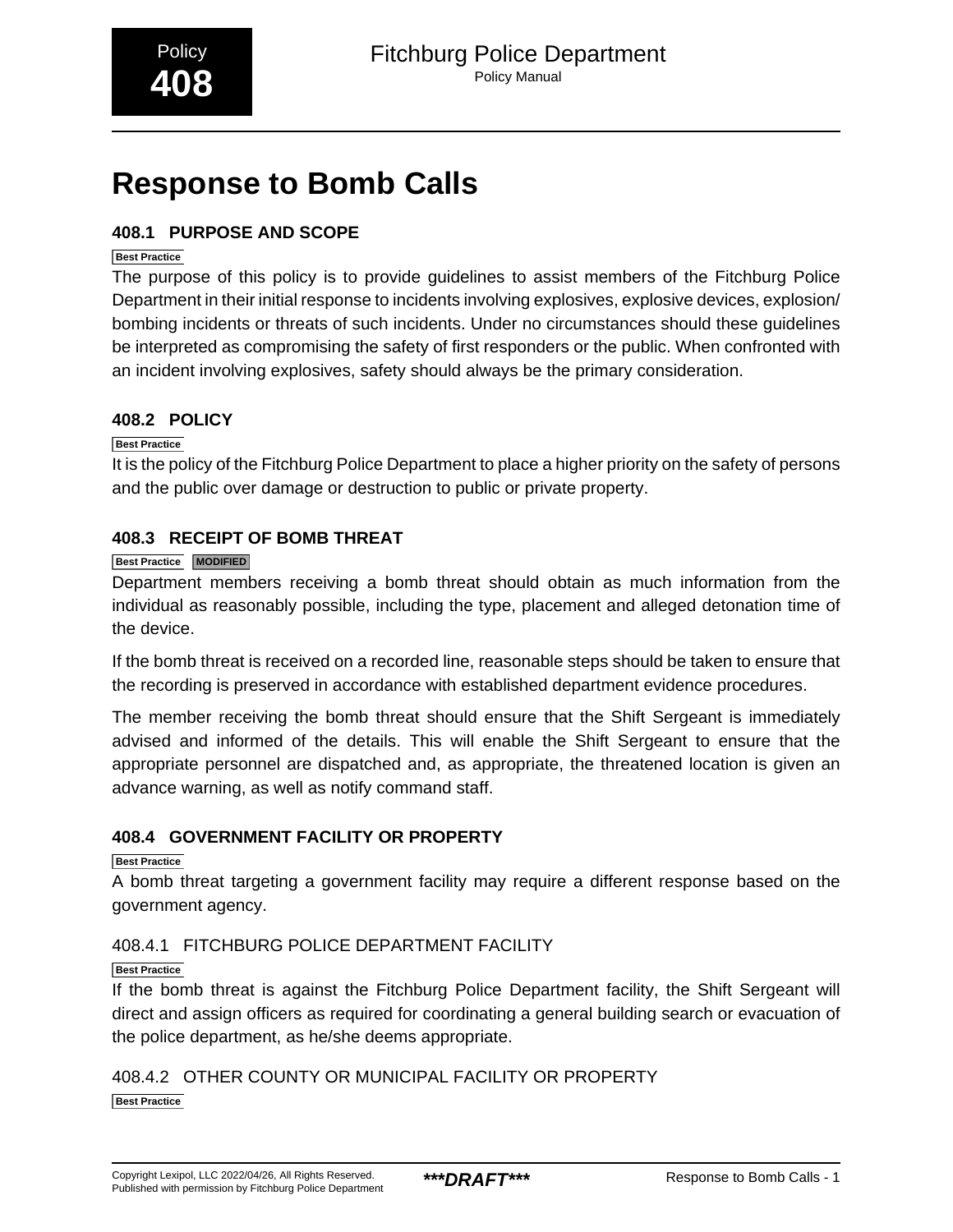Policy Manual

#### Response to Bomb Calls

If the bomb threat is against a county or municipal facility within the jurisdiction of the Fitchburg Police Department that is not the property of this department, the appropriate agency will be promptly informed of the threat. Assistance to the other entity may be provided as the Shift Sergeant deems appropriate.

#### 408.4.3 FEDERAL BUILDING OR PROPERTY

#### **Best Practice**

If the bomb threat is against a federal building or property, the Federal Protective Service should be immediately notified. The Federal Protective Service provides a uniformed law enforcement response for most facilities, which may include use of its Explosive Detector Dog teams.

If the bomb threat is against a federal government property where the Federal Protective Service is unable to provide a timely response, the appropriate facility's security or command staff should be notified.

Bomb threats against a military installation should be reported to the military police or other military security responsible for the installation.

#### **408.5 PRIVATE FACILITY OR PROPERTY**

#### **Best Practice MODIFIED**

When a member of this department receives notification of a bomb threat at a location in the of City of Fitchburg, the member receiving the notification should obtain as much information as reasonably possible from the notifying individual, including:

- (a) The location of the facility.
- (b) The nature of the threat.
- (c) Whether the type and detonation time of the device is known.
- (d) Whether the facility is occupied and, if so, the number of occupants currently on-scene.
- (e) Whether the individual is requesting police assistance at the facility.
- (f) Whether there are any internal facility procedures regarding bomb threats in place, such as:
	- 1. No evacuation of personnel and no search for a device.
	- 2. Search for a device without evacuation of personnel.
	- 3. Evacuation of personnel without a search for a device.
	- 4. Evacuation of personnel and a search for a device.

The member receiving the bomb threat information should ensure that the Shift Sergeant is immediately notified so that he/she can communicate with the person in charge of the threatened facility.

408.5.1 ASSISTANCE **Best Practice MODIFIED**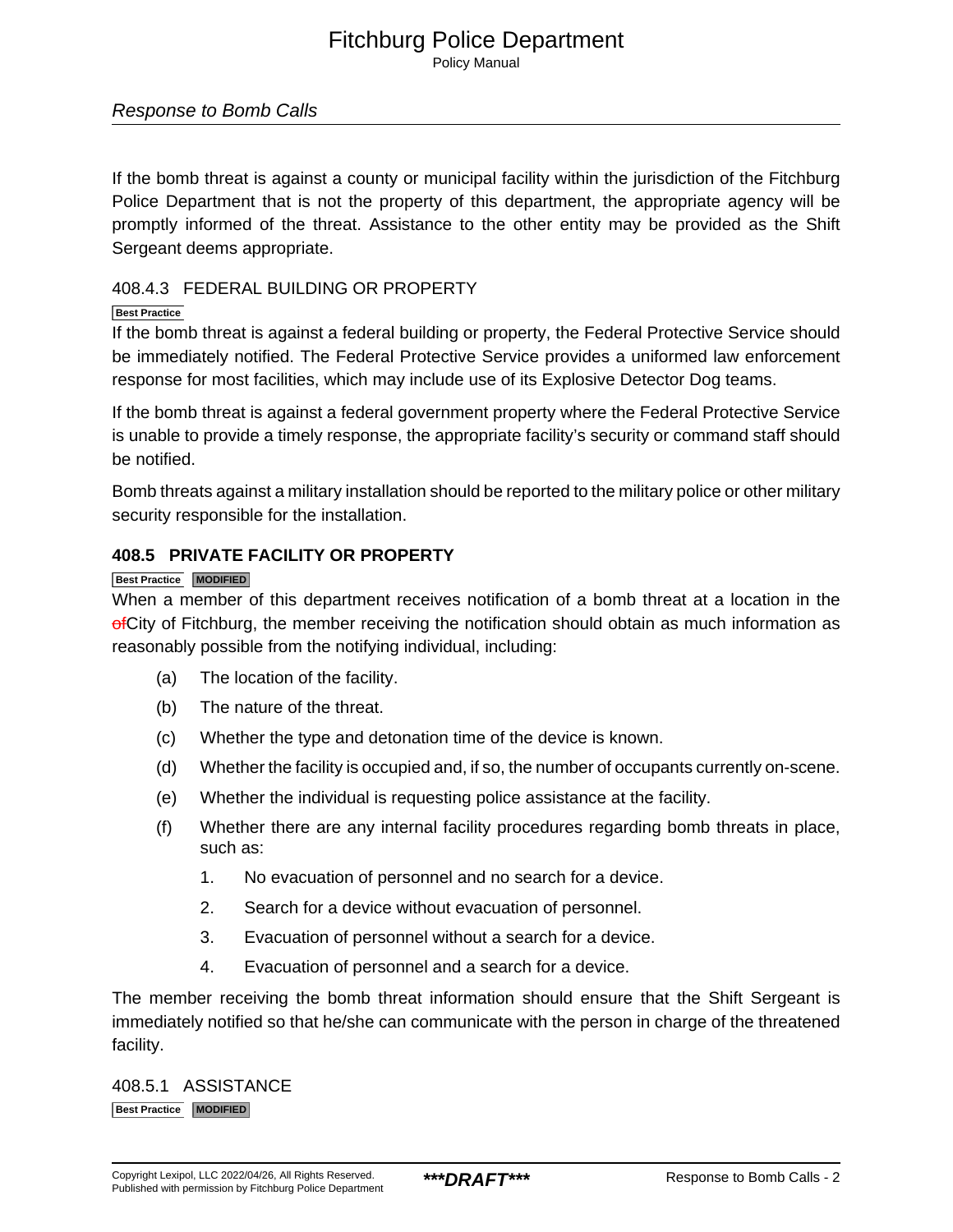Policy Manual

#### Response to Bomb Calls

The Shift Sergeant should be notified when police assistance is requested. The Shift Sergeant will make the decision whether the Department will render assistance and at what level. Information and circumstances that indicate a reasonably apparent, imminent threat to the safety of either the facility or the public may require a more active approach, including police control over the facility.

Should the Shift Sergeant, with consultation of command staff and other public safety agencies, determine that the Department will assist or control such an incident, he/she will determine:

- (a) The appropriate level of assistance.
- (b) The plan for assistance.
- (c) Whether to evacuate and/or search the facility.
- (d) Whether to involve facility staff in the search or evacuation of the building.
	- 1. The person in charge of the facility should be made aware of the possibility of damage to the facility as a result of a search.
	- 2. The safety of all participants is the paramount concern.
- (e) The need for additional resources, including:
	- 1. Notification and response, or standby notice, for fire and emergency medical services.

Even though a facility does not request police assistance to clear the interior of a building, based upon the circumstances and known threat, officers may be sent to the scene to evacuate other areas that could be affected by the type of threat, or for traffic and pedestrian control.

#### **408.6 FOUND DEVICE**

#### **Best Practice MODIFIED**

When handling an incident involving a suspected explosive device, the following guidelines, while not all inclusive, should be followed:

- (a) No known or suspected explosive item should be considered safe regardless of its size or apparent packaging.
- (b) The device should not be touched or moved except by the bomb squad or military explosive ordinance disposal team.
- (c) Personnel should not transmit on any equipment that is capable of producing radio frequency energy within the evacuation area around the suspected device. This includes the following:
	- 1. Two-way radios
	- 2. Cell phones
	- 3. Other personal communication devices
- (d) The appropriate bomb squad or military explosive ordnance disposal team should be summoned for assistance.
- (e) The largest perimeter reasonably possible should initially be established around the device based upon available personnel and the anticipated danger zone.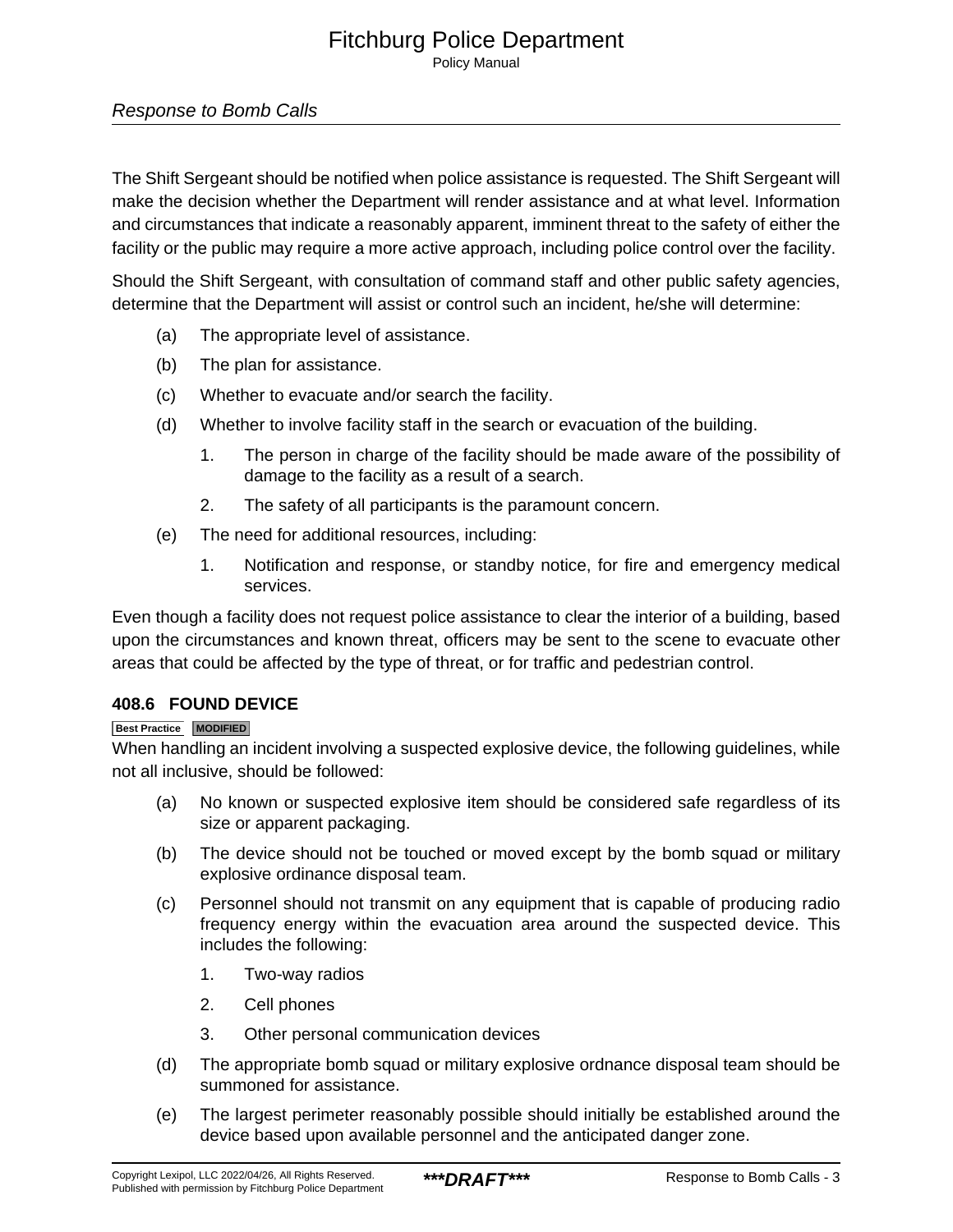#### Response to Bomb Calls

- (f) A safe access route should be provided for support personnel and equipment.
- (g) Search the area for secondary devices as appropriate and based upon available resources.
- (h) Consider evacuation of buildings and personnel near the device or inside the danger zone and the safest exit route.
- (i) Promptly relay available information to the Shift Sergeant, or Incident Commander including:
	- 1. The time of discovery.
	- 2. The exact location of the device.
	- 3. A full description of the device (e.g., size, shape, markings, construction).
	- 4. The anticipated danger zone and perimeter.
	- 5. The areas to be evacuated or cleared.

#### **408.7 EXPLOSION/BOMBING INCIDENTS**

#### **Best Practice**

When an explosion has occurred, there are multitudes of considerations which may confront the responding officers. As in other catastrophic events, a rapid response may help to minimize injury to victims, minimize contamination of the scene by gathering crowds, or minimize any additional damage from fires or unstable structures.

#### 408.7.1 CONSIDERATIONS

#### **Best Practice MODIFIED**

Officers responding to explosions, whether accidental or a criminal act, should consider the following actions:

- (a) Assess the scope of the incident, including the number of victims and extent of injuries.
- (b) Request additional personnel and resources, as appropriate.
- (c) Assist with first aid.
- (d) Identify and take appropriate precautions to mitigate scene hazards, such as collapsed structures, bloodborne pathogens and hazardous materials.
- (e) Assist with the safe evacuation of victims, if possible.
- (f) Establish an inner perimeter to include entry points and evacuation routes. Search for additional or secondary devices.
- (g) Preserve evidence.
- (h) Establish an outer perimeter and evacuate if necessary.
- (i) Identify witnesses.
- (j) Establish Incident Command with other public safety agencies and involved parties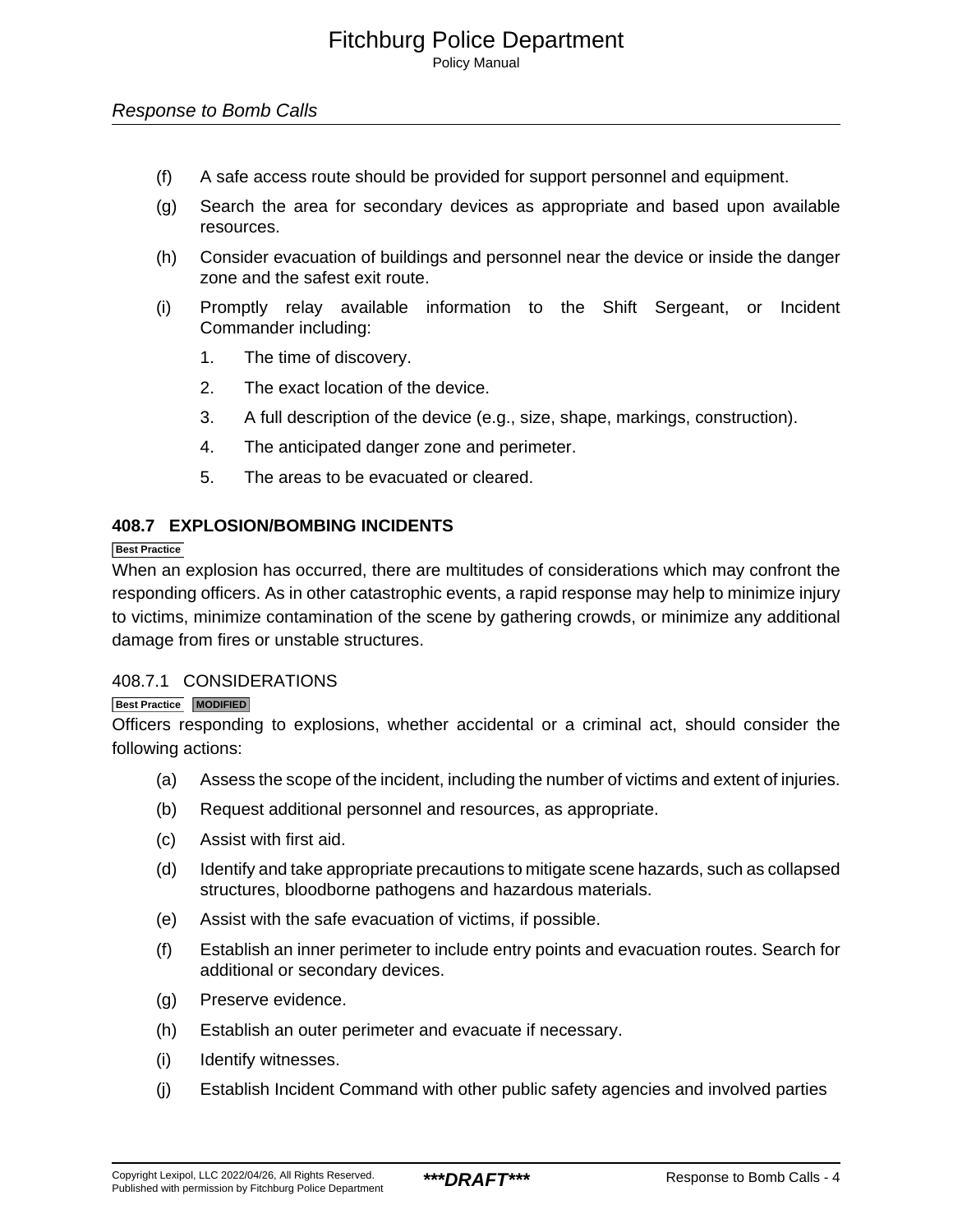Policy Manual

#### Response to Bomb Calls

#### 408.7.2 NOTIFICATIONS

#### **Best Practice MODIFIED**

When an explosion has occurred, the following people should be notified as appropriate:

- On-Duty or On-Call Supervisor
- Fire department/EMS
- Bomb squad
- Additional department personnel
- Other law enforcement agencies, including local, state or federal agencies, such as the FBI and the Bureau of Alcohol, Tobacco, Firearms and Explosives (ATF)
- Wisconsin Emergency Management (WEM) for regional and/or county Hazardous Material Response Teams
- Other government agencies, as appropriate

#### 408.7.3 CROWD CONTROL

#### **Best Practice**

Only authorized members with a legitimate need should be permitted access to the scene. Spectators and other unauthorized individuals should be restricted to a safe distance as is reasonably practicable given the available resources and personnel.

#### 408.7.4 PRESERVATION OF EVIDENCE

#### **Best Practice**

As in any other crime scene, steps should immediately be taken to preserve the scene. The Shift Sergeant should assign officers to protect the crime scene area, which could extend over a long distance. Consideration should be given to the fact that evidence may be imbedded in nearby structures or hanging in trees and bushes.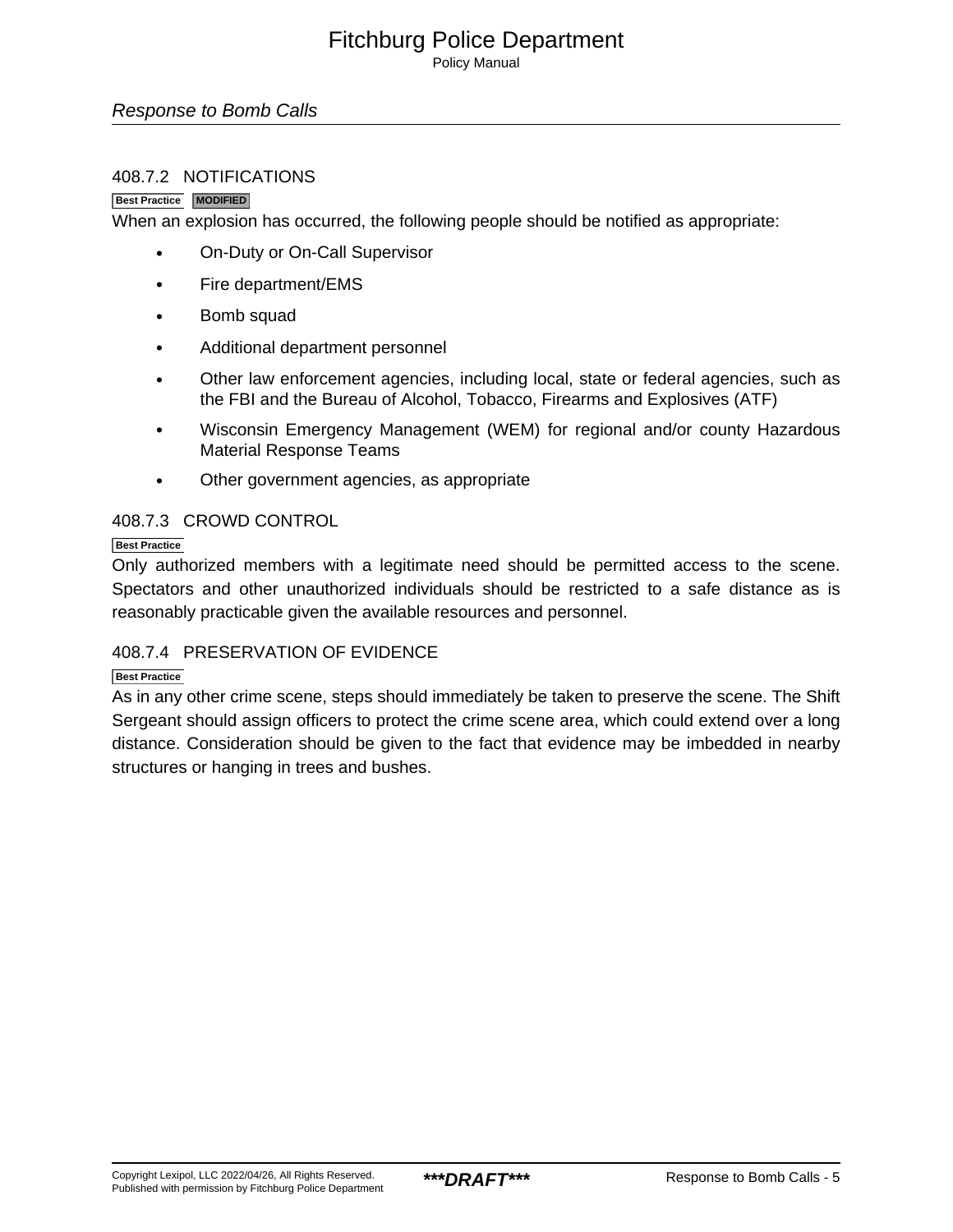# <span id="page-19-0"></span>**Rapid Response and Deployment**

#### **412.1 PURPOSE AND SCOPE**

#### **Best Practice**

Violence that is committed in schools, workplaces and other locations by individuals or a group of individuals who are determined to target and kill persons and to create mass casualties presents a difficult situation for law enforcement. The purpose of this policy is to identify guidelines and factors that will assist officers in situations that call for rapid response and deployment.

#### **412.2 POLICY**

#### **Best Practice MODIFIED**

The Fitchburg Police Department will endeavor to plan for rapid response to crisis situations, and to coordinate response planning with other emergency services as well as with those who are responsible for operating sites that may be the target of a critical incident.

Nothing in this policy shall preclude the use of reasonable force, deadly or otherwise, by members of the Department in protecting themselves or others from death or serious injury. Nor should this policy contradict established county-wide expectations, training and documents, such as the Dane County Emergency Management Active Threat Response Plan.

#### **412.3 CONSIDERATIONS**

#### **Best Practice**

When dealing with a crisis situation members should:

- (a) Assess the immediate situation and take reasonable steps to maintain operative control of the incident.
- (b) Obtain, explore and analyze sources of intelligence and known information regarding the circumstances, location and suspect involved in the incident.
- (c) Attempt to attain a tactical advantage over the suspect by reducing, preventing or eliminating any known or perceived threat.
- (d) Attempt, if feasible and based upon the suspect's actions and danger to others, a negotiated surrender of the suspect and release of the hostages.

#### **412.4 FIRST RESPONSE**

#### **Best Practice**

If there is a reasonable belief that acts or threats by a suspect are placing lives in imminent danger, first responding officers should consider reasonable options to reduce, prevent or eliminate the threat. Officers must decide, often under a multitude of difficult and rapidly evolving circumstances, whether to advance on the suspect, take other actions to deal with the threat or wait for additional resources.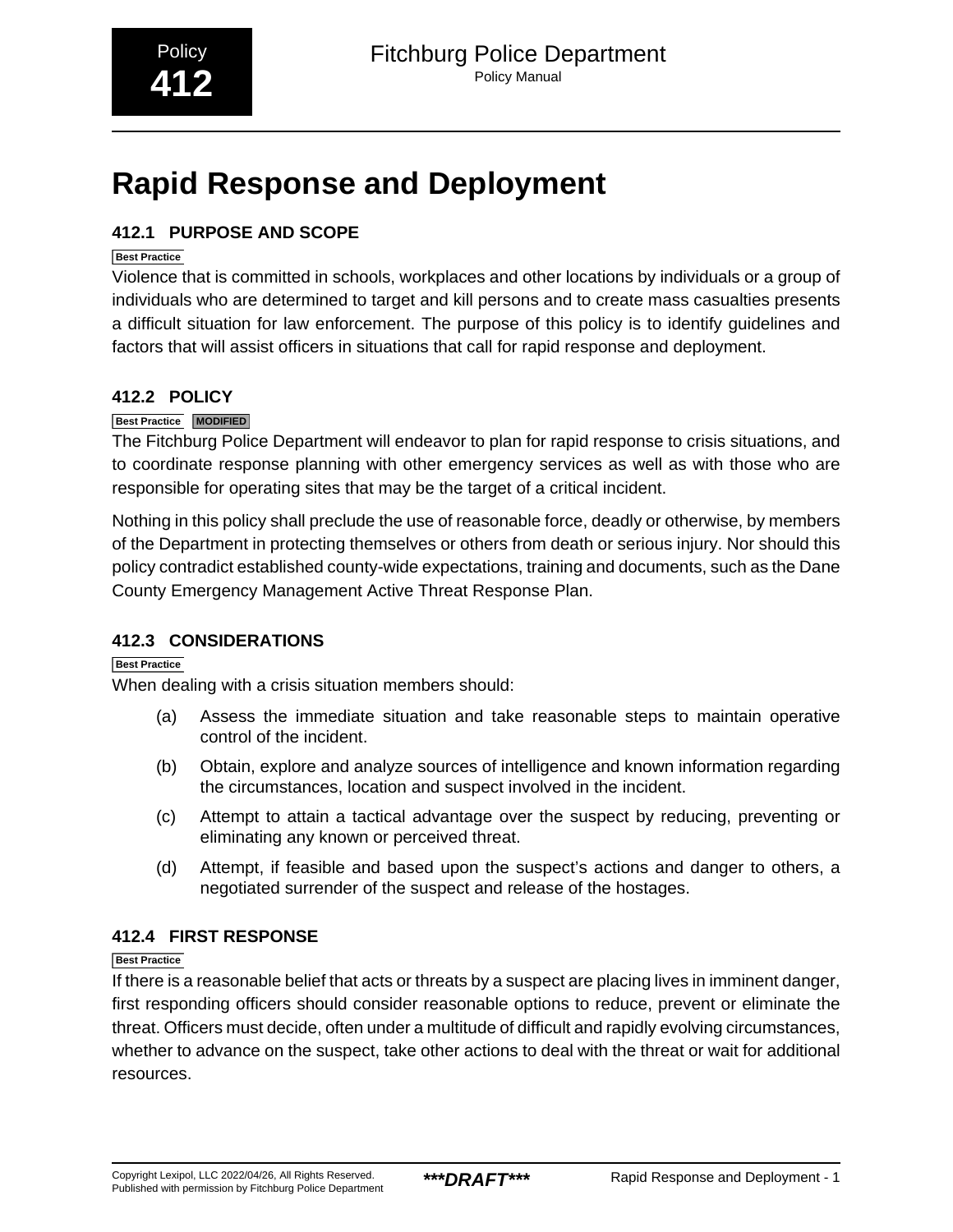Policy Manual

#### Rapid Response and Deployment

If a suspect is actively engaged in the infliction of serious bodily harm or other life-threatening activity toward others, officers should take immediate action, if reasonably practicable, while requesting additional assistance.

Officers should remain aware of the possibility that an incident may be part of a coordinated multilocation attack that may require some capacity to respond to other incidents at other locations.

When deciding on a course of action officers should consider:

- (a) Whether to advance on or engage a suspect who is still a possible or perceived threat to others. Any advancement or engagement should be based on information known or received at the time.
- (b) Whether to wait for additional resources or personnel. This does not preclude an individual officer from taking immediate action.
- (c) Whether individuals who are under imminent threat can be moved or evacuated with reasonable safety.
- (d) Whether the suspect can be contained or denied access to victims.
- (e) Whether the officers have the ability to effectively communicate with other personnel or resources.
- (f) Whether planned tactics can be effectively deployed.
- (g) The availability of rifles, shotguns, shields, breaching tools, control devices and any other appropriate tools, and whether the deployment of these tools will provide a tactical advantage.

In a case of a barricaded or trapped suspect, with no hostages and no immediate threat to others, officers should consider covering escape routes and evacuating persons as appropriate, while summoning and waiting for additional assistance (e.g., special tactics and/or hostage negotiation team response).

#### **412.5 PLANNING**

#### **Best Practice MODIFIED**

The Chief of Police or designee, with consultation from the department tactical instructors, should coordinate critical incident planning. Planning efforts should consider:

- (a) Identification of likely critical incident target sites, such as schools, shopping centers, entertainment venues and sporting event venues.
- (b) Availability of building plans and venue schematics of likely critical incident target sites.
- (c) Communications interoperability with other law enforcement and emergency service agencies.
- (d) Training opportunities in critical incident target sites, including joint training with site occupants.
- (e) Evacuation routes in critical incident target sites.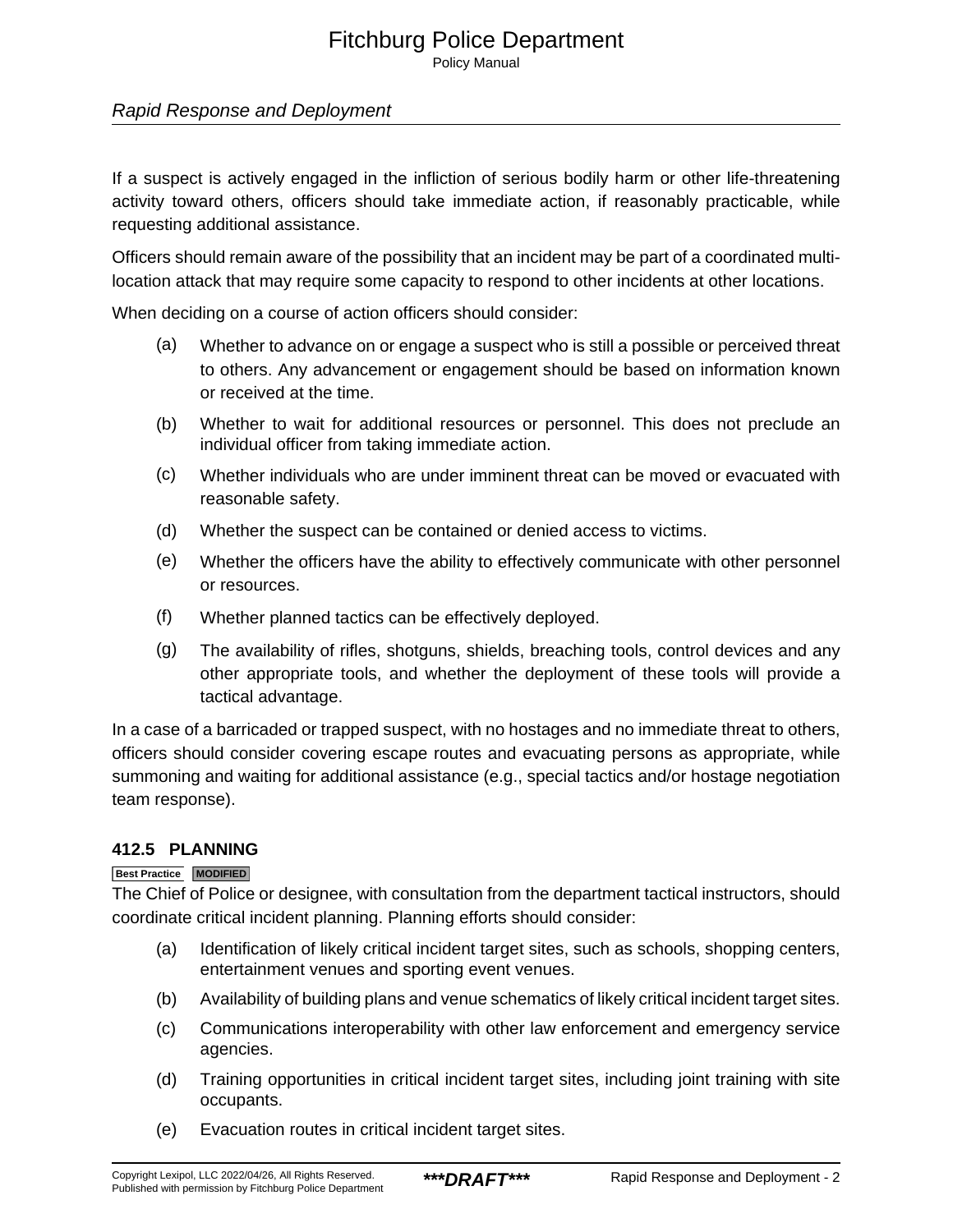Policy Manual

#### Rapid Response and Deployment

- (f) Patrol first-response training.
- (g) Response coordination and resources of emergency medical and fire services.
- (h) Equipment needs.
- (i) Mutual aid agreements and response plans with other agencies. (CAPMAR)
- (j) Coordination with private security providers in critical incident target sites.

#### **412.6 TRAINING**

#### **Best Practice MODIFIED**

The Deputy Chief should include rapid response to critical incidents in the training plan. This training should address:

- (a) Orientation to likely critical incident target sites, such as schools, shopping centers, entertainment and sporting event venues.
- (b) Communications interoperability with other law enforcement and emergency service agencies.
- (c) Patrol first-response training, including patrol rifle, shotgun, breaching tool and control device training.
- (d) First aid, including gunshot trauma.
- (e) Reality-based scenario training (e.g., active shooter, disgruntled violent worker).
- (f) Understanding of the multi-jurisdictional response plans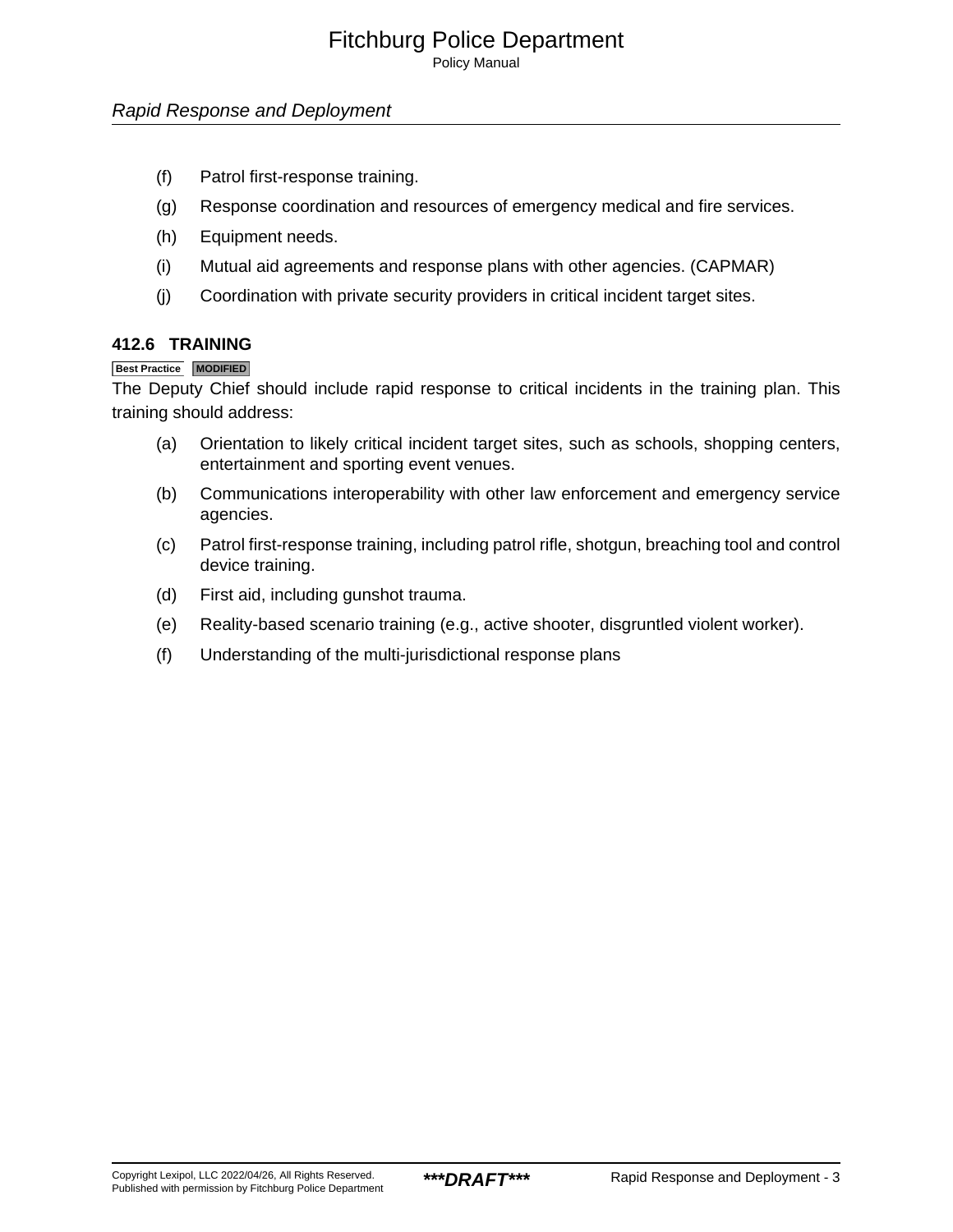# <span id="page-22-0"></span>**Field Training Officers**

#### **415.1 PURPOSE AND SCOPE**

#### **Best Practice MODIFIED**

The Field Training Officer (FTO) Program is intended to provide a standardized program to facilitate the officer's transition from the academic setting or outside law enforcement agency to the actual performance of general law enforcement duties of the Fitchburg Police Department.

#### **415.2 POLICY**

#### **Best Practice**

It is the policy of this department to assign all new police officers to a structured FTO Program that is designed to prepare the new officer to perform in a patrol assignment and to acquire all of the skills needed to operate in a safe, productive and professional manner.

#### **415.3 FIELD TRAINING OFFICER**

#### **Best Practice**

The FTO is an experienced officer trained in the art of supervising, training and evaluating entry level and lateral police officers in the application of their previously acquired knowledge and skills.

#### 415.3.1 SELECTION PROCESS

#### **Best Practice MODIFIED**

FTOs will be selected based on certain requirements, which include:

- (a) Desire to be an FTO.
- (b) Successfully completed the probationary period for the department.
- (c) Demonstrated ability as a positive role model.
- (d) Evaluation by supervisors and current FTOs.
- (e) Possess a Wisconsin Law Enforcement Standards Board (LESB) basic certificate.

#### 415.3.2 TRAINING

#### **Best Practice MODIFIED**

An officer selected as an FTO shall successfully complete an FTO course approved by the Department prior to being assigned as an FTO.

#### **415.4 FIELD TRAINING OFFICER PROGRAM COORDINATOR**

#### **Best Practice MODIFIED**

The FTO Program coordinator will be selected from the rank of lieutenant or above by the Chief of Police or the authorized designee and should possess, or have completed supervisory and/or leadership training approved by the Wisconsin Department of Justice (WisDOJ) Training Standards Board Career Development Program.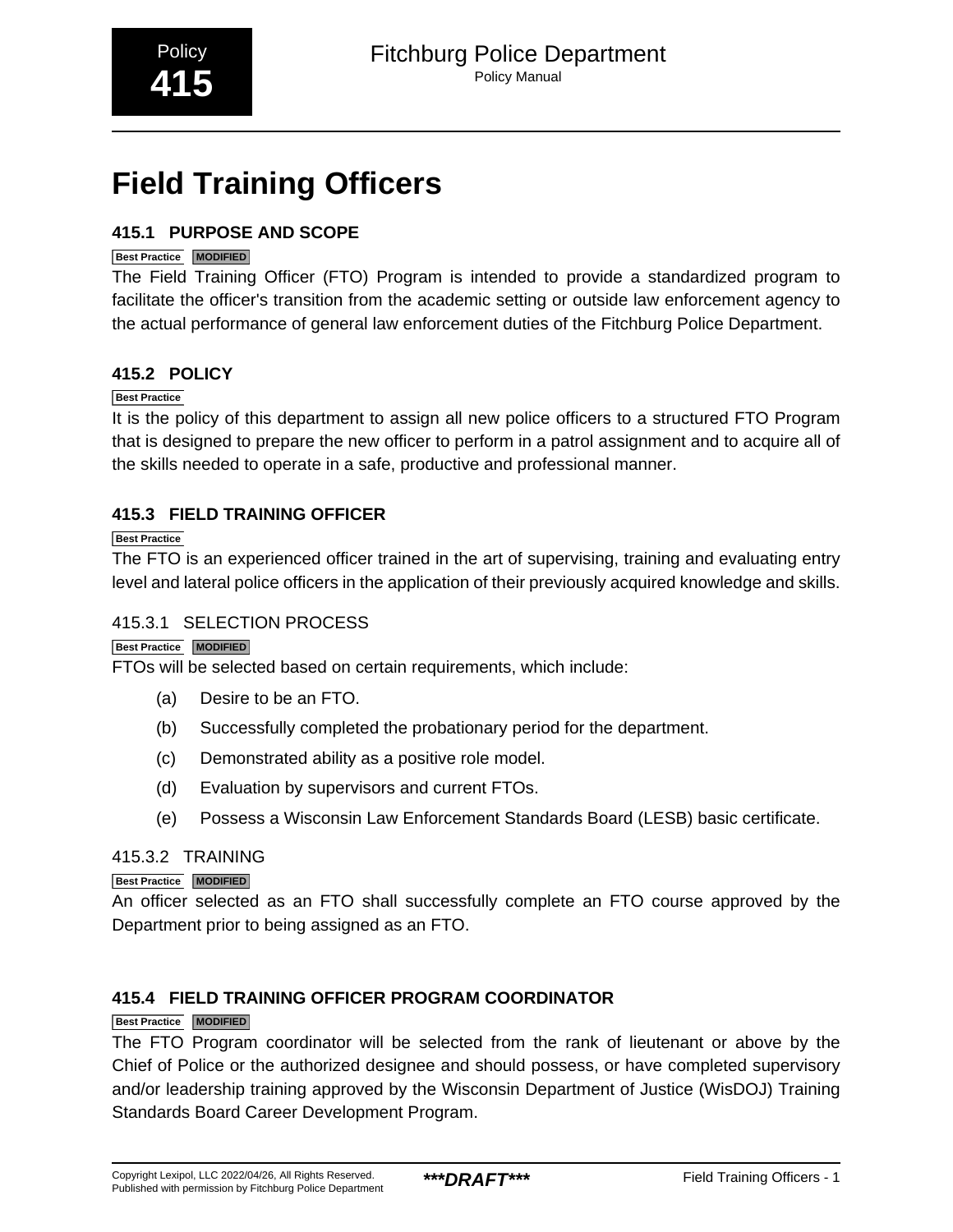Policy Manual

#### Field Training Officers

The responsibilities of the FTO Program coordinator include:

- (a) Assign trainees to FTOs.
- (b) Maintain and ensure FTO/trainee performance evaluations are completed.
- (c) Maintain, update and issue the Field Training Manual to each trainee.
- (d) Monitor individual FTO performance.
- (e) Monitor the overall FTO Program.
- (f) Maintain liaison with FTO coordinators of other agencies.
- (g) Maintain liaison with academy staff on recruit performance during the academy.
- (h) Develop ongoing training for FTOs.

The Field Training Officer Program coordinator will hold periodic meetings with all FTOs to ensure understanding and compliance with the requirements of the Field Training Program. At least annually, the Field Training Administrator will hold a process review meeting with all FTOs to discuss changes needed in the FTO Program. A summary of this meeting, with any recommendations or changes made, will be documented and forwarded to the Chief of Police for review and approval.

#### **415.5 TRAINEE DEFINED**

#### **Best Practice**

**Trainee** - Any entry level or lateral police officer newly appointed to the Fitchburg Police Department who, within the time frame established by the Law Enforcement Standards Board (LESB), has successfully completed an LESB-approved basic training course.

#### **415.6 REQUIRED TRAINING**

#### **Best Practice MODIFIED**

Entry level officers shall be required to successfully complete the Field Training Program.

The training period for lateral officers may be modified depending on the trainee's demonstrated performance and level of experience, but should consist of a minimum of 10 work weeks.

To the extent practicable, entry level and lateral officers should be assigned to a variety of FTOs, shifts and geographical areas during their Field Training.

#### 415.6.1 FIELD TRAINING MANUAL

#### **Best Practice**

Each new officer will be issued a Field Training Manual at the beginning of his/her Primary Training Phase. This manual is an outline of the subject matter and skills necessary to properly function as an officer with the Fitchburg Police Department. The officer shall become knowledgeable of the subject matter as outlined. He/she shall also become proficient with those skills as set forth in the manual.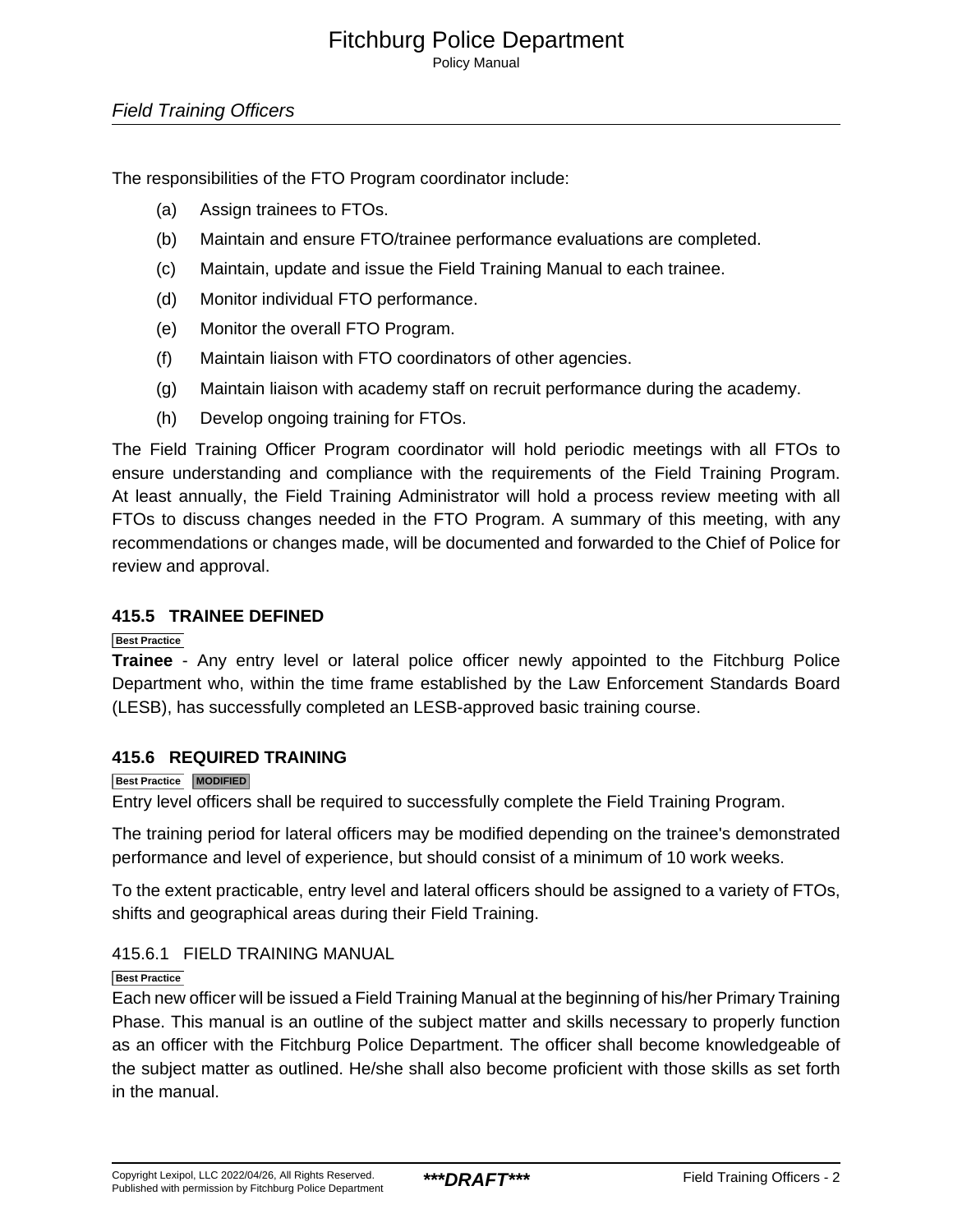Policy Manual

The Field Training Manual will specifically cover those policies, procedures, rules and regulations of the Fitchburg Police Department.

#### **415.7 EVALUATIONS**

#### **Best Practice**

Evaluations are an important component of the training process and shall be completed as outlined below.

#### 415.7.1 FIELD TRAINING OFFICER

**Best Practice**

- (a) FTOs shall complete and submit a written evaluation on the performance of their assigned trainee to their immediate supervisor on a daily basis.
- (b) FTOs shall review the Daily Trainee Performance Evaluations with the trainee each day.
- (c) A detailed end-of-phase performance evaluation on the assigned trainee shall be completed by the FTO at the end of each phase of training.
- (d) FTOs shall be responsible for signing off on all completed topics contained in the Field Training Manual, noting the method of learning and evaluating the performance of the assigned trainee.

#### 415.7.2 IMMEDIATE SUPERVISOR

#### **Best Practice MODIFIED**

The FTO's immediate FTO supervisor shall review and approve the Daily Trainee Performance Evaluations and forward them to the Field Training Coordinator for review and approval.

#### 415.7.3 TRAINEE

#### **Best Practice**

At the completion of the Field Training Program, the trainee shall submit a performance evaluation of each of his/her FTOs and of the Field Training Program.

#### **415.8 DOCUMENTATION**

#### **Best Practice MODIFIED**

All documentation of the Field Training Program will be retained in the officer's training files and will consist of the following:

- (a) Daily Trainee Performance Evaluations
- (b) End of phase evaluations
- (c) A document/memo, certifying that the trainee has successfully completed the required number of hours of field training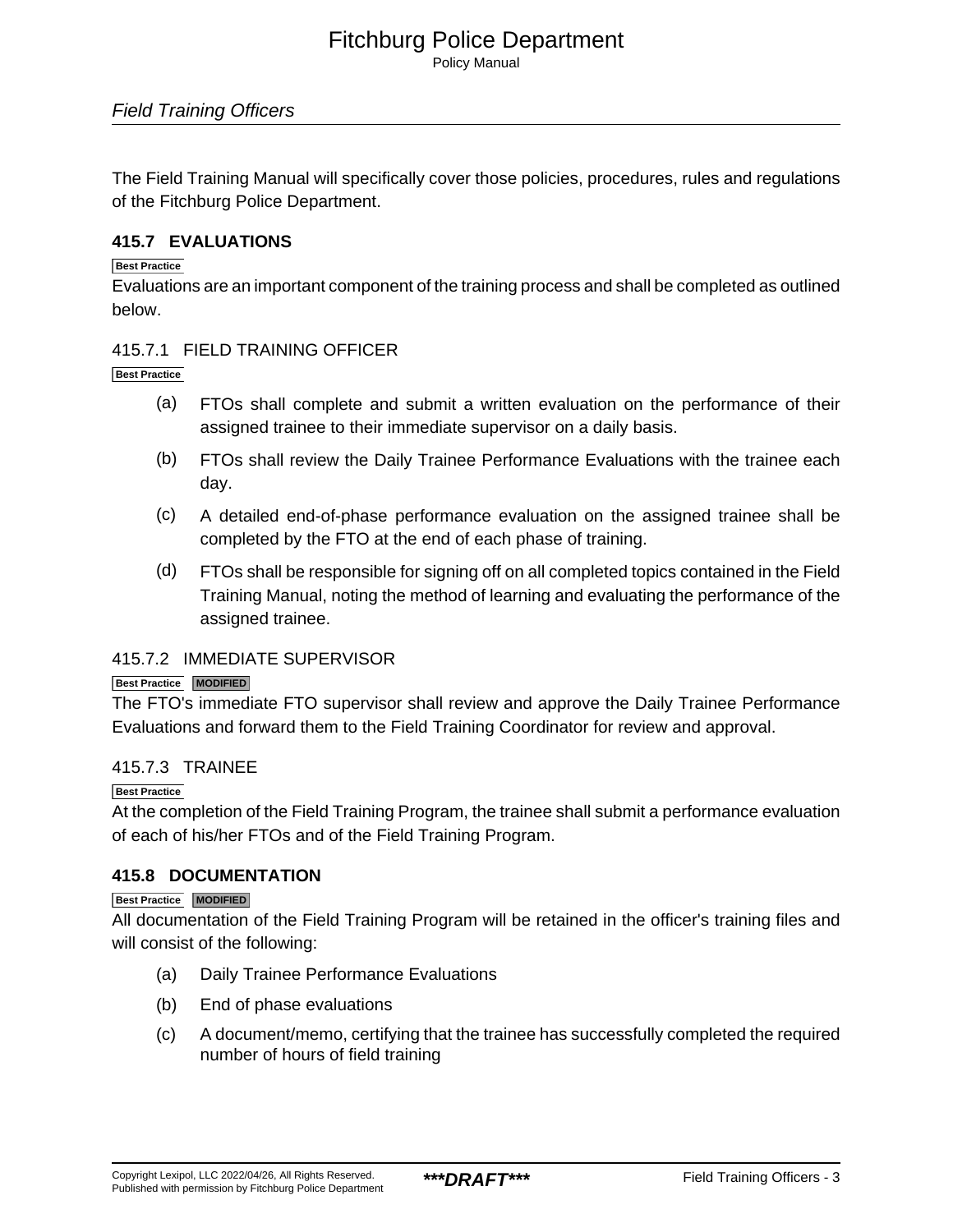# <span id="page-25-0"></span>**Aircraft Accidents**

#### **416.1 PURPOSE AND SCOPE**

#### **Best Practice**

The purpose of this policy is to provide department members with guidelines for handling aircraft accidents.

This policy does not supersede, and is supplementary to, applicable portions of the Crime and Disaster Scene Integrity, Emergency Operations Plan and Hazardous Material Response policies.

#### 416.1.1 DEFINITIONS

**Federal**

Definitions related to this policy include:

**Aircraft** - Any fixed wing aircraft, rotorcraft, balloon, blimp/dirigible or glider that is capable of carrying a person or any unmanned aerial vehicle other than those intended for non-commercial recreational use.

#### **416.2 POLICY**

#### **Best Practice**

It is the policy of the Fitchburg Police Department to provide an appropriate emergency response to aircraft accidents. This includes emergency medical care and scene management.

#### **416.3 ARRIVAL AT SCENE**

#### **Best Practice**

Officers or other authorized members tasked with initial scene management should establish an inner and outer perimeter to:

- (a) Protect persons and property.
- (b) Prevent any disturbance or further damage to the wreckage or debris, except to preserve life or rescue the injured.
- (c) Preserve ground scars and marks made by the aircraft.
- (d) Manage the admission and access of public safety and medical personnel to the extent necessary to preserve life or to stabilize hazardous materials.
- (e) Maintain a record of persons who enter the accident site.
- (f) Consider implementation of an Incident Command System (ICS).

#### **416.4 INJURIES AND CASUALTIES**

#### **Best Practice**

Members should address emergency medical issues and provide care as a first priority.

Those tasked with the supervision of the scene should coordinate with the National Transportation Safety Board (NTSB) before the removal of bodies. If that is not possible, the scene supervisor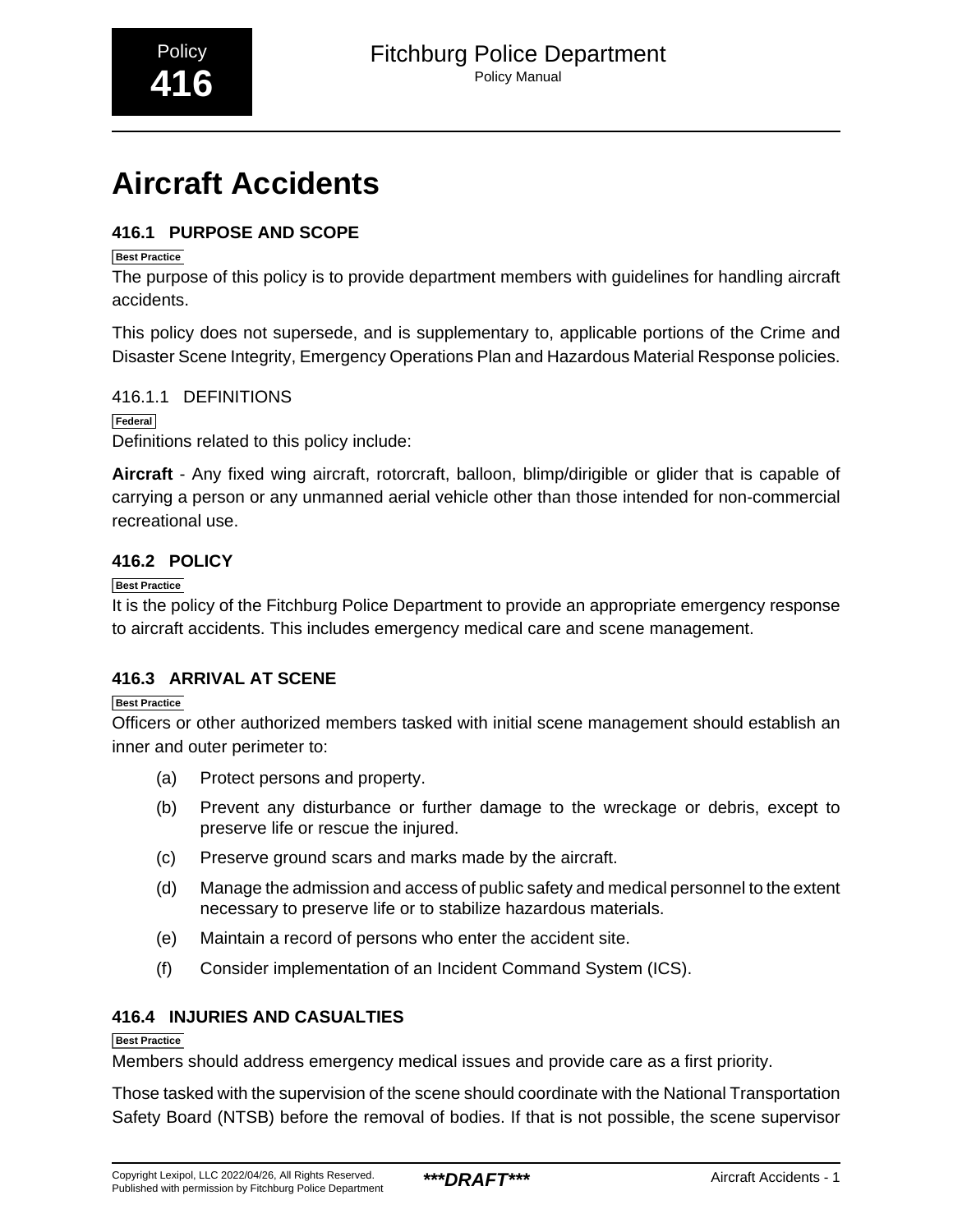Policy Manual

should ensure documentation of what was disturbed, including switch/control positions and instrument/gauge readings.

#### **416.5 NOTIFICATIONS**

#### **Best Practice MODIFIED**

When an aircraft accident is reported to this department, the responding supervisor shall ensure notification is or has been made to NTSB, the Federal Aviation Administration (FAA), and when applicable, the appropriate branch of the military.

Supervisors shall ensure other notifications are made once an aircraft accident has been reported. The notifications will vary depending on the type of accident, extent of injuries or damage, and the type of aircraft involved. When an aircraft accident has occurred, it is generally necessary to notify the following:

- (a) Department Command Staff
- (b) Fire department
- (c) Appropriate airport tower
- (d) Emergency medical services (EMS)
- (e) Dane County Emergency Management

#### **416.6 CONTROLLING ACCESS AND SCENE AUTHORITY**

#### **Best Practice**

Prior to NTSB arrival, scene access should be limited to authorized personnel from the:

- (a) FAA.
- (b) Fire department, EMS or other assisting law enforcement agencies.
- (c) Medical Examiner.
- (d) Air Carrier/Operators investigative teams with NTSB approval.
- (e) Appropriate branch of the military, when applicable.
- (f) Other emergency services agencies (e.g., hazardous materials teams, biohazard decontamination teams, fuel recovery specialists, explosive ordnance disposal specialists).

The NTSB has primary responsibility for investigating accidents involving civil aircraft. In the case of a military aircraft accident, the appropriate branch of the military will have primary investigation responsibility.

After the NTSB or military representative arrives on-scene, the efforts of this department will shift to a support role for those agencies.

If NTSB or a military representative determines that an aircraft or accident does not qualify under its jurisdiction, the on-scene department supervisor should ensure the accident is still appropriately investigated and documented.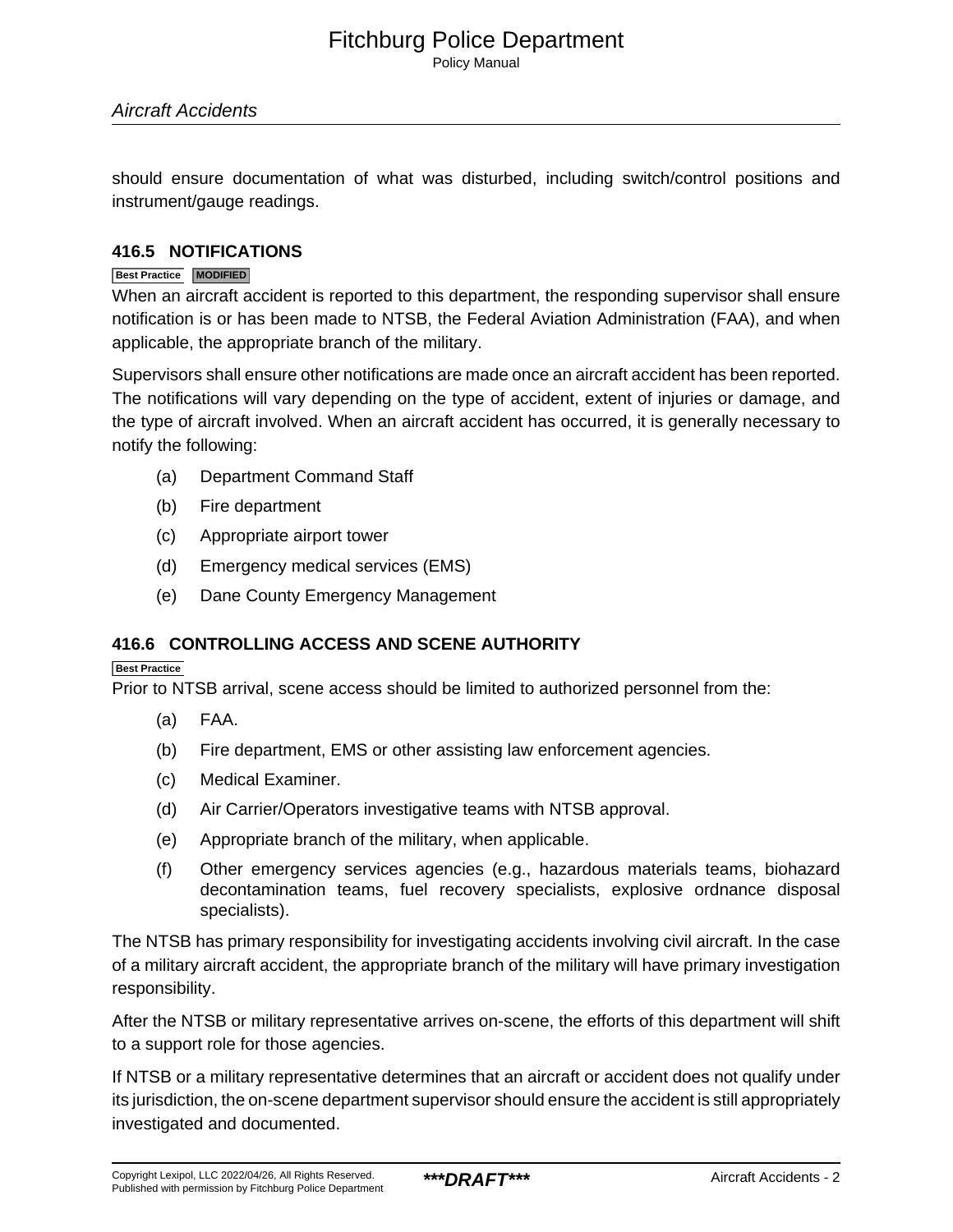#### **416.7 DANGEROUS MATERIALS**

#### **Best Practice**

Members should be aware of potentially dangerous materials that might be present. These may include, but are not limited to:

- (a) Fuel, chemicals, explosives, biological or radioactive materials and bombs or other ordnance.
- (b) Pressure vessels, compressed gas bottles, accumulators and tires.
- (c) Fluids, batteries, flares and igniters.
- (d) Evacuation chutes, ballistic parachute systems and composite materials.

#### **416.8 DOCUMENTATION**

#### **Best Practice MODIFIED**

All aircraft accidents occurring within the City of Fitchburg shall be documented. At a minimum, the documentation should include the date, time and location of the incident; any witness statements, if taken; the names of FPD members deployed to assist; other City resources that were utilized; and cross reference information to other investigating agencies. Suspected criminal activity should be documented on the appropriate report.

#### 416.8.1 WRECKAGE

**Federal**

When reasonably safe, members should:

- (a) Obtain the aircraft registration number (N number) and note the type of aircraft.
- (b) Attempt to ascertain the number of casualties.
- (c) Obtain photographs or video of the overall wreckage, including the cockpit and damage, starting at the initial point of impact, if possible, and any ground scars or marks made by the aircraft.
	- 1. Military aircraft may contain classified equipment and therefore shall not be photographed unless authorized by a military commanding officer (18 USC § 795).
- (d) Secure, if requested by the lead authority, any electronic data or video recorders from the aircraft that became dislodged or cell phones or other recording devices that are part of the wreckage.
- (e) Acquire copies of any recordings from security cameras that may have captured the incident.

#### 416.8.2 WITNESSES

#### **Best Practice**

Members tasked with contacting witnesses should obtain:

(a) The location of the witness at the time of his/her observation relative to the accident site.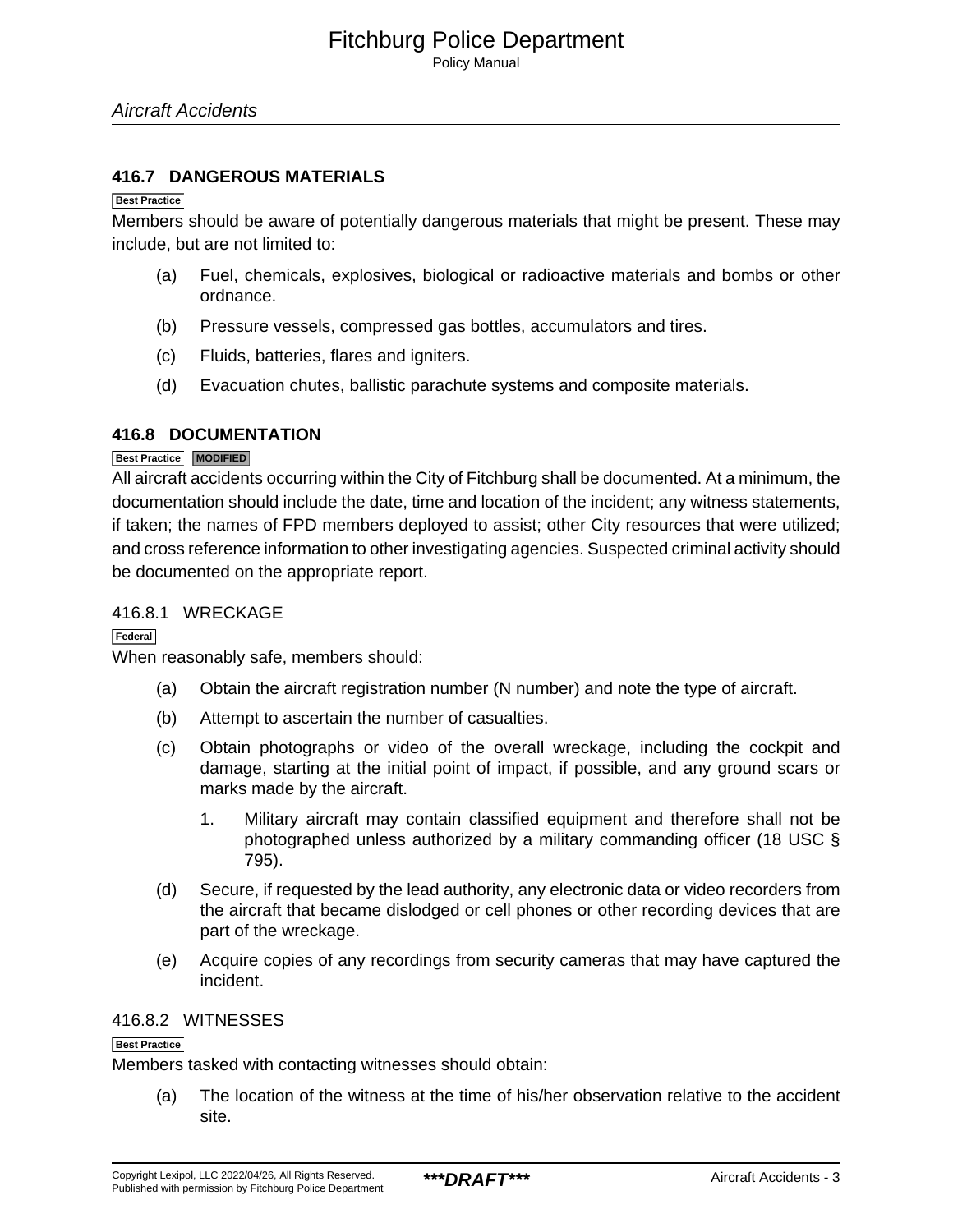Policy Manual

- (b) A detailed description of what was observed or heard.
- (c) Any photographs or recordings of the accident witnesses may be willing to voluntarily surrender.
- (d) The names of all persons reporting the accident, even if not yet interviewed.
- (e) Any audio recordings of reports to 9-1-1 regarding the accident and dispatch records.

#### **416.9 MEDIA RELATIONS**

#### **Best Practice MODIFIED**

The Chief or designee should coordinate a response to the media, including access issues, road closures, detours and any safety information that is pertinent to the surrounding community. Any release of information regarding details of the accident itself should be coordinated with the NTSB or other authority who may have assumed responsibility for the investigation.

Depending on the type of aircraft, the airline or the military may be responsible for family notifications and the release of victims' names. The Chief of Police should coordinate with other involved entities before the release of information.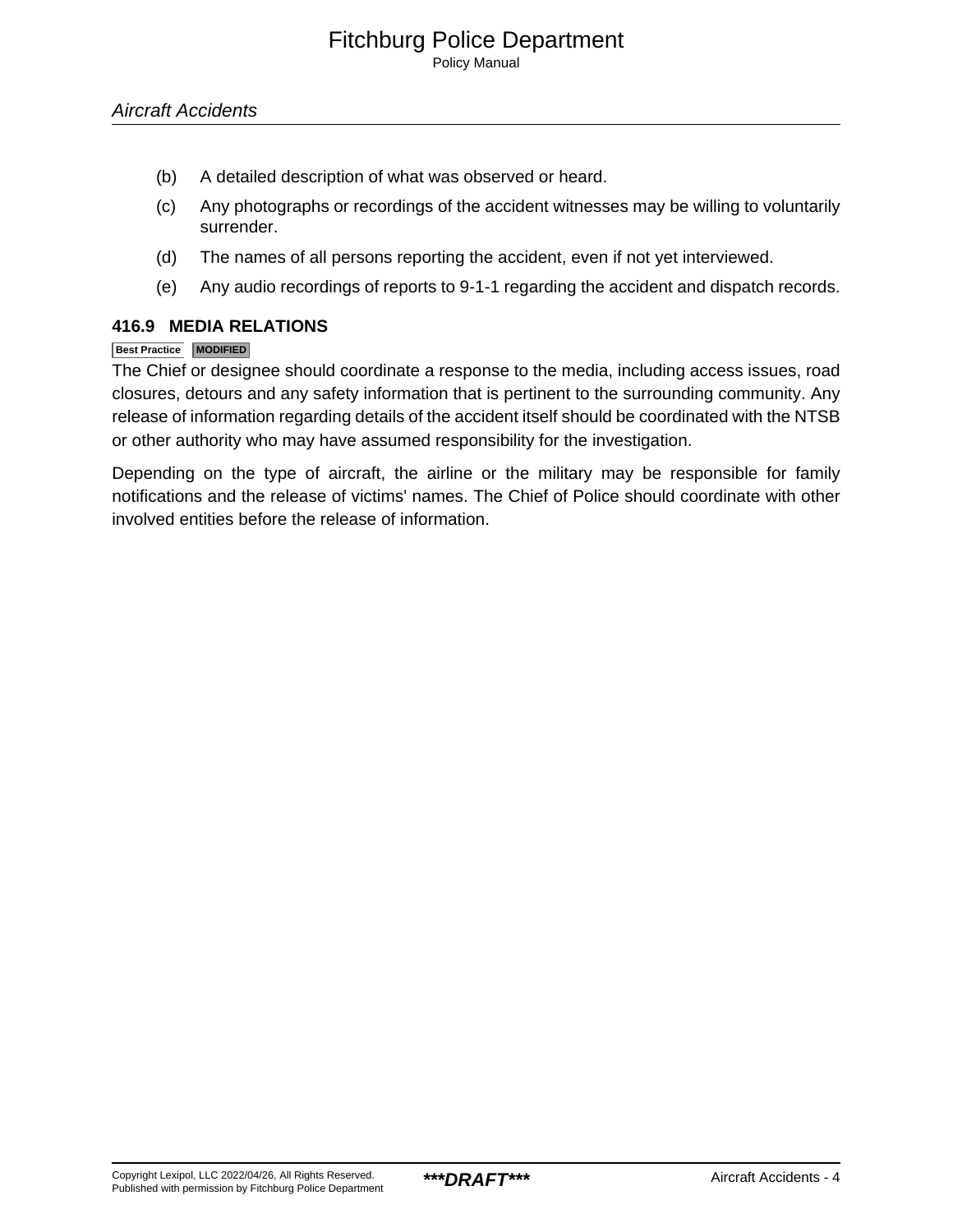# <span id="page-29-0"></span>**Criminal Organizations**

#### **419.1 PURPOSE AND SCOPE**

#### **Best Practice**

The purpose of this policy is to ensure that the Fitchburg Police Department appropriately utilizes criminal intelligence systems and temporary information files to support investigations of criminal organizations and enterprises.

#### 419.1.1 DEFINITIONS

#### **Best Practice**

Definitions related to this policy include:

**Criminal intelligence system** - Any record system that receives, stores, exchanges or disseminates information that has been evaluated and determined to be relevant to the identification of a criminal organization or enterprise, its members or affiliates. This does not include temporary information files.

#### **419.2 POLICY**

#### **Best Practice**

The Fitchburg Police Department recognizes that certain criminal activities, including but not limited to gang crimes and drug trafficking, often involve some degree of regular coordination and may involve a large number of participants over a broad geographical area.

It is the policy of this department to collect and share relevant information while respecting the privacy and legal rights of the public.

#### **419.3 CRIMINAL INTELLIGENCE SYSTEMS**

#### **Federal**

No department member may create, submit to or obtain information from a criminal intelligence system unless the Chief of Police has approved the system for department use.

Any criminal intelligence system approved for department use should meet or exceed the standards of 28 CFR 23.20.

A designated supervisor will be responsible for maintaining each criminal intelligence system that has been approved for department use. The supervisor or the authorized designee should ensure the following:

- (a) Members using any such system are appropriately selected and trained.
- (b) Use of every criminal intelligence system is appropriately reviewed and audited.
- (c) Any system security issues are reasonably addressed.

#### 419.3.1 SYSTEM ENTRIES

**Federal MODIFIED**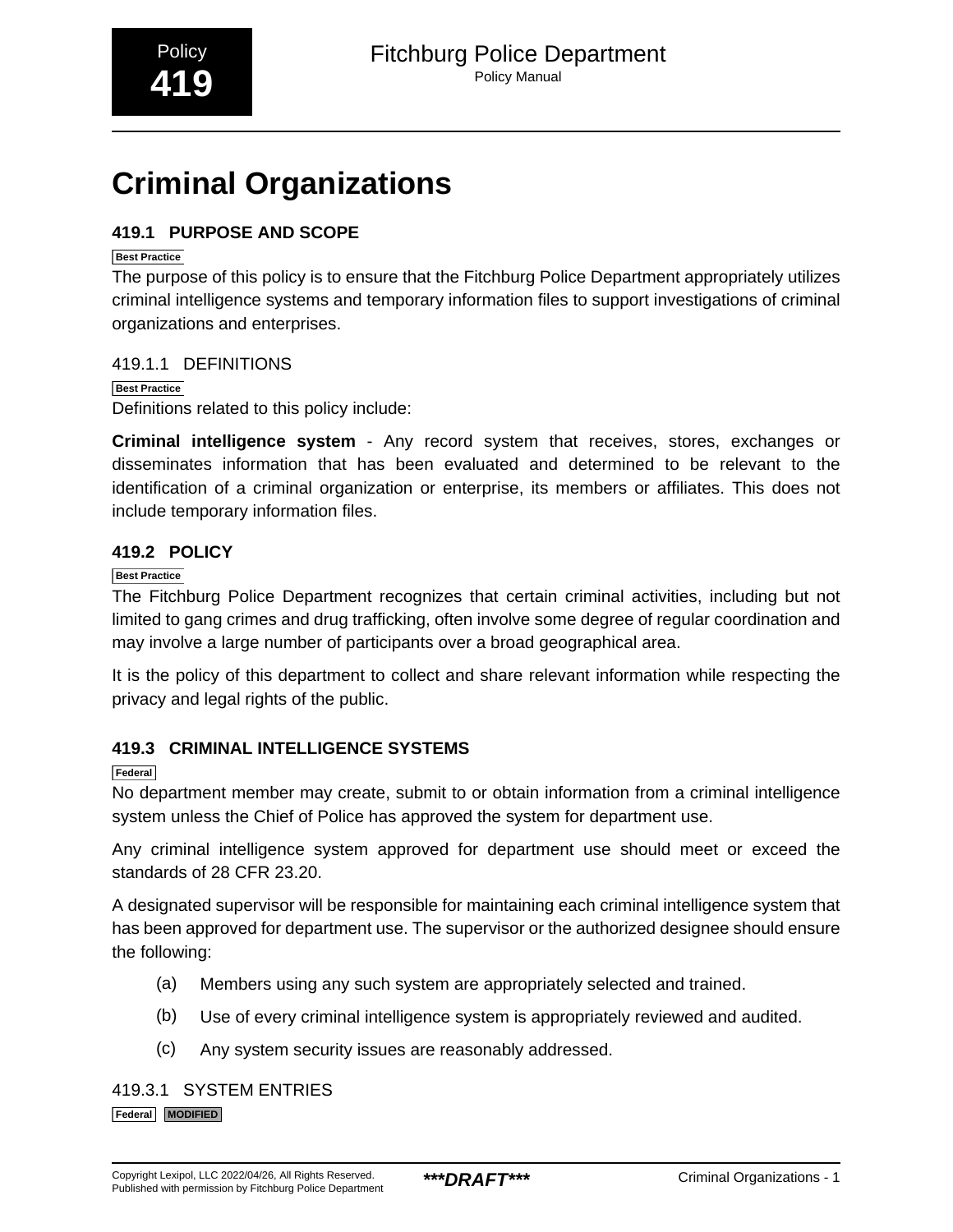Policy Manual

#### Criminal Organizations

It is the designated supervisor's responsibility to approve the entry of any information from a report,  $\overline{F}$ , photo or other relevant document into an authorized criminal intelligence system. If entries are made based upon information that is not on file with this department, such as open or public source documents or documents that are on file at another agency, the designated supervisor should ensure copies of those documents are retained by the Records Section. Any supporting documentation for an entry shall be retained by the Records Section in accordance with the established records retention schedule and for at least as long as the entry is maintained in the system.

The designated supervisor should ensure that any documents retained by the Records Section are appropriately marked as intelligence information. The Administrative Services Manager may not purge such documents without the approval of the designated supervisor.

#### **419.4 TEMPORARY INFORMATION FILE**

#### **Best Practice**

No member may create or keep files on individuals that are separate from the approved criminal intelligence system. However, members may maintain temporary information that is necessary to actively investigate whether a person or group qualifies for entry into the department-approved CIS only as provided in this section. Once information qualifies for inclusion, it should be submitted to the supervisor responsible for consideration of CIS entries.

#### 419.4.1 FILE CONTENTS

#### **Best Practice MODIFIED**

A temporary information file may only contain information and documents that, within one year, will have a reasonable likelihood to meet the criteria for entry into an authorized criminal intelligence system.

Information and documents contained in a temporary information file:

- (a) Must only be included upon documented authorization of the responsible department supervisor.
- (b) Should not be originals that would ordinarily be retained by the Records Section or Property and Evidence Room, but should be copies of, or references to, retained documents, such as copies of reports, Dispatch records or booking forms.
- (c) Shall not include opinions. No person, organization or enterprise shall be labeled as being involved in crime beyond what is already in the document or information.
- (d) May include information collected from publicly available sources or references to documents on file with another government agency. Attribution identifying the source should be retained with the information.

#### 419.4.2 FILE REVIEW AND PURGING

**Best Practice**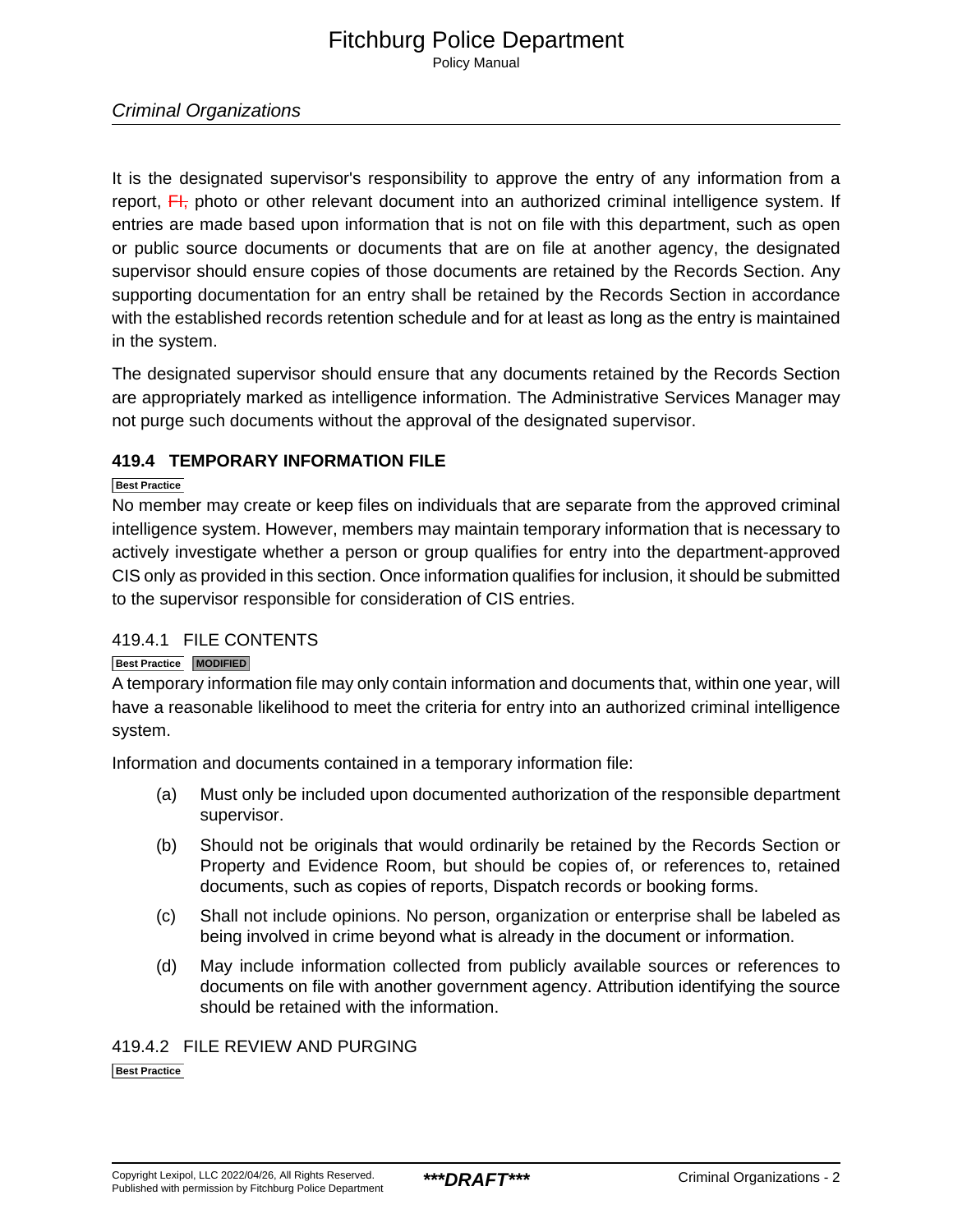Policy Manual

#### Criminal Organizations

The contents of a temporary information file shall not be retained longer than one year. At the end of one year, the contents must be purged or entered in an authorized criminal intelligence system, as applicable.

The designated supervisor shall periodically review the temporary information files to verify that the contents meet the criteria for retention. Validation and purging of files is the responsibility of the supervisor.

#### **419.5 INFORMATION RECOGNITION**

#### **Best Practice**

Department members should document facts that suggest an individual, organization or enterprise is involved in criminal activity and should forward that information appropriately. Examples include, but are not limited to:

- (a) Gang indicia associated with a person or residence.
- (b) Information related to a drug-trafficking operation.
- (c) Vandalism indicating an animus for a particular group.
- (d) Information related to an illegal gambling operation.

Department supervisors who utilize an authorized criminal intelligence system should work with the Deputy Chief to train members to identify information that may be particularly relevant for inclusion.

#### **419.6 RELEASE OF INFORMATION**

#### **Best Practice**

Department members shall comply with the rules of an authorized criminal intelligence system regarding inquiries and release of information.

Information from a temporary information file may only be furnished to department members and other law enforcement agencies on a need-to-know basis and consistent with the Records Maintenance and Release Policy.

When an inquiry is made by the parent or quardian of a juvenile as to whether that juvenile's name is in a temporary information file, such information should be provided by the supervisor responsible for the temporary information file, unless there is good cause to believe that the release of such information might jeopardize an ongoing criminal investigation.

#### **419.7 CRIMINAL STREET GANGS**

#### **Best Practice MODIFIED**

The Support Services Section Commander should ensure that there are an appropriate number of department members who can:

(a) Testify as experts on matters related to criminal street gangs, and maintain an above average familiarity with identification of criminal street gangs, criminal street gang members and patterns of criminal gang activity.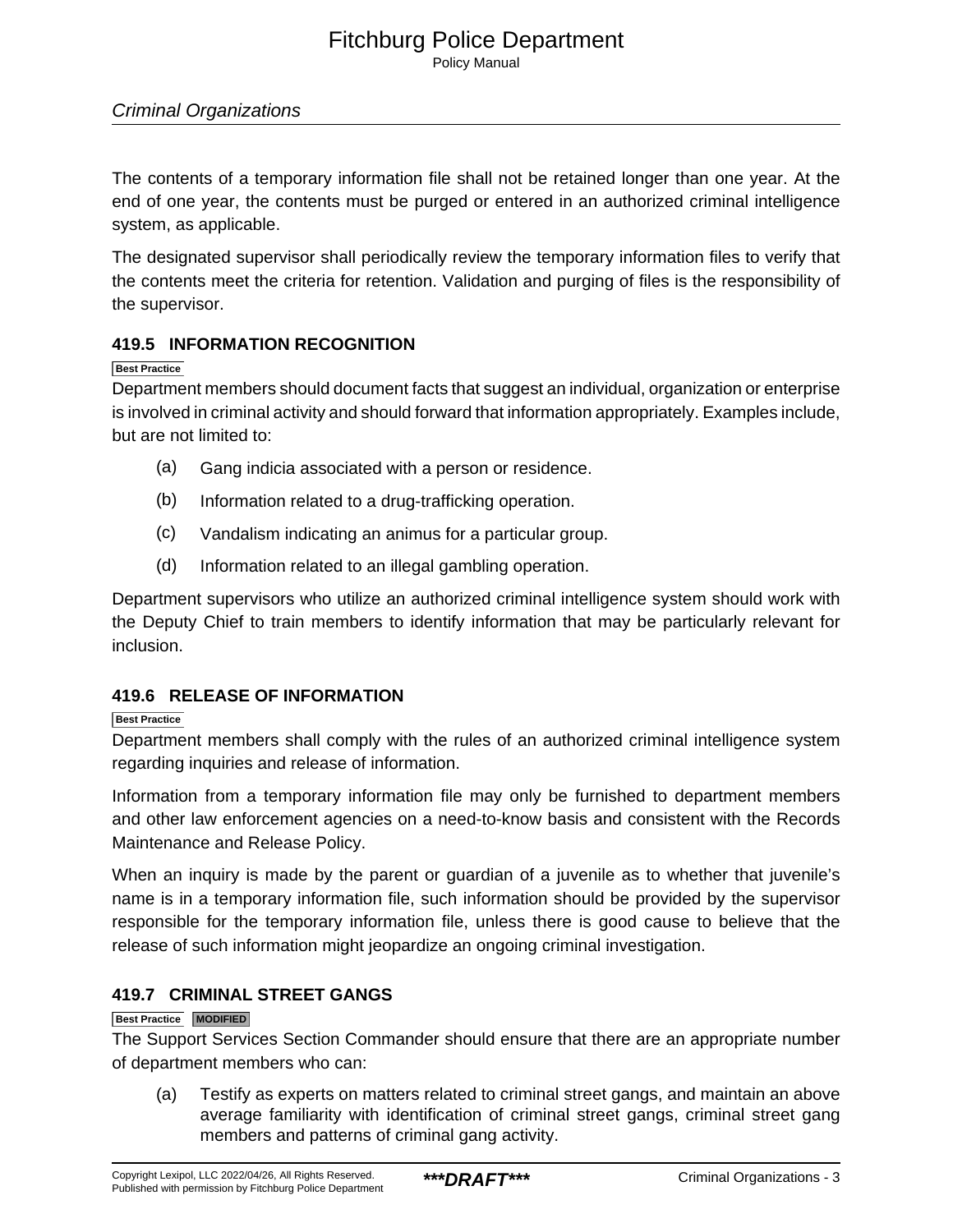Policy Manual

- (b) Coordinate with other agencies in the region regarding criminal street gang crimes and information.
- (c) Train other members to identify gang indicia and investigate criminal street gangrelated crimes.

#### **419.8 TRAINING**

**Best Practice**

The Deputy Chief should provide training on best practices in the use of each authorized criminal intelligence system to those tasked with investigating criminal organizations and enterprises. Training should include:

- (a) The protection of civil liberties.
- (b) Participation in a multiagency criminal intelligence system.
- (c) Submission of information into a multiagency criminal intelligence system or the receipt of information from such a system, including any governing federal and state rules and statutes.
- (d) The type of information appropriate for entry into a criminal intelligence system or temporary information file.
- (e) The review and purging of temporary information files.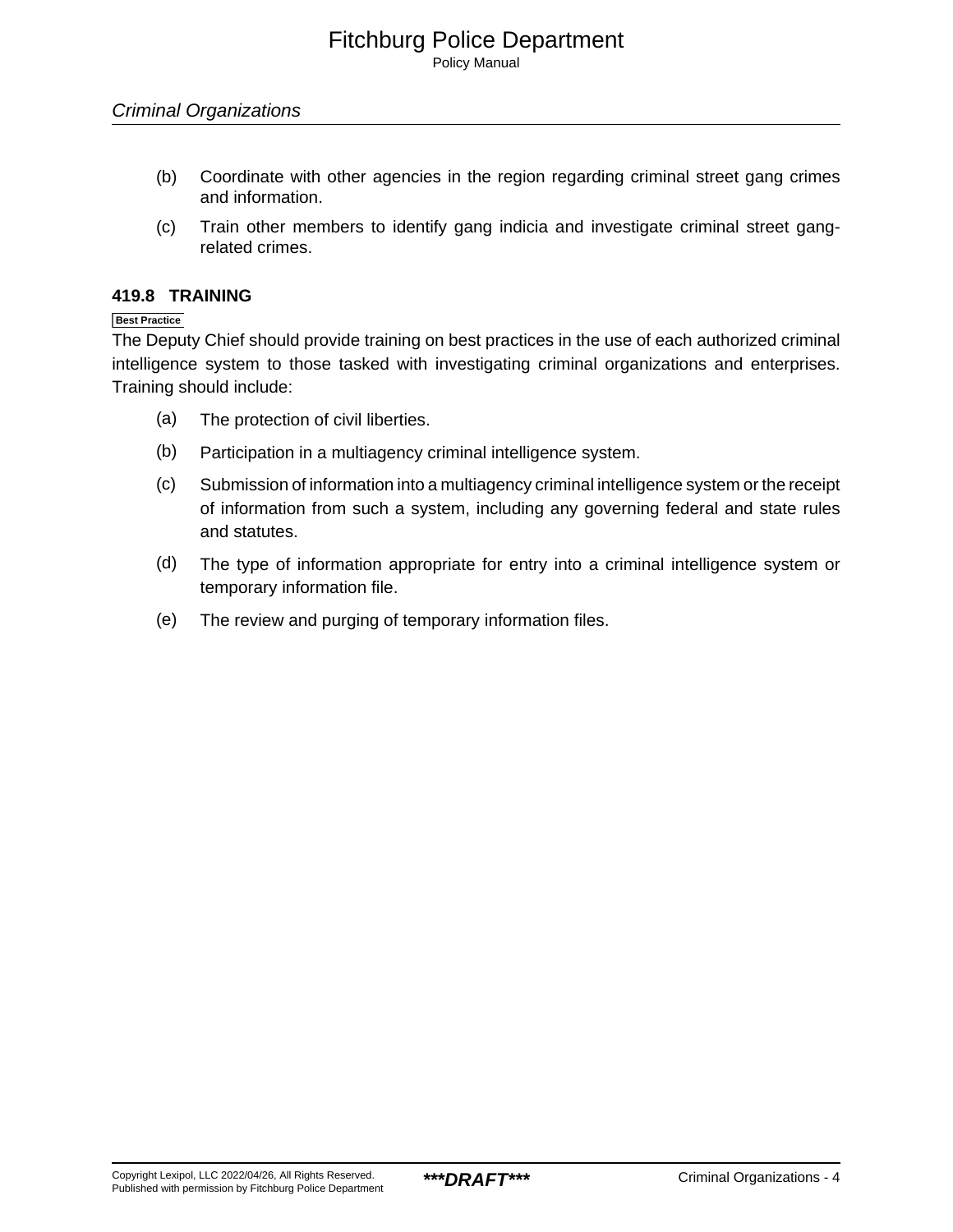# <span id="page-33-0"></span>**Mobile Audio Video**

#### **421.1 PURPOSE AND SCOPE**

**State**

The Fitchburg Police Department has equipped marked patrol cars with Mobile Audio Video (MAV) recording systems to provide records of events and assist officers in the performance of their duties. This policy provides guidance on the use of these systems.

#### 421.1.1 DEFINITIONS

#### **Best Practice MODIFIED**

Definitions related to this policy include:

**Activate** - Any process that causes the MAV system to transmit or store video or audio data in an active mode.

**In-car camera system and Mobile Audio Video (MAV) system** - Synonymous terms which refer to any system that captures audio and video signals, that is capable of installation in a vehicle, and that includes at minimum, a camera, microphone, recorder and monitor.

**Recorded media** - Audio-video signals recorded or digitally stored on a storage device or portable media.

#### **421.2 POLICY**

#### **Best Practice**

It is the policy of the Fitchburg Police Department to use mobile audio and video technology to more effectively fulfill the department's mission and to ensure these systems are used securely and efficiently.

#### **421.3 OFFICER RESPONSIBILITIES**

#### **Best Practice MODIFIED**

Prior to going into service, each officer will properly equip him/herself to record audio and video in the field. At the end of the shift, each officer will follow the established procedures for providing to the Department any recordings or used media and any other related equipment. Each officer should have adequate recording media for the entire duty assignment. In the event an officer works at a remote location and reports in only periodically, additional recording media may be issued. Only Fitchburg Police Department identified and labeled media with tracking numbers is to be used.

At the start of each shift, officers should test the MAV system's operation, including body mic, in accordance with manufacturer specifications and department operating procedures and training.

If the system is malfunctioning, the officer shall take the vehicle out of service unless a supervisor requests the vehicle remain in service.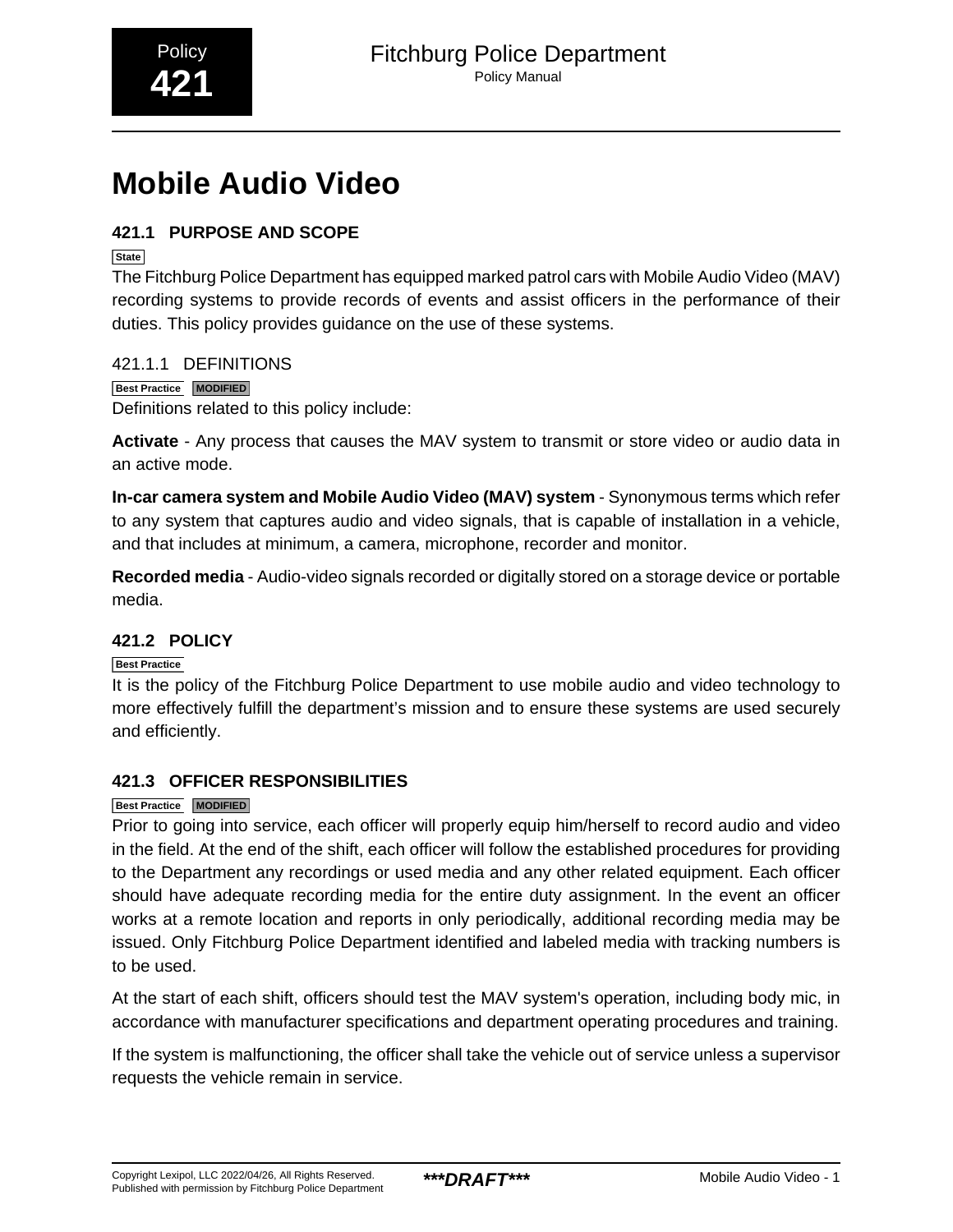Policy Manual

#### **421.4 ACTIVATION OF THE MAV**

#### **Best Practice MODIFIED**

The MAV system is designed to turn on whenever the unit's emergency lights are activated. The system remains on until it is turned off manually. The audio portion is synced to the video system. When audio is being recorded, the video will also record.

#### 421.4.1 REQUIRED ACTIVATION OF THE MAV

#### **Best Practice**

This policy is not intended to describe every possible situation in which the MAV system may be used, although there are many situations where its use is appropriate. An officer may activate the system any time the officer believes it would be appropriate or valuable to document an incident.

In some circumstances it is not possible to capture images of the incident due to conditions or the location of the camera. However, the audio portion can be valuable evidence and is subject to the same activation requirements as the MAV. The MAV system should be activated in any of the following situations:

- (a) All field contacts involving actual or potential criminal conduct within video or audio range:
	- 1. Traffic stops (to include, but not limited to, traffic violations, stranded motorist assistance and all crime interdiction stops)
	- 2. Priority responses
	- 3. Vehicle pursuits
	- 4. Suspicious vehicles
	- 5. Arrests
	- 6. Vehicle searches
	- 7. Physical or verbal confrontations or use of force
	- 8. Pedestrian checks
	- 9. OWI investigations including field sobriety tests
	- 10. Consensual encounters
	- 11. Crimes in progress
	- 12. Responding to an in-progress call
- (b) All self-initiated activity in which an officer would normally notify Dispatch
- (c) Any call for service involving a crime where the recorder may aid in the apprehension and/or prosecution of a suspect:
	- 1. Domestic abuse calls
	- 2. Disturbance of peace calls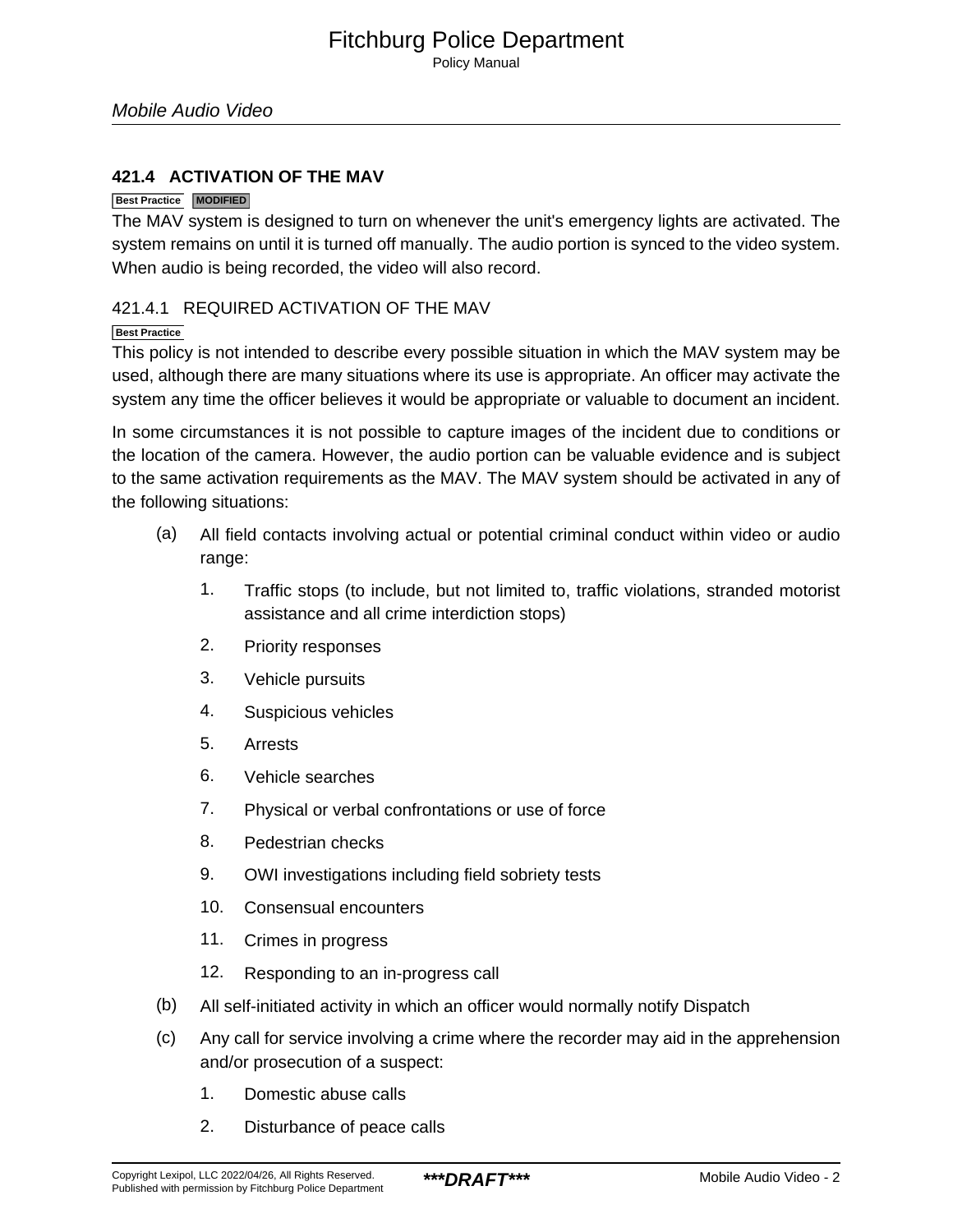Policy Manual

- 3. Offenses involving violence or weapons
- (d) Any other contact that becomes adversarial after the initial contact, in a situation that would not otherwise require recording.
- (e) Any other circumstance where the officer believes that a recording of an incident would be appropriate.

#### 421.4.2 CESSATION OF RECORDING

#### **Best Practice**

Once activated, the MAV system should remain on until the incident has concluded. For purposes of this section, conclusion of an incident has occurred when all arrests have been made, arrestees have been transported and all witnesses and victims have been interviewed. Recording may cease if an officer is simply waiting for a tow truck or a family member to arrive or in other similar situations.

#### 421.4.3 WHEN ACTIVATION IS NOT REQUIRED

#### **Best Practice**

Activation of the MAV system is not required when exchanging information with other officers or during breaks, lunch periods, when not in service or actively on patrol.

No member of this department may surreptitiously record a conversation of any other member of this department except with a court order or when lawfully authorized by the Chief of Police or the authorized designee for the purpose of conducting a criminal or administrative investigation.

#### 421.4.4 SUPERVISOR RESPONSIBILITIES

#### **Best Practice MODIFIED**

Supervisors should determine if vehicles with non-functioning MAV systems should be placed into service. If these vehicles are placed into service, the appropriate documentation should be made, including notification of Dispatch.

On reasonable intervals, supervisors should validate that:

- (a) Media check-out and check-in procedures are followed.
- (b) Operation and usage of the MAV system are being used properly and according to department expectations.
- (c) The operation of MAV systems by new employees is assessed and reviewed no less than biweekly.

When an incident arises that requires the immediate retrieval of the recorded media (e.g., serious crime scenes, peace officer-involved shootings, department-involved crashes), a supervisor shall respond to the scene and ensure that the appropriate supervisor, or crime scene investigator removes the recorded media. The officer or investigator should ensure the media is recovered and retained appropriately, often as evidence. Copies may be distributed to investigators as appropriate to the investigation.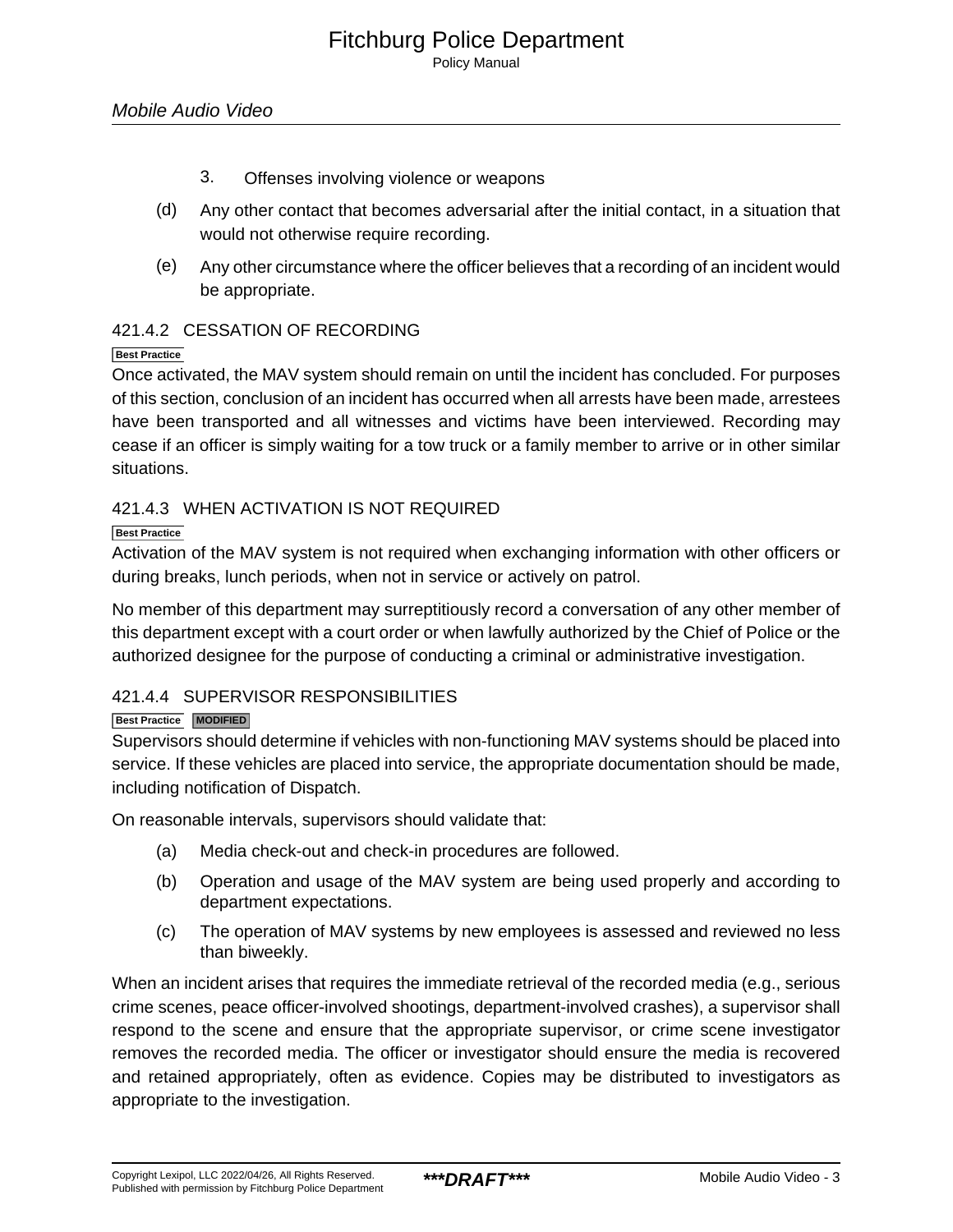Policy Manual

#### **421.5 REVIEW OF MAV RECORDINGS**

#### **Best Practice MODIFIED**

All recording media, recorded images and audio recordings are the property of the Department. Dissemination outside of the agency is strictly prohibited, except to the extent permitted or required by law.

To prevent damage to, or alteration of, the original recorded media, it shall not be copied, viewed or otherwise inserted into any device not approved by the agency staff. When reasonably possible, a copy of the original media shall be used for viewing (unless otherwise directed by the courts) to preserve the original media.

Recordings may be reviewed in any of the following situations:

- (a) For use when preparing reports or statements
- (b) By a supervisor investigating a specific act of officer conduct
- (c) By a supervisor to assess officer performance
- (d) To assess proper functioning of MAV systems
- (e) By department investigators who are participating in an official investigation, such as a personnel complaint, administrative inquiry or a criminal investigation
- (f) By department personnel who request to review recordings
- (g) By an officer who is captured on or referenced in the video or audio data and reviews and uses such data for any purpose relating to his/her employment
- (h) By court personnel through proper process or with permission of the Chief of Police or the authorized designee
- (i) By the media through proper process or with permission of the Chief of Police or the authorized designee
- (j) To assess possible training value
- (k) Recordings may be shown for training purposes. If an involved officer objects to showing a recording, his/her objection will be submitted to the staff to determine if the training value outweighs the officer's objection

In no event shall any recording be used or shown for the purpose of ridiculing or embarrassing any employee.

#### **421.6 DOCUMENTING MAV USE**

#### **Best Practice MODIFIED**

If any incident is recorded with either the video or audio system, the video shall be classified properly in accordance to department training.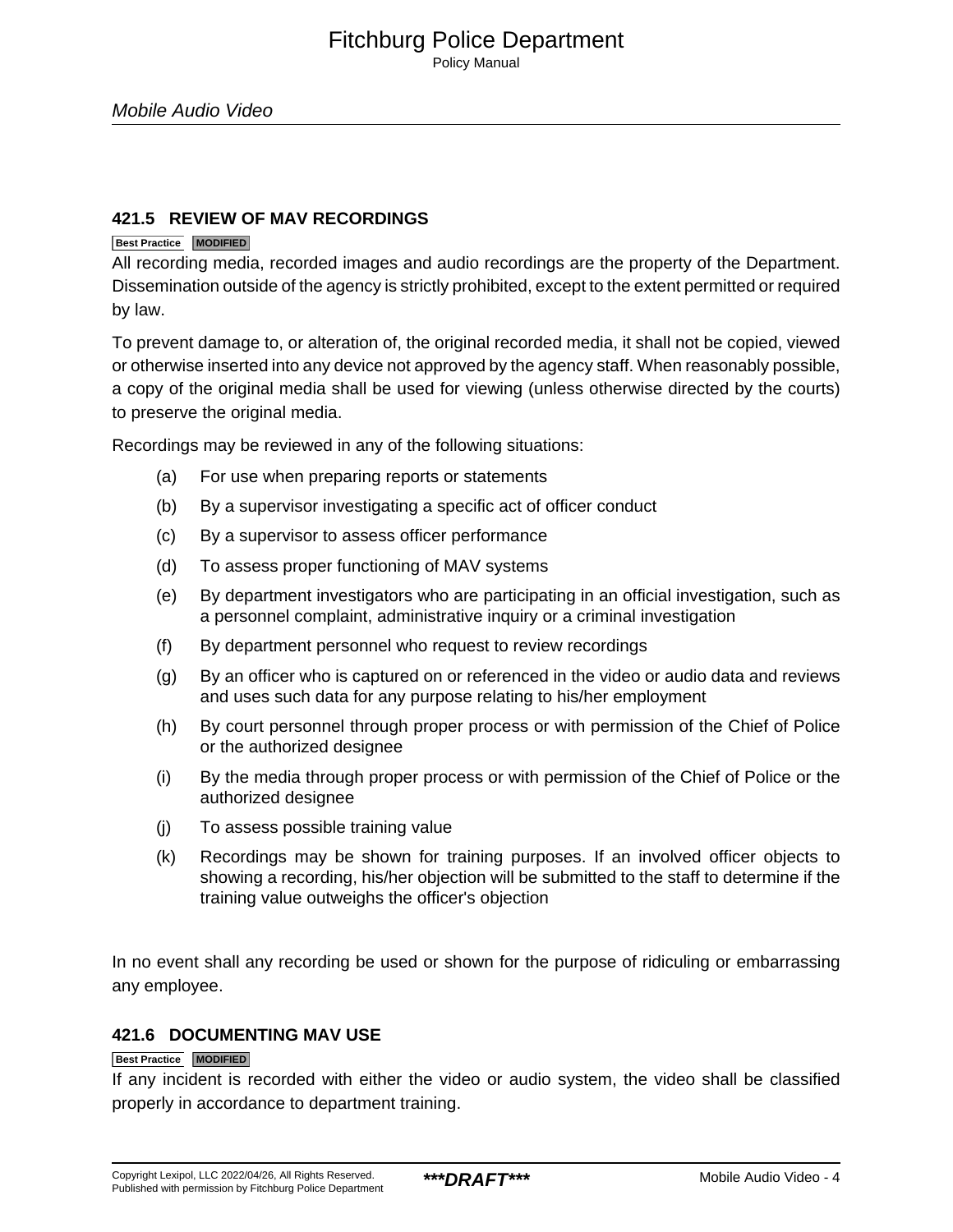#### **421.7 RECORDING MEDIA STORAGE AND INTEGRITY**

#### **Best Practice MODIFIED**

Once submitted for storage, all recording media will be labeled and stored in a designated secure area (server). All recording media that is not booked as evidence will be retained for a minimum of 180 days and disposed of in compliance with the established records retention schedule.

#### 421.7.1 COPIES OF ORIGINAL RECORDING MEDIA

#### **Best Practice**

Original recording media shall not be used for any purpose other than for initial review by a supervisor. Upon proper request, a copy of the original recording media will be made for use as authorized in this policy.

Original recording media may only be released in response to a court order or upon approval by the Chief of Police or the authorized designee. In the event that an original recording is released to a court, a copy shall be made and placed in storage until the original is returned.

#### 421.7.2 MAV RECORDINGS AS EVIDENCE

**Best Practice**

Officers who reasonably believe that a MAV recording is likely to contain evidence relevant to a criminal offense, potential claim against the officer or against the Fitchburg Police Department should indicate this in an appropriate report. Officers should ensure relevant recordings are preserved.

#### **421.8 SYSTEM OPERATIONAL STANDARDS**

#### **Discretionary**

- (a) MAV system vehicle installations should be based on officer safety requirements and vehicle and device manufacturer recommendations.
- (b) The MAV system should be configured to minimally record for 30 seconds, prior to an event.
- (c) The MAV system may not be configured to record audio data occurring prior to activation.
- (d) Unless the transmitters being used are designed for synchronized use, only one transmitter, usually the primary initiating officer's transmitter, should be activated at a scene to minimize interference or noise from other MAV transmitters.
- (e) Officers using digital transmitters that are synchronized to their individual MAV shall activate both audio and video recordings when responding in a support capacity. This is to obtain additional perspectives of the incident scene.
- (f) With the exception of law enforcement radios or other emergency equipment, other electronic devices should not be used inside MAV-equipped law enforcement vehicles to minimize the possibility of causing electronic or noise interference with the MAV system.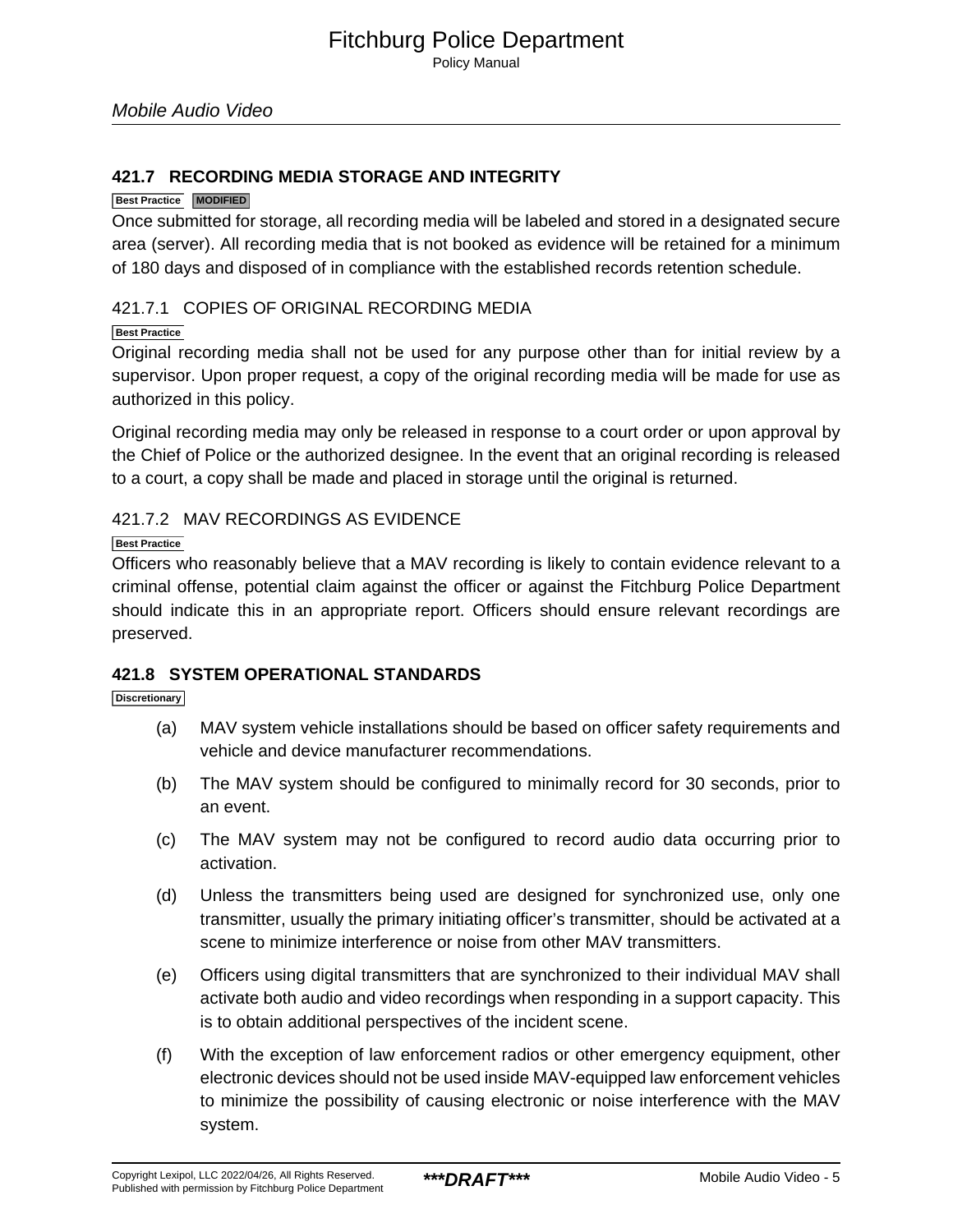- (g) Officers shall not erase, alter, reuse, modify or tamper with MAV recordings. Only a supervisor, MAV technician or other authorized designee may erase and reissue previous recordings and may only do so pursuant to the provisions of this policy.
- (h) To prevent damage, original recordings shall not be viewed on any equipment other than the equipment issued or authorized by the MAV technician.

#### **421.9 TRAINING**

#### **Best Practice**

All members who are authorized to use the MAV system shall successfully complete an approved course of instruction prior to its use.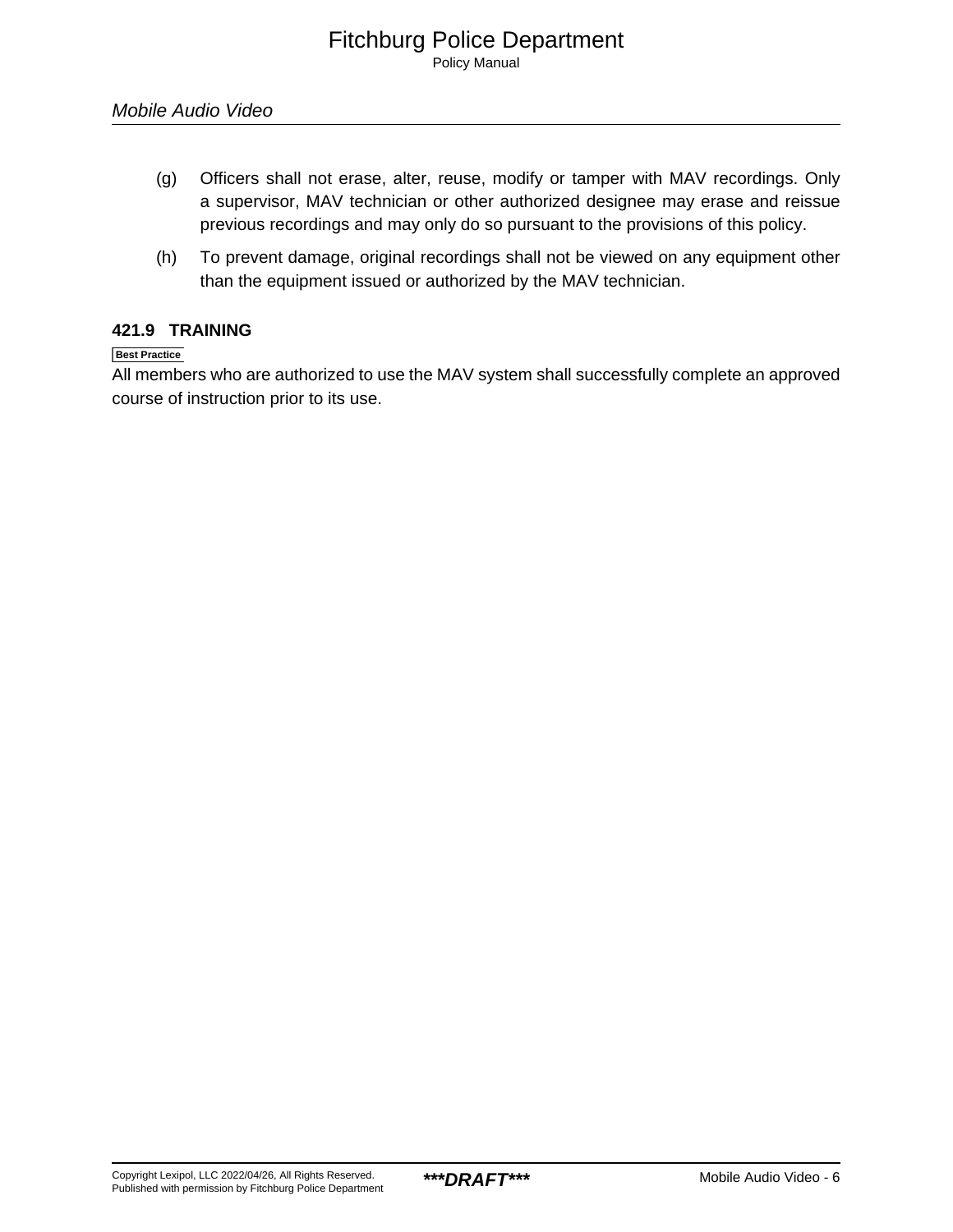# <span id="page-39-0"></span>**Mobile Digital Computer Use**

#### **422.1 PURPOSE AND SCOPE**

#### **Best Practice**

The purpose of this policy is to establish guidelines for the proper access, use and application of the Mobile Digital Computer (MDC) system in order to ensure appropriate access to confidential records from local, state and national law enforcement databases, and to ensure effective electronic communications between department members and Dispatch.

#### **422.2 POLICY**

#### **Best Practice**

Fitchburg Police Department members using the MDC shall comply with all appropriate federal and state rules and regulations and shall use the MDC in a professional manner, in accordance with this policy.

#### **422.3 PRIVACY EXPECTATION**

#### **Best Practice**

Members forfeit any expectation of privacy with regard to messages accessed, transmitted, received or reviewed on any department technology system (see the Information Technology Use Policy for additional guidance).

#### **422.4 RESTRICTED ACCESS AND USE**

#### **Best Practice**

MDC use is subject to the Information Technology Use and Protected Information policies.

Members shall not access the MDC system if they have not received prior authorization and the required training. Members shall immediately report unauthorized access or use of the MDC by another member to their supervisors or Shift Sergeants.

Use of the MDC system to access law enforcement databases or transmit messages is restricted to official activities, business-related tasks and communications that are directly related to the business, administration or practices of the Department. In the event that a member has questions about sending a particular message or accessing a particular database, the member should seek prior approval from his/her supervisor.

Sending derogatory, defamatory, obscene, disrespectful, sexually suggestive, harassing or any other inappropriate messages on the MDC system is prohibited and may result in discipline.

It is a violation of this policy to transmit a message or access a law enforcement database under another member's name or to use the password of another member to log in to the MDC system unless directed to do so by a supervisor. Members are required to log off the MDC or secure the MDC when it is unattended. This added security measure will minimize the potential for unauthorized access or misuse.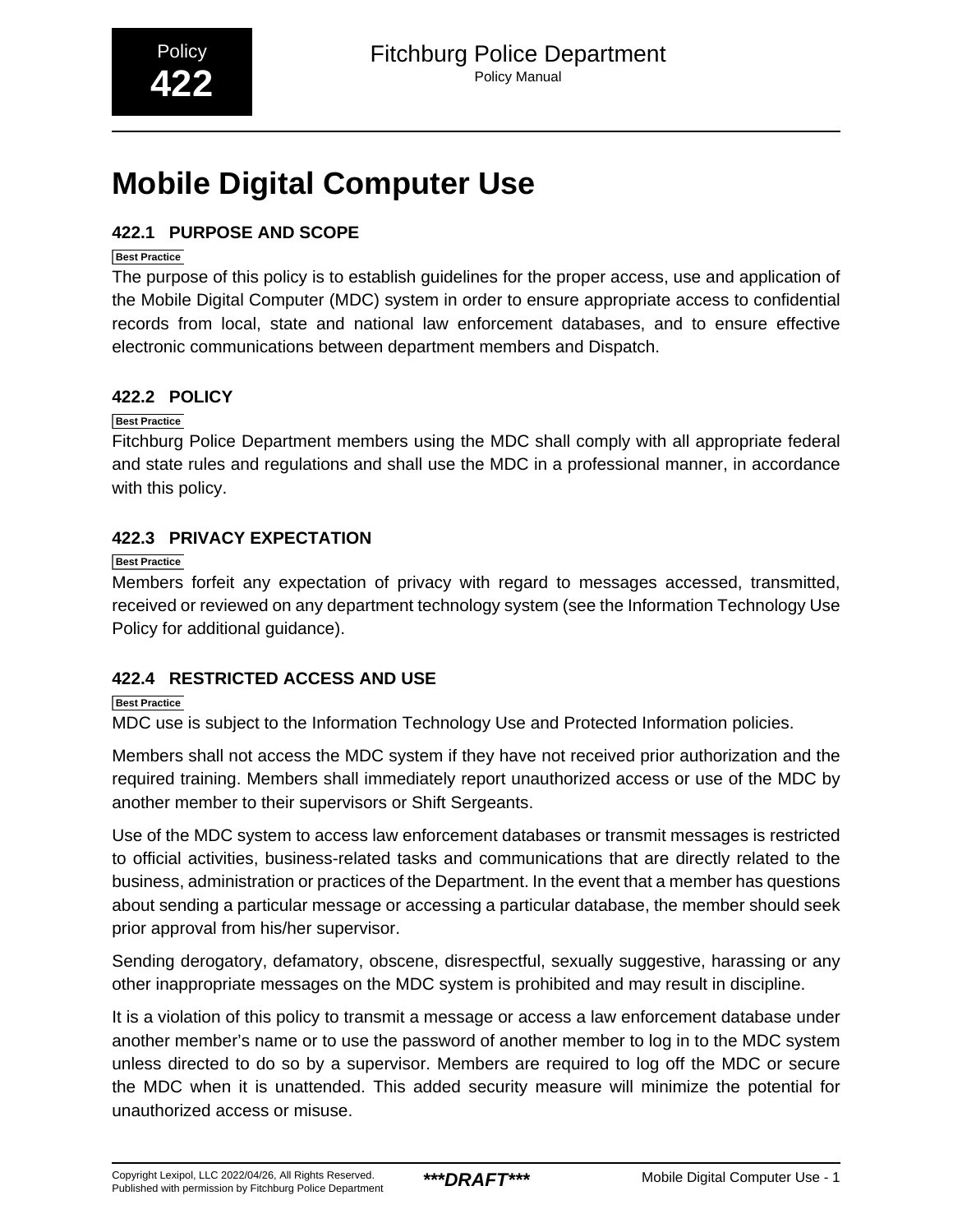Policy Manual

#### Mobile Digital Computer Use

#### 422.4.1 USE WHILE DRIVING

#### **Best Practice MODIFIED**

Use of the MDC by the vehicle operator should be limited to times when the vehicle is stopped, unless necessary for a law enforcement purpose, such as checking registration information, etc. If MDC use is necessary while the vehicle is in motion, the vehicle operator should exercise extreme care. Information that is required for immediate enforcement, investigative, tactical or safety needs should be transmitted over the radio.

In no case shall an operator attempt to send or review lengthy messages while the vehicle is in motion.

#### **422.5 DOCUMENTATION OF ACTIVITY**

#### **Best Practice MODIFIED**

Except as otherwise directed by the Shift Sergeant or other department-established protocol, all calls for service assigned by a dispatcher should be communicated by voice over the police radio and electronically via the MDC unless security or confidentiality prevents such broadcasting.

MDC and voice transmissions are used to document the member's daily activity. To ensure accuracy, all contacts or activity shall be documented either through voice or via the MDC at the time of contact.

#### 422.5.1 STATUS CHANGES

#### **Best Practice MODIFIED**

All changes in status (e.g., arrival at scene, meal periods, in service) will be transmitted over the police radio or through the MDC system.

Members responding to in-progress calls should advise changes in status over the radio to assist other members responding to the same incident. Other changes in status can be made on the MDC.

#### 422.5.2 EMERGENCY ACTIVATION

#### **Best Practice MODIFIED**

If there is an emergency activation and the member does not respond to a request for confirmation of the need for emergency assistance or confirms the need, available resources will be sent to assist in locating the member. If the location is known, the nearest available officer should respond in accordance with the Officer Response to Calls Policy.

Members should ensure the Sergeant is notified of the incident without delay.

Officers not responding to the emergency shall refrain from transmitting on the police radio until a no-further-assistance broadcast is made or if they are also handling an emergency.

#### **422.6 EQUIPMENT CONSIDERATIONS**

**Best Practice**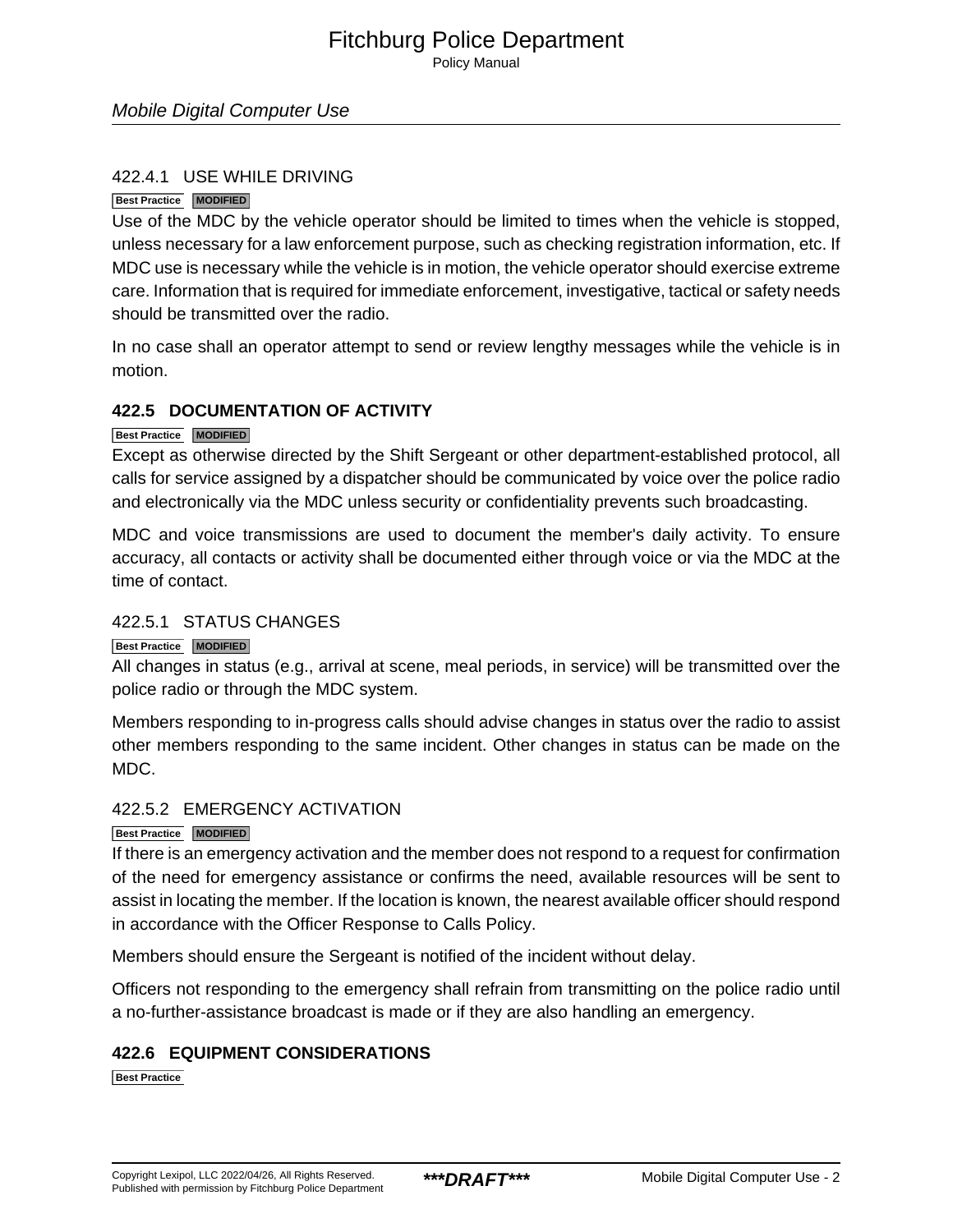Policy Manual

#### Mobile Digital Computer Use

#### 422.6.1 MALFUNCTIONING MDC

**Best Practice**

Whenever possible, members will not use vehicles with malfunctioning MDCs. Whenever members must drive a vehicle in which the MDC is not working, they shall notify Dispatch. It shall be the responsibility of the dispatcher to document all information that will then be transmitted verbally over the police radio.

#### 422.6.2 BOMB CALLS

#### **Best Practice**

When investigating reports of possible bombs, members should not communicate on their MDCs when in the evacuation area of a suspected explosive device. Radio frequency emitted by the MDC could cause some devices to detonate.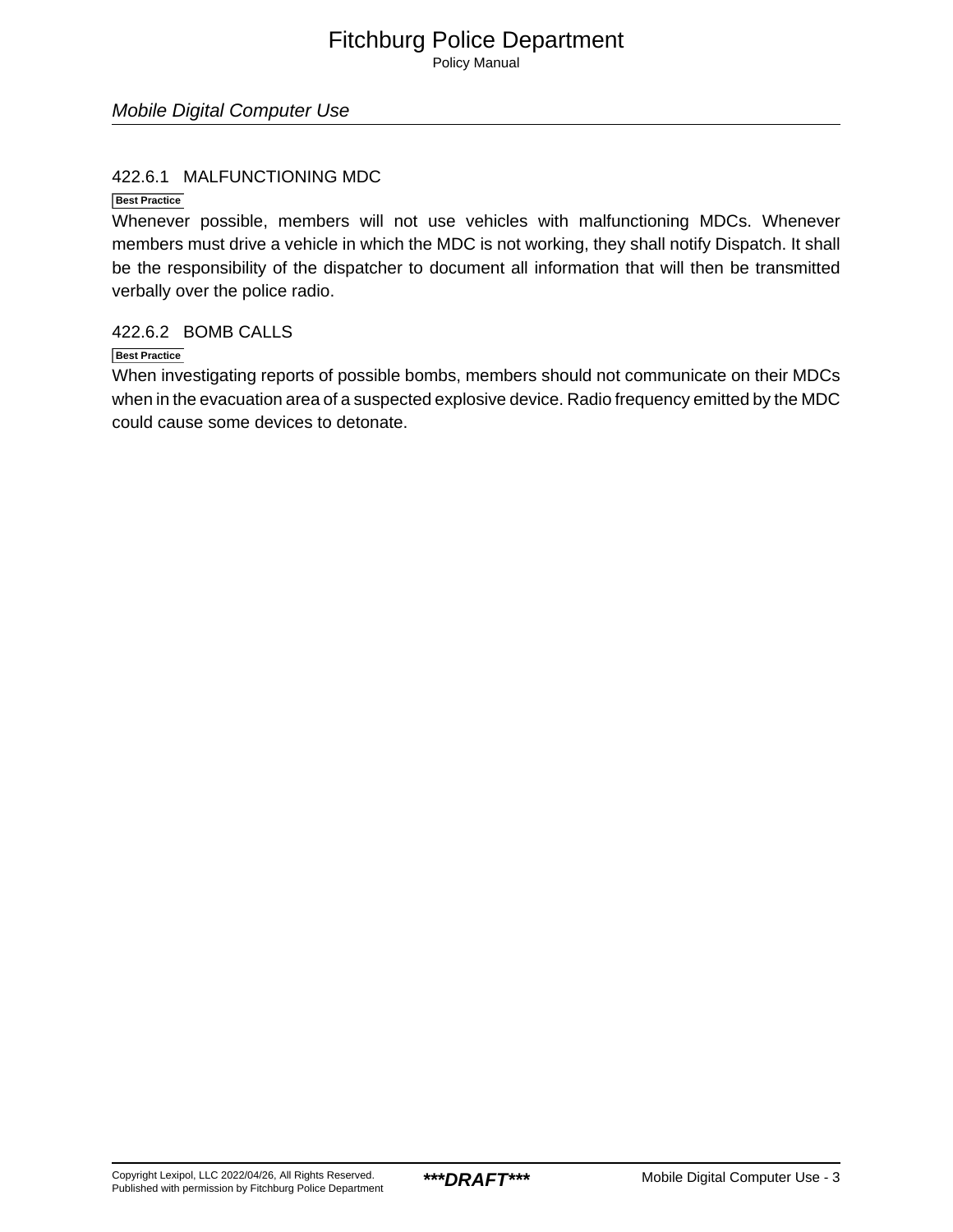# <span id="page-42-0"></span>**Portable Audio/Video Recorders**

#### **423.1 PURPOSE AND SCOPE**

#### **State**

This policy provides guidelines for the use of portable audio/video recording devices by members of this department while in the performance of their duties. Portable audio/video recording devices include all recording systems, whether body-worn, hand-held, or integrated into portable equipment (Wis. Stat. § 165.87).

This policy does not apply to mobile audio/video recordings, interviews, or interrogations conducted at any Fitchburg Police Department facility, authorized undercover operations, wiretaps, or eavesdropping (concealed listening devices).

#### **423.2 POLICY**

#### **Best Practice**

The Fitchburg Police Department may provide members with access to portable recorders, either audio or video or both, for use during the performance of their duties. The use of recorders is intended to enhance the mission of the Department by accurately capturing contacts between members of the Department and the public.

#### **423.3 COORDINATOR**

**State**

The Chief of Police or the authorized designee should designate a coordinator responsible for (Wis. Stat. § 165.87):

- (a) Establishing procedures for the security, storage, and maintenance of data and recordings.
- (b) Establishing procedures for accessing data and recordings.
- (c) Establishing procedures for logging or auditing access.
- (d) Establishing procedures for transferring, downloading, tagging, or marking events.
- (e) Coordinating with the Deputy Chief to provide training on this policy to:
	- 1. Officers who are authorized to use portable audio/video recorders.
	- 2. Members of the Department who use, maintain, store, or are responsible for the release of records and recordings.
- (f) Periodically reviewing the Department's practices relating to the use, maintenance, and storage of body cameras and data to confirm compliance with this policy.
- (g) Ensuring this policy is available to the public on the Department's website.

#### **423.4 MEMBER PRIVACY EXPECTATION**

**Best Practice**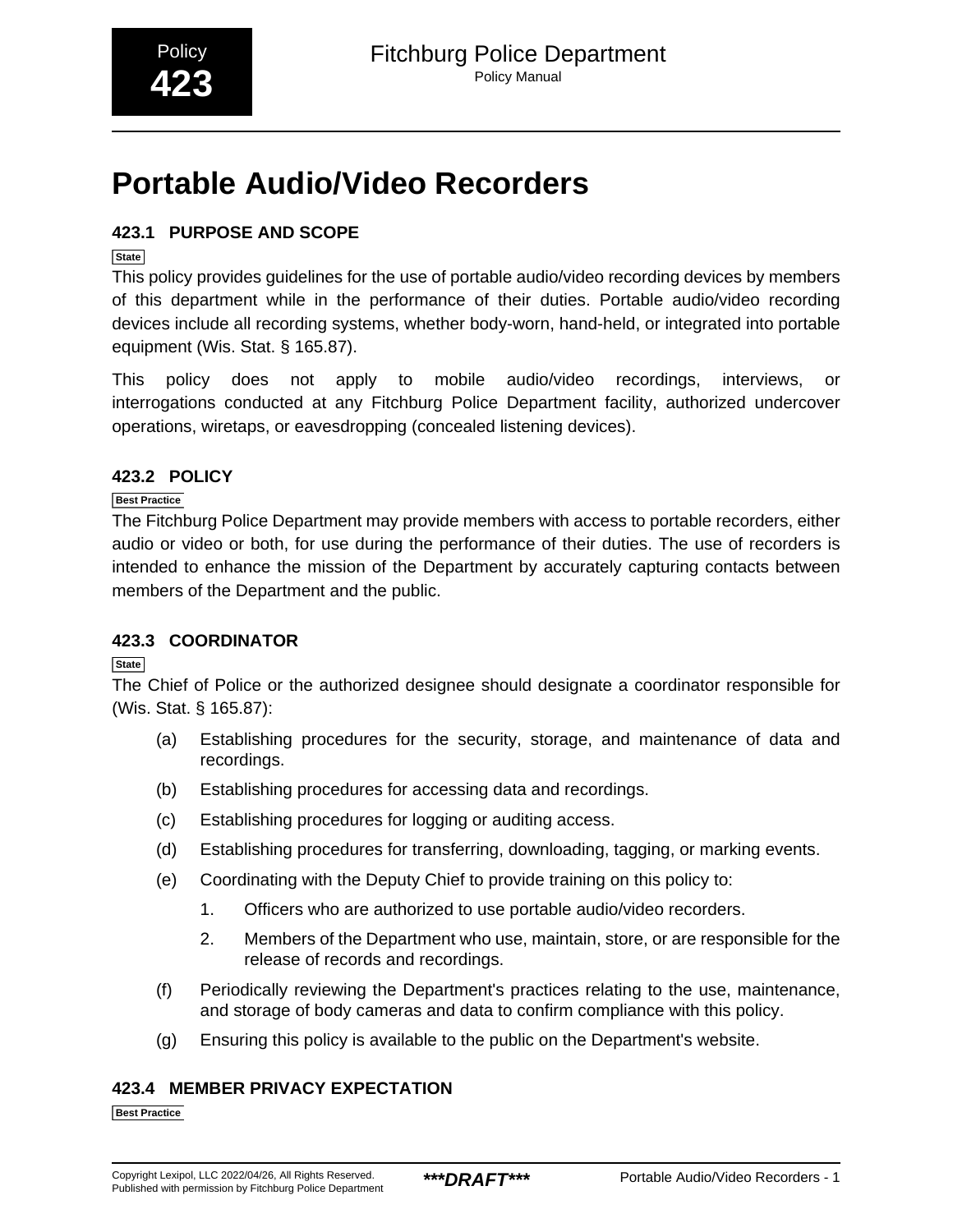Policy Manual

#### Portable Audio/Video Recorders

All recordings made by members on any department-issued device at any time, and any recording made while acting in an official capacity of this department regardless of ownership of the device it was made on, shall remain the property of the Department. Members shall have no expectation of privacy or ownership interest in the content of these recordings.

#### **423.5 MEMBER RESPONSIBILITIES**

#### **Discretionary**

Prior to going into service, each uniformed member will be responsible for making sure that he/ she is equipped with a portable recorder issued by the Department, and that the recorder is in good working order. If the recorder is not in working order or the member becomes aware of a malfunction at any time, the member shall promptly report the failure to his/her supervisor and obtain a functioning device as soon as reasonably practicable. Uniformed members should wear the recorder in a conspicuous manner or otherwise notify persons that they are being recorded, whenever reasonably practicable.

Any member assigned to a non-uniformed position may carry an approved portable recorder at any time the member believes that such a device may be useful. Unless conducting a lawful recording in an authorized undercover capacity, non-uniformed members should wear the recorder in a conspicuous manner when in use or otherwise notify persons that they are being recorded, whenever reasonably practicable.

When using a portable recorder, the assigned member shall record his/her name, FPD identification number and the current date and time at the beginning and the end of the shift or other period of use, regardless of whether any activity was recorded. This procedure is not required when the recording device and related software captures the user's unique identification and the date and time of each recording.

Members should document the existence of a recording in any report or other official record of the contact, including any instance where the recorder malfunctioned or the member deactivated the recording. Members should include the reason for deactivation.

#### **423.6 ACTIVATION OF THE AUDIO/VIDEO RECORDER**

#### **Best Practice**

This policy is not intended to describe every possible situation in which the portable recorder should be used, although there are many situations where its use is appropriate. Members should activate the recorder any time the member believes it would be appropriate or valuable to record an incident.

The portable recorder should be activated in any of the following situations:

- (a) All enforcement and investigative contacts including stops and field interview (FI) situations
- (b) Traffic stops including, but not limited to, traffic violations, stranded motorist assistance and all crime interdiction stops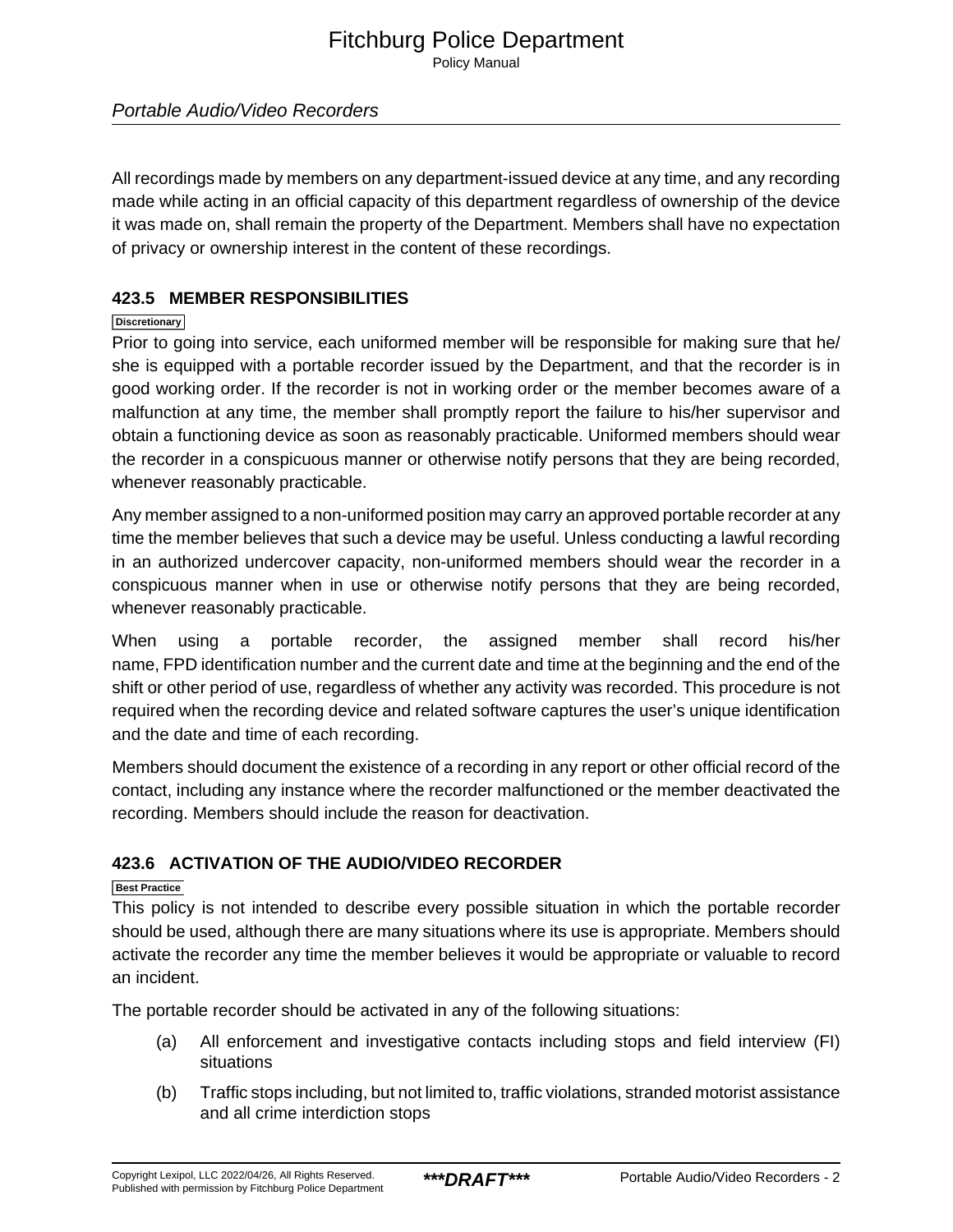- (c) Self-initiated activity in which a member would normally notify Dispatch
- (d) Any other contact that becomes adversarial after the initial contact in a situation that would not otherwise require recording

Members should remain sensitive to the dignity of all individuals being recorded and exercise sound discretion to respect privacy by discontinuing recording whenever it reasonably appears to the member that such privacy may outweigh any legitimate law enforcement interest in recording. Requests by members of the public to stop recording should be considered using this same criterion. Recording should resume when privacy is no longer at issue unless the circumstances no longer fit the criteria for recording.

At no time is a member expected to jeopardize his/her safety in order to activate a portable recorder or change the recording media. However, the recorder should be activated in situations described above as soon as reasonably practicable.

#### 423.6.1 CESSATION OF RECORDING

#### **Best Practice**

Once activated, the portable recorder should remain on continuously until the member reasonably believes that his/her direct participation in the incident is complete or the situation no longer fits the criteria for activation. Recording may be stopped during significant periods of inactivity such as report writing or other breaks from direct participation in the incident.

#### 423.6.2 SURREPTITIOUS USE OF THE PORTABLE RECORDER

#### **State**

Wisconsin law permits an individual to surreptitiously record any conversation in which one party to the conversation has given his/her permission (Wis. Stat. § 968.31(2)(b)).

Members may surreptitiously record any conversation during the course of a criminal investigation in which the member reasonably believes that such a recording will be lawful and beneficial to the investigation.

Members shall not surreptitiously record another department member without a court order unless lawfully authorized by the Chief of Police or the authorized designee.

#### 423.6.3 EXPLOSIVE DEVICE

#### **Best Practice**

Many portable recorders, including body-worn cameras and audio/video transmitters, emit radio waves that could trigger an explosive device. Therefore, these devices should not be used where an explosive device may be present.

#### **423.7 PROHIBITED USE OF PORTABLE RECORDERS**

#### **Best Practice**

Members are prohibited from using department-issued portable recorders and recording media for personal use and are prohibited from making personal copies of recordings created while onduty or while acting in their official capacity.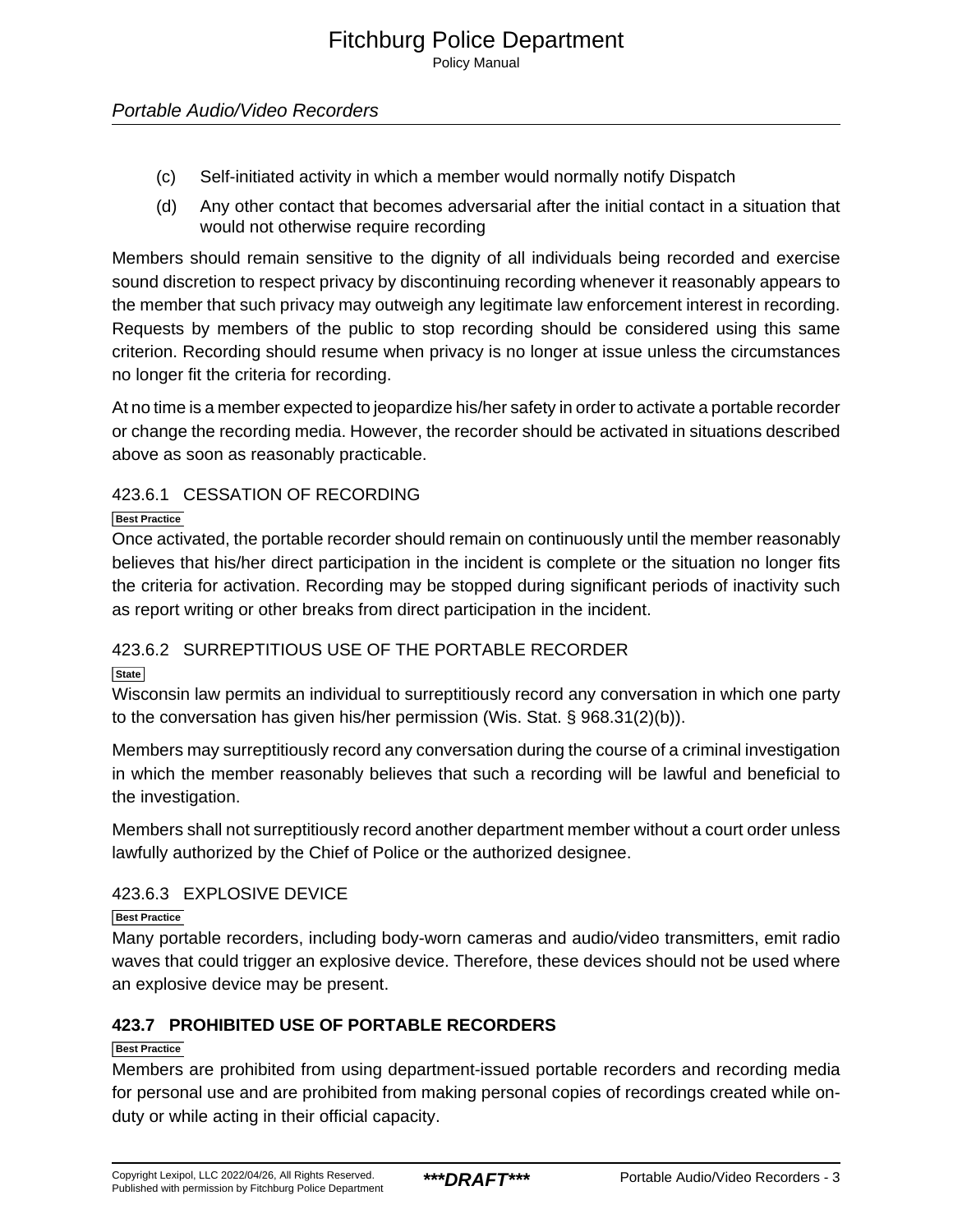Policy Manual

#### Portable Audio/Video Recorders

Members are also prohibited from retaining recordings of activities or information obtained while on-duty, whether the recording was created with department-issued or personally owned recorders. Members shall not duplicate or distribute such recordings, except for authorized legitimate department business purposes. All such recordings shall be retained at the Department.

Members are prohibited from using personally owned recording devices while on-duty without the express consent of the Shift Sergeant. Any member who uses a personally owned recorder for department-related activities shall comply with the provisions of this policy, including retention and release requirements, and should notify the on-duty supervisor of such use as soon as reasonably practicable.

Recordings shall not be used by any member for the purpose of embarrassment, harassment or ridicule.

#### **423.8 IDENTIFICATION AND PRESERVATION OF RECORDINGS**

#### **Best Practice**

To assist with identifying and preserving data and recordings, members should download, tag or mark these in accordance with procedure and document the existence of the recording in any related case report.

A member should transfer, tag or mark recordings when the member reasonably believes:

- (a) The recording contains evidence relevant to potential criminal, civil or administrative matters.
- (b) A complainant, victim or witness has requested non-disclosure.
- (c) A complainant, victim or witness has not requested non-disclosure but the disclosure of the recording may endanger the person.
- (d) Disclosure may be an unreasonable violation of someone's privacy.
- (e) Medical or mental health information is contained.
- (f) Disclosure may compromise an undercover officer or confidential informant.
- (g) The recording or portions of the recording may be protected under the Public Records Law (Wis. Stat. § 19.31 et seq.).

Any time a member reasonably believes a recorded contact may be beneficial in a non-criminal matter (e.g., a hostile contact), the member should promptly notify a supervisor of the existence of the recording.

#### **423.9 RETENTION OF RECORDINGS**

#### **State**

All recordings shall be retained for a period consistent with the requirements of the established records retention schedule but in no event for a period less than 120 days (Wis. Stat. § 165.87).

423.9.1 EXCEPTIONS TO RETENTION REQUIREMENTS FOR BODY-WORN CAMERAS **State**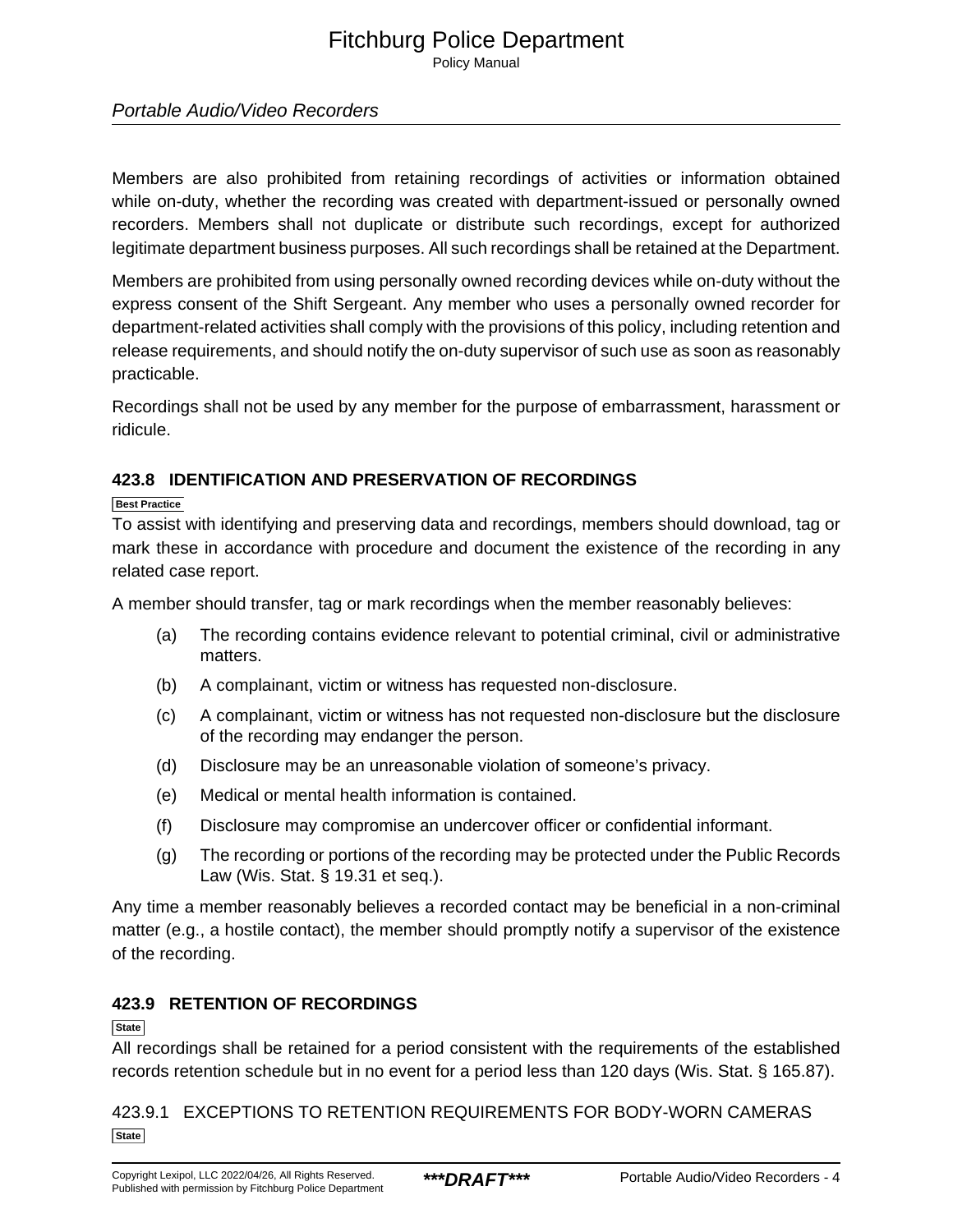Policy Manual

#### Portable Audio/Video Recorders

Exceptions to the 120-day retention period for body-worn cameras are as follows (Wis. Stat. § 165.87):

- (a) Recordings should be retained until the final disposition of any investigation, case, or complaint to which the recordings pertain to any of the following:
	- 1. Death or actual or alleged physical injury to any person in the recording
	- 2. An encounter resulting in custodial arrest
	- 3. A search during a temporary detention pursuant to Wis. Stat. § 968.25
	- 4. An encounter resulting in the use of force except when the only use of force involves the use of a firearm to euthanize an injured wild animal
- (b) Recordings used in any criminal, civil, or administrative proceeding may not be destroyed except upon a final disposition from the court or hearing officer after a determination the recordings are no longer needed, or by an order from the court or hearing officer.
- (c) Recordings may be retained for a period beyond 120 days if a request or directive to preserve the recordings is made before the expiration of that time period by an officer from this department or another law enforcement agency, member of a board of fire and police commission, prosecutor, defendant, or a court.

#### 423.9.2 RELEASE OF AUDIO/VIDEO RECORDINGS

#### **Best Practice**

Requests for the release of audio/video recordings shall be processed in accordance with the Records Maintenance and Release Policy.

#### **423.10 REVIEW OF RECORDED MEDIA FILES**

**State**

When preparing written reports, members should review their recordings as a resource (see the Officer-Involved Shootings and Deaths Policy for guidance in those cases). However, members shall not retain personal copies of recordings. Members should not use the fact that a recording was made as a reason to write a less detailed report.

Supervisors are authorized to review relevant recordings any time they are investigating alleged misconduct, or reports of meritorious conduct, or whenever such recordings would be beneficial in reviewing the member's performance.

Recorded files may also be reviewed:

- (a) Upon approval by a supervisor, by any member of the Department who is participating in an official investigation, such as a personnel complaint, administrative investigation, or criminal investigation.
- (b) Pursuant to lawful process or by court personnel who are otherwise authorized to review evidence in a related case.
- (c) By media personnel with permission of the Chief of Police or the authorized designee.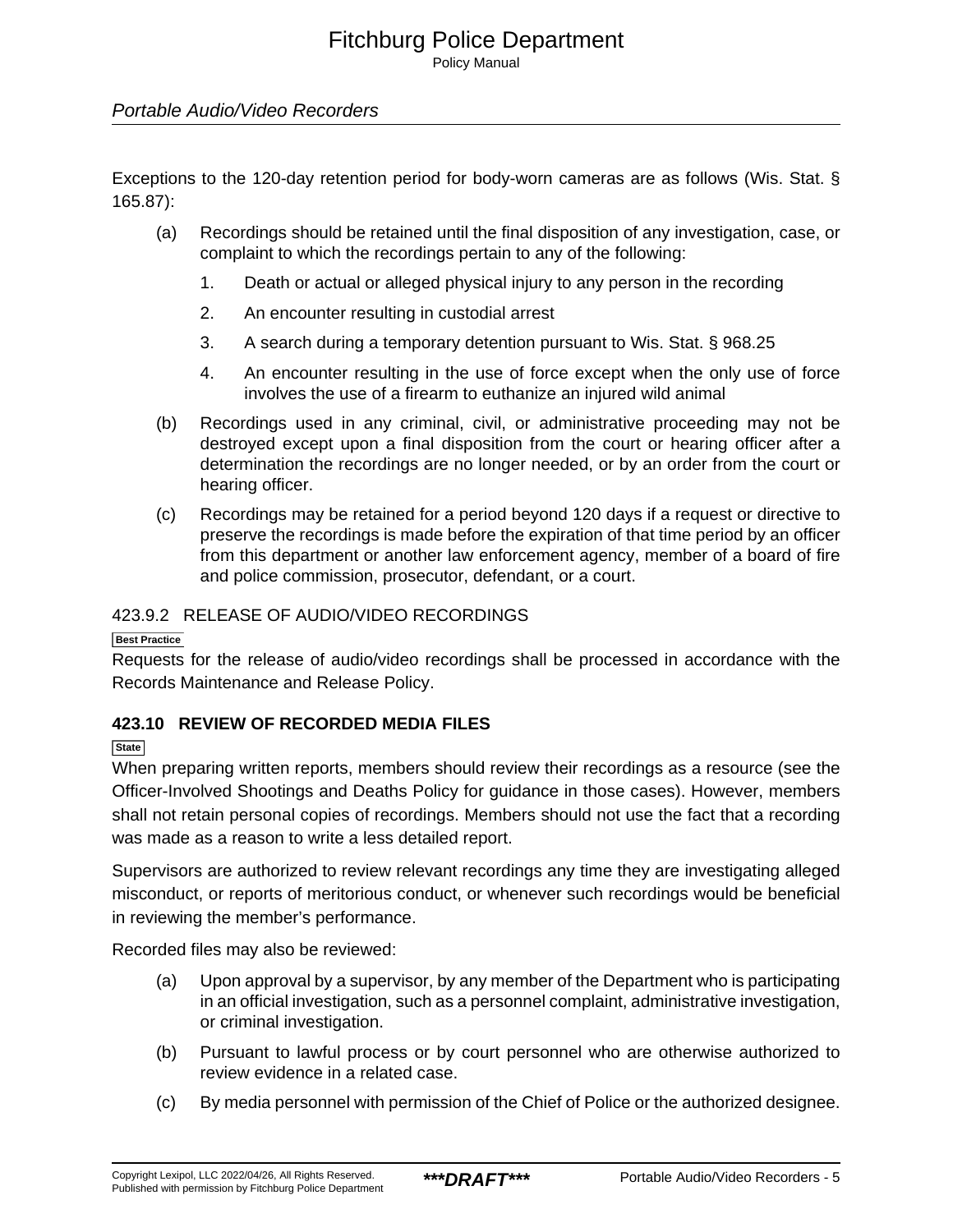(d) In compliance with a public records request, if permitted, and in accordance with the Records Maintenance and Release Policy.

All recordings should be reviewed by the Custodian of Records prior to public release (see the Records Maintenance and Release Policy). Recordings that unreasonably violate a person's privacy or sense of dignity should not be publicly released unless disclosure is required by law or order of the court (Wis. Stat. § 165.87(3)).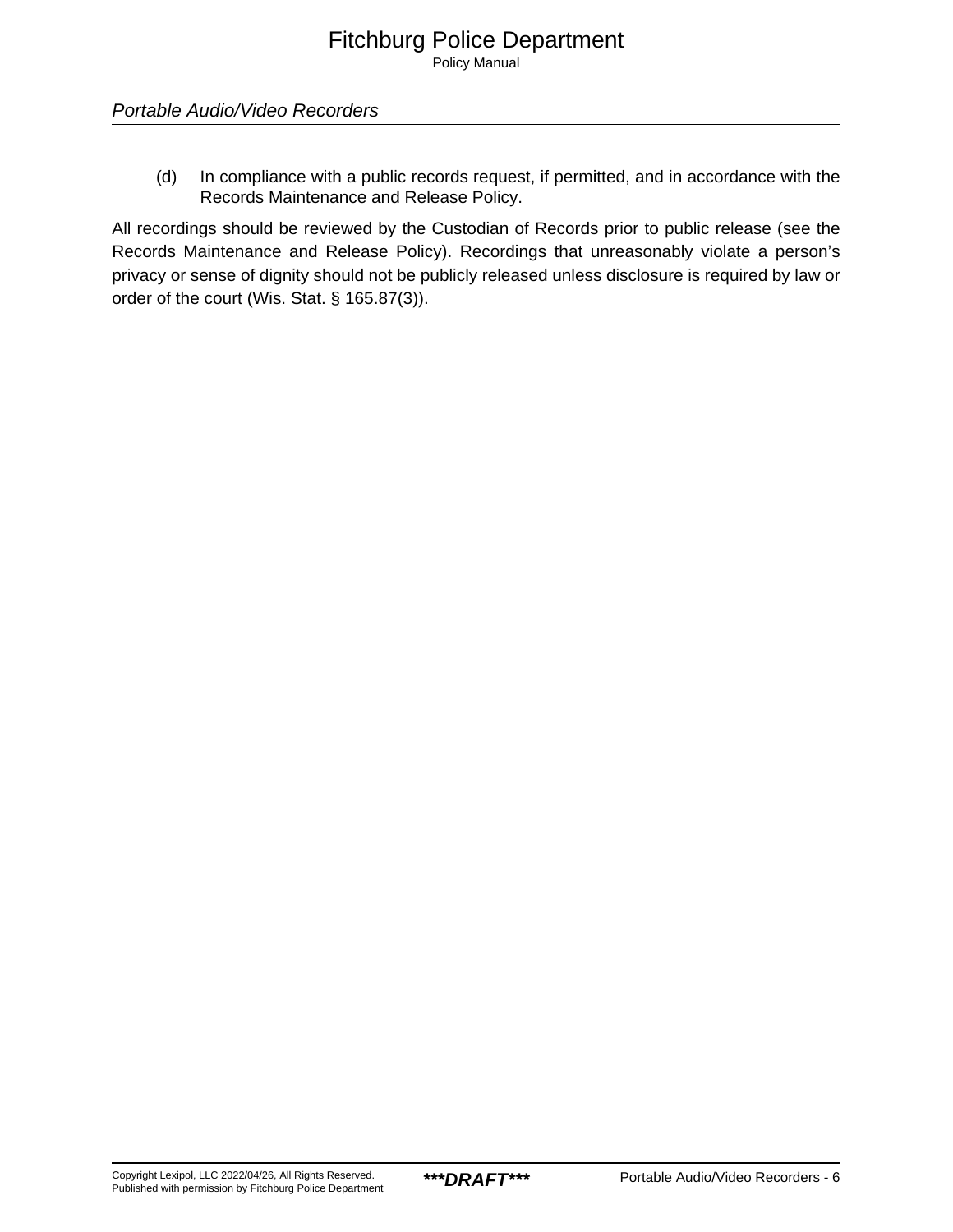# <span id="page-48-0"></span>**Automated License Plate Readers (ALPR)**

#### **427.1 PURPOSE AND SCOPE**

#### **Best Practice**

Automated License Plate Reader (ALPR) technology, also known as License Plate Recognition, provides automated detection of license plates. ALPRs are used by the Fitchburg Police Department to convert data associated with vehicle license plates for official law enforcement purposes, including identifying stolen or wanted vehicles, stolen license plates and missing persons. ALPRs may also be used to gather information related to active warrants, homeland security, electronic surveillance, suspect interdiction and stolen property recovery.

#### **427.2 ADMINISTRATION OF ALPR DATA**

#### **Best Practice MODIFIED**

All installation and maintenance of ALPR equipment, as well as ALPR data retention and access, shall be managed by the Chief of Police, or designee. The Chief of Police will assign personnel under his/her command to administer the day-to-day operation of the ALPR equipment and data.

#### **427.3 ALPR OPERATION**

#### **Best Practice**

Use of an ALPR is restricted to the purposes outlined below. Department personnel shall not use, or allow others to use, the equipment or database records for any unauthorized purpose.

- (a) An ALPR shall only be used for official and legitimate law enforcement business.
- (b) An ALPR may be used in conjunction with any patrol operation or official department investigation. Reasonable suspicion or probable cause is not necessary before using an ALPR.
- (c) While an ALPR may be used to canvass license plates around any crime scene, particular consideration should be given to using ALPR-equipped cars to canvass areas around homicides, shootings and other major incidents. Partial license plates reported during major crimes should be entered into the ALPR system in an attempt to identify suspect vehicles.
- (d) No member of this department shall operate ALPR equipment or access ALPR data without first completing department-approved training.
- (e) If practicable, the officer should verify an ALPR response through the Transaction Information for the Management of Enforcement (TIME) system or National Law Enforcement Telecommunications System (NLETS) before taking enforcement action that is based solely upon an ALPR alert.
- (f) No ALPR operator may access TIME or NLETS data unless otherwise authorized to do so.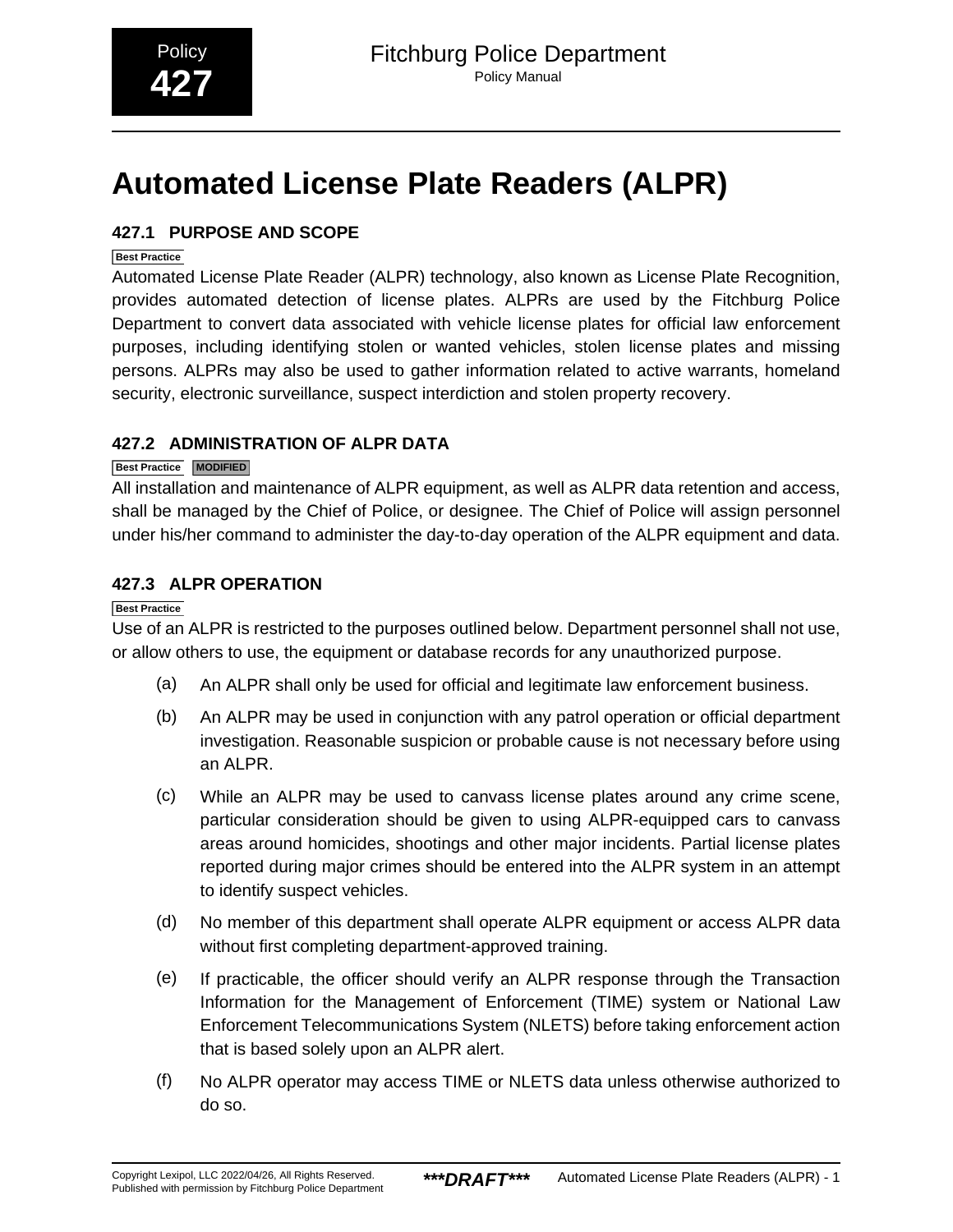Policy Manual

#### Automated License Plate Readers (ALPR)

#### **427.4 ALPR DATA COLLECTION AND RETENTION**

#### **Best Practice MODIFIED**

All data and images gathered by an ALPR are for the official use of the Fitchburg Police Department and because such data may contain confidential TIME information, it is not open to public review. ALPR information gathered and retained by this department may be used and shared with prosecutors or others only as permitted by law.

The Chief of Police is responsible to ensure proper collection and retention of ALPR data and for transferring ALPR data stored in department vehicles to the department server on a regular basis, not to exceed 30 days between transfers.

All ALPR data downloaded to the server should be stored for the period established in the department records retention policy and thereafter may be purged unless it has become, or it is reasonable to believe it will become, evidence in a criminal or civil action or is subject to a lawful action to produce records. In those circumstances the applicable data should be downloaded from the server onto portable media and booked into evidence.

#### **427.5 ACCOUNTABILITY AND SAFEGUARDS**

#### **Best Practice**

All saved data will be closely safeguarded and protected by both procedural and technological means. The Fitchburg Police Department will observe the following safeguards regarding access to and use of stored data:

- (a) All non-law enforcement requests for access to stored ALPR data shall be referred to the Administrative Services Manager and processed in accordance with applicable law.
- (b) All ALPR data downloaded to the mobile workstation and server shall be accessible only through a login/password-protected system capable of documenting all access of information by name, date and time.
- (c) Persons approved to access ALPR data under these guidelines are permitted to access the data for legitimate law enforcement purposes only, such as when the data relate to a specific criminal investigation or department-related civil or administrative action.
- (d) Such ALPR data may be released to other authorized and verified law enforcement officials and agencies at any time for legitimate law enforcement purposes.
- (e) All ALPR system audits should be conducted on a regular basis.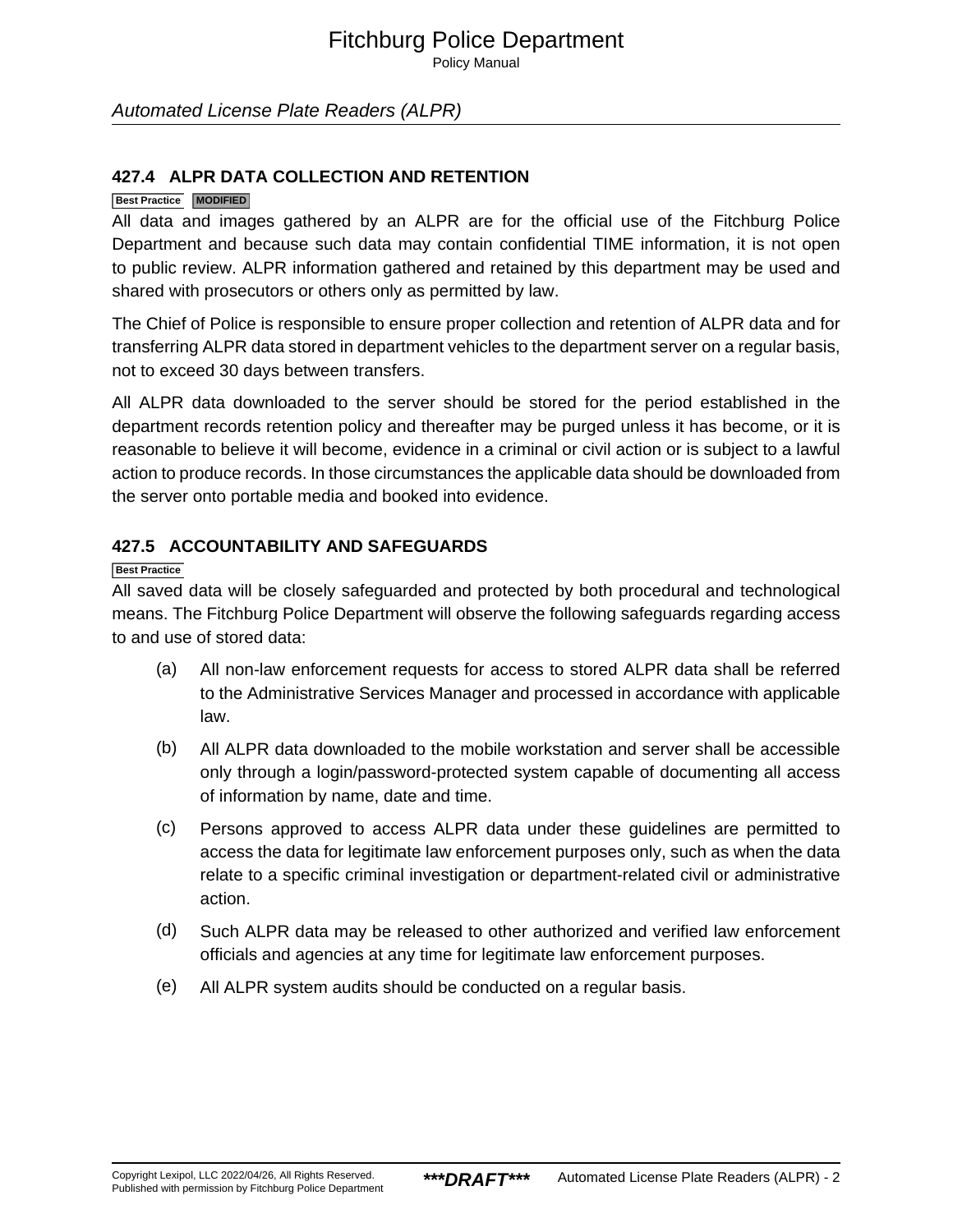# <span id="page-50-0"></span>**Suspicious Activity Reporting**

#### **431.1 PURPOSE AND SCOPE**

**Best Practice**

This policy provides guidelines for reporting and investigating suspicious and criminal activity.

431.1.1 DEFINITIONS **Best Practice** Definitions related to this policy include:

**Involved party** - An individual who has been observed engaging in suspicious activity, as defined in this policy, when no definitive criminal activity can be identified, thus precluding the person's identification as a suspect.

**Suspicious activity** - Any reported or observed activity that a member reasonably believes may have a nexus to any criminal act or attempted criminal act, or to foreign or domestic terrorism. Actual or perceived characteristics such as race, ethnicity, national origin, religion, sex, sexual orientation, gender identity or expression, economic status, age, cultural group, or disability should not be considered as factors that create suspicion (although these factors may be used as specific suspect descriptions). Examples of suspicious activity may include but are not limited to:

- Suspected pre-operational surveillance or intelligence gathering (e.g., photographing security features, asking questions about sensitive security-related subjects).
- Tests of security measures and response to incidents (e.g., "dry run," creating false alarms, attempts to enter secure areas without authorization).
- Suspicious purchases (e.g., purchasing large quantities of otherwise legal items, such as fertilizer, that could be used to create an explosive or other dangerous device).
- An individual in possession of such things as a hoax explosive or dispersal device, sensitive materials (e.g., passwords, access codes, classified government information), or coded or ciphered literature or correspondence.

**Suspicious Activity Report (SAR)** - An incident report used to document suspicious activity.

#### **431.2 POLICY**

**Best Practice**

The Fitchburg Police Department recognizes the need to protect the public from criminal conduct and acts of terrorism and shall lawfully collect, maintain and disseminate information regarding suspicious activities, while safeguarding civil liberties and privacy protections.

#### **431.3 RESPONSIBILITIES**

#### **Best Practice MODIFIED**

The Chief of Police will designate a Section Commander to manage SAR activities.

The responsibilities of the designated Section Commander include, but are not limited to: